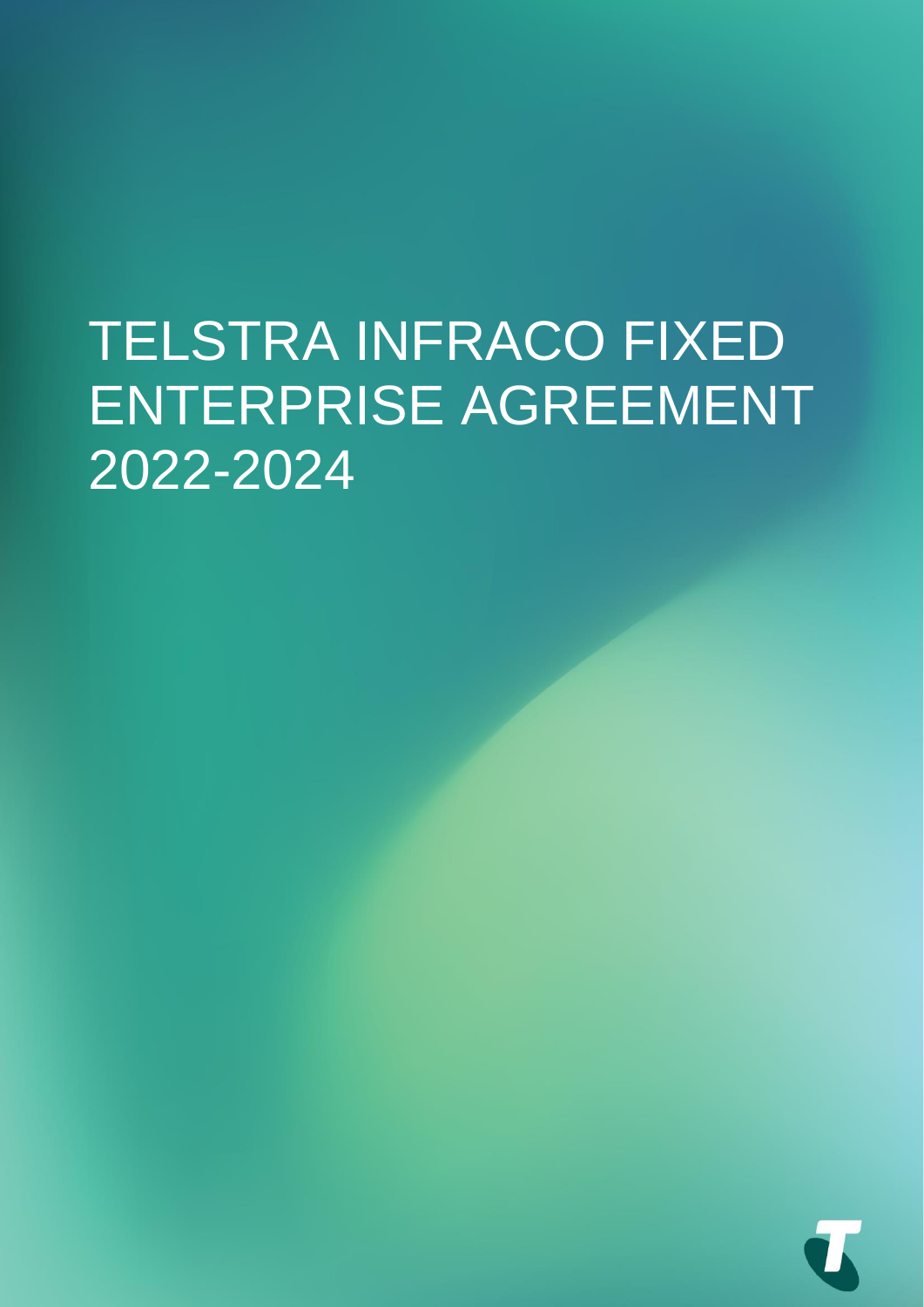## **WHAT'S INSIDE**

| <b>SECTION 1:</b>  |  |
|--------------------|--|
| SECTION 2:         |  |
| <b>SECTION 3:</b>  |  |
| <b>SECTION 4:</b>  |  |
| <b>SECTION 5:</b>  |  |
| <b>SECTION 6:</b>  |  |
| SECTION 7:         |  |
| <b>SECTION 8:</b>  |  |
| <b>SECTION 9:</b>  |  |
| <b>SECTION 10:</b> |  |
| SECTION 11:        |  |
| <b>SECTION 12:</b> |  |
| <b>SECTION 13:</b> |  |
| <b>SECTION 14:</b> |  |
| APPENDIX A:        |  |
| APPENDIX B:        |  |
| APPENDIX C:        |  |
| APPENDIX D:        |  |
| APPENDIX E:        |  |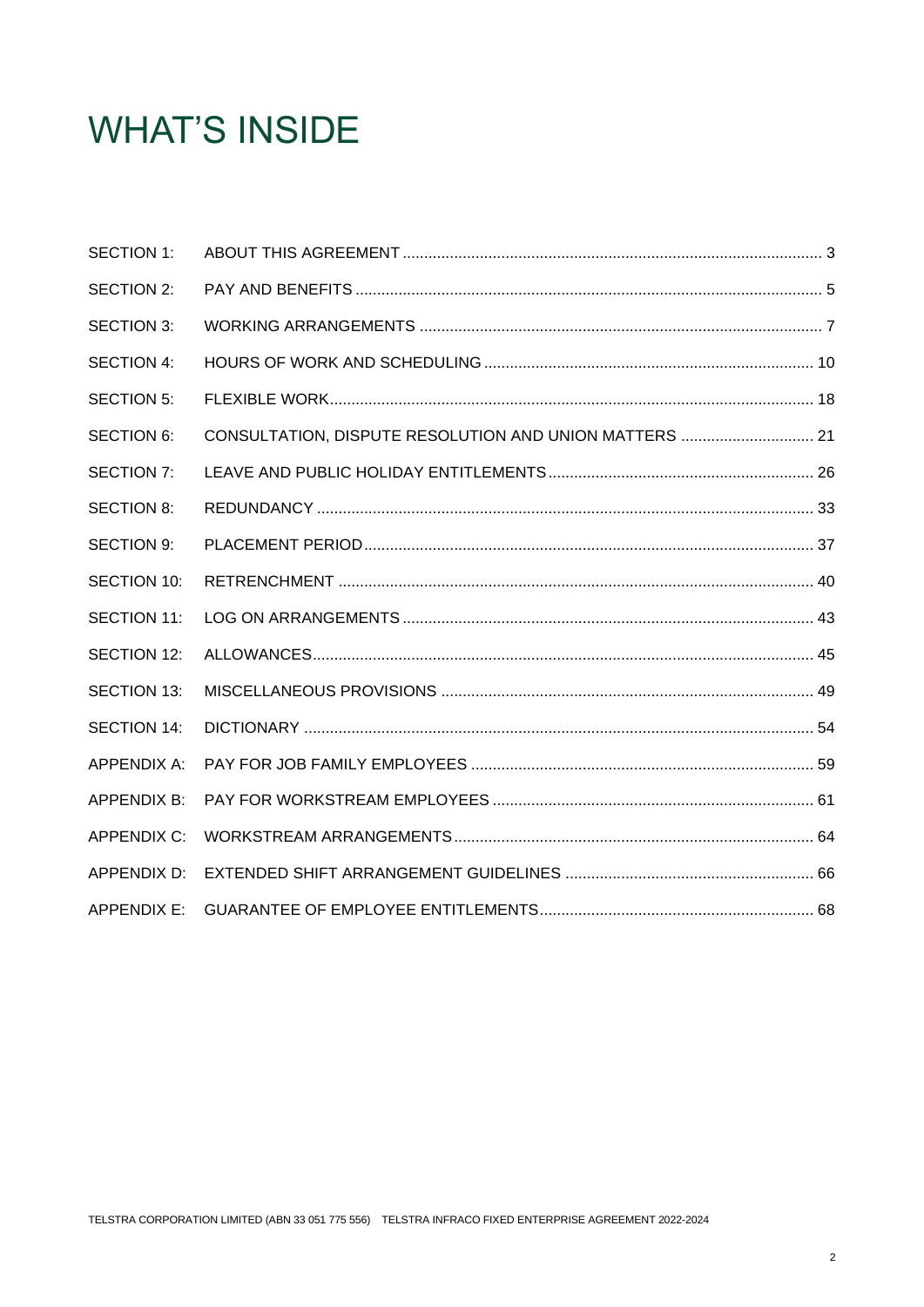## SECTION 1: ABOUT THIS AGREEMENT

## **1. TITLE**

This is the Telstra InfraCo Fixed Enterprise Agreement 2022-2024.

## **2. HOW THIS AGREEMENT IS ORGANISED**

To help *you* find your way around the *Agreement*, it is divided into Sections. *You* will find a table of contents at the front.

## **3. HOW CERTAIN WORDS/PHRASES ARE DEFINED**

*You* will find some words and phrases have a specific meaning. These words and phrases are in *italics* in this *Agreement*. *You* can find their meaning in the Dictionary.

### **4. WHO THIS AGREEMENT COVERS**

- **4.1.** This *Agreement* covers:
	- a) *Telstra*
	- b) all employees of *Telstra* who are principally employed in the InfraCo function, except for:
		- i) employees in *Band* 1, A, B or C; and
		- ii) qualified legal practitioners working as lawyers
	- c) *CEPU*
	- d) *CPSU*
	- e) *APESMA*
- **4.2.** All of these people are the *Parties* to this *Agreement*, to the extent the *Agreement* applies to them.

## **5. SOME IMPORTANT RULES ABOUT HOW THE AGREEMENT OPERATES**

#### **5.1. When this Agreement operates**

- a) The Agreement operates from the *Commencement Date*.
- b) It has a nominal expiry date which is 30 September 2024.
- c) *The Company* will discuss replacing the *Agreement* with employees and their bargaining representatives no later than 4 months before the nominal expiry date.

#### **5.2. This Agreement replaces the existing collective agreement**

This *Agreement* replaces the Telstra Enterprise Agreement 2019-2021.

TELSTRA CORPORATION LIMITED (ABN 33 051 775 556) TELSTRA INFRACO FIXED ENTERPRISE AGREEMENT 2022-2024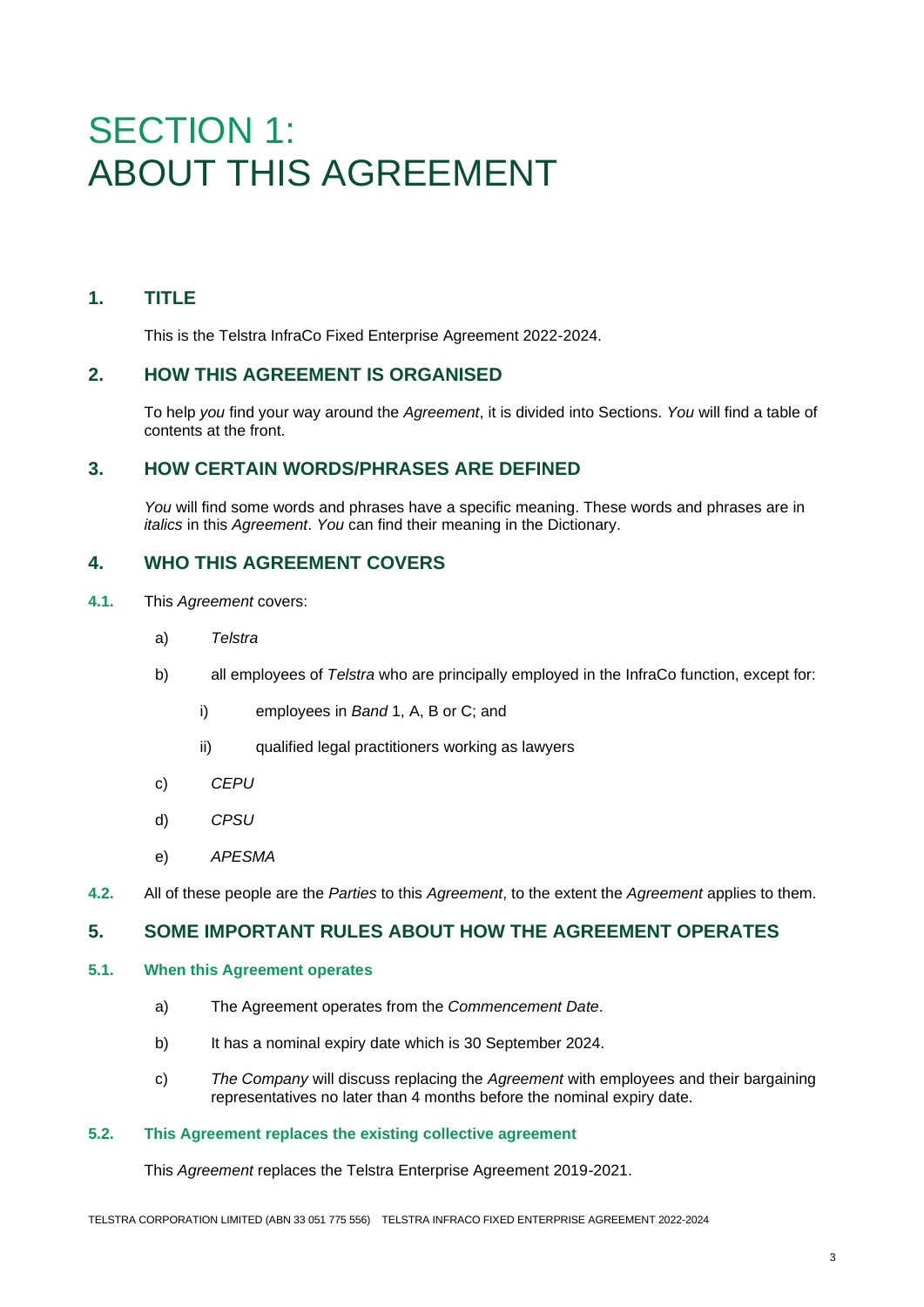#### **5.3. Relationship with awards**

- a) The award that underpins this *Agreement* is the Telstra Award 2015.
- b) This award does not apply to *you* when the *Agreement* operates. The Fair Work Commission will check that *you* are better off overall under the *Agreement* compared to the award listed in clause 5.3 a) when deciding whether to approve the *Agreement*.

## **6. WORK MODEL ARRANGEMENTS**

#### **6.1. Arrangements**

- a) The Dictionary contains definitions of a *Job Family Employee* and *Workstream Employee*.
- b) Appendix C sets out some details in relation to the operation of the *Workstreams*.

#### **6.2. Moving between work models**

- a) A *Workstream Employee* may elect (but will not be required by *us*) to become a *Job Family Employee* at any time, other than if the employee has been notified of termination of employment. An election takes effect at the beginning of the first full pay period after *we*  give the employee written confirmation that *we* have processed the election.
- b) Following this election, a *Job Family Employee* may elect to go back to being a *Workstream Employee* but:
	- i) can only exercise this right once, and
	- ii) must do so within 12 months of becoming a *Job Family Employee*.
- c) A *Job Family Employee* cannot elect to become a *Workstream Employee*, other than in accordance with clause 6.2 b).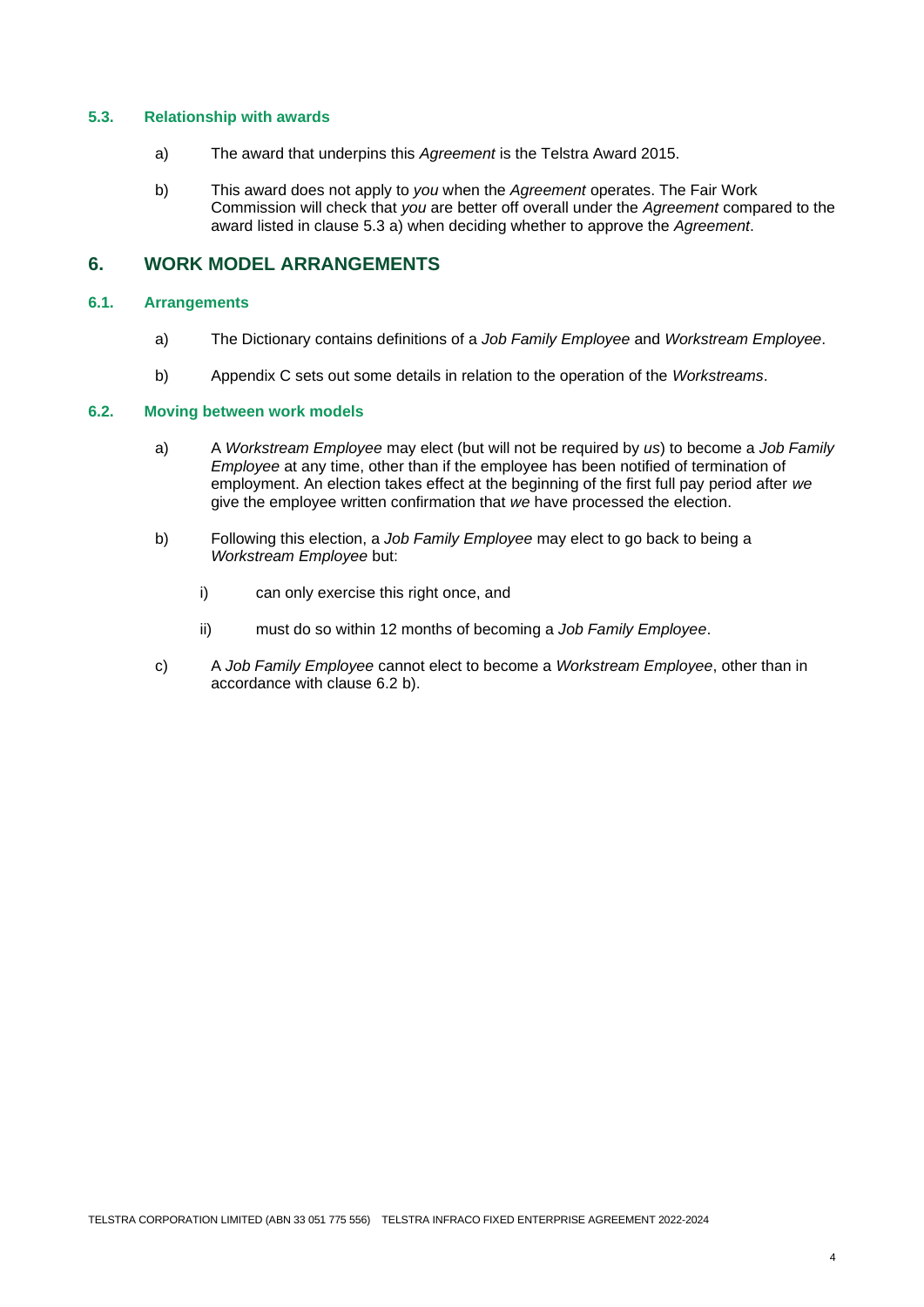## SECTION 2: PAY AND BENEFITS

## **7. ANNUAL PAY INCREASES**

| Date           | Increase*                                         | How the increase will be<br>applied                                                  |  |  |
|----------------|---------------------------------------------------|--------------------------------------------------------------------------------------|--|--|
| 1 October 2022 | An overall Fixed Remuneration pay<br>pool of 2.5% | Job Family Employees – see<br>Appendix A<br>Workstream Employees – see<br>Appendix B |  |  |
| 1 October 2023 | An overall Fixed Remuneration pay<br>pool of 3%   | Job Family Employees – see<br>Appendix A<br>Workstream Employees - see<br>Appendix B |  |  |

The increases above do not apply to casual employees. Pay increases for casual employees are detailed in clause 13.3 b).

## **8. PAY RATES FOR NEW EMPLOYEES AND EMPLOYEES WHO MOVE JOB**

*We* will pay new employees, or employees who move job, no less than the applicable minimum rates that are set out in Appendix A for *Job Family Employees* or Appendix B for *Workstream Employees*.

## **9. SUPERANNUATION**

- **9.1.** Subject to clause 9.2, *the Company* will make superannuation contributions in accordance with the requirements of the relevant legislation. Any increases to minimum superannuation contributions required under legislation will be made to your *Fixed Remuneration* (not including our superannuation contribution), and will be in addition to the annual pay increases in clause 7.
- **9.2.** Where *the Company* currently contributes more than the minimum contribution required under legislation on your behalf, that contribution level will continue. If that level becomes less than the minimum contribution required under legislation, *the Company* will increase its superannuation contribution to the required minimum.
- **9.3.** Superannuation contributions are made as a percentage of your "ordinary time earnings" as defined under the relevant legislation.

## **10. SALARY PACKAGING**

**10.1.** *You* may choose to take advantage of salary packaging arrangements, which may change from time to time.

Full details of what is available to salary package are set out in *Company* policy. There is currently a wide range of arrangements available, including salary packaged vehicles and other products.

TELSTRA CORPORATION LIMITED (ABN 33 051 775 556) TELSTRA INFRACO FIXED ENTERPRISE AGREEMENT 2022-2024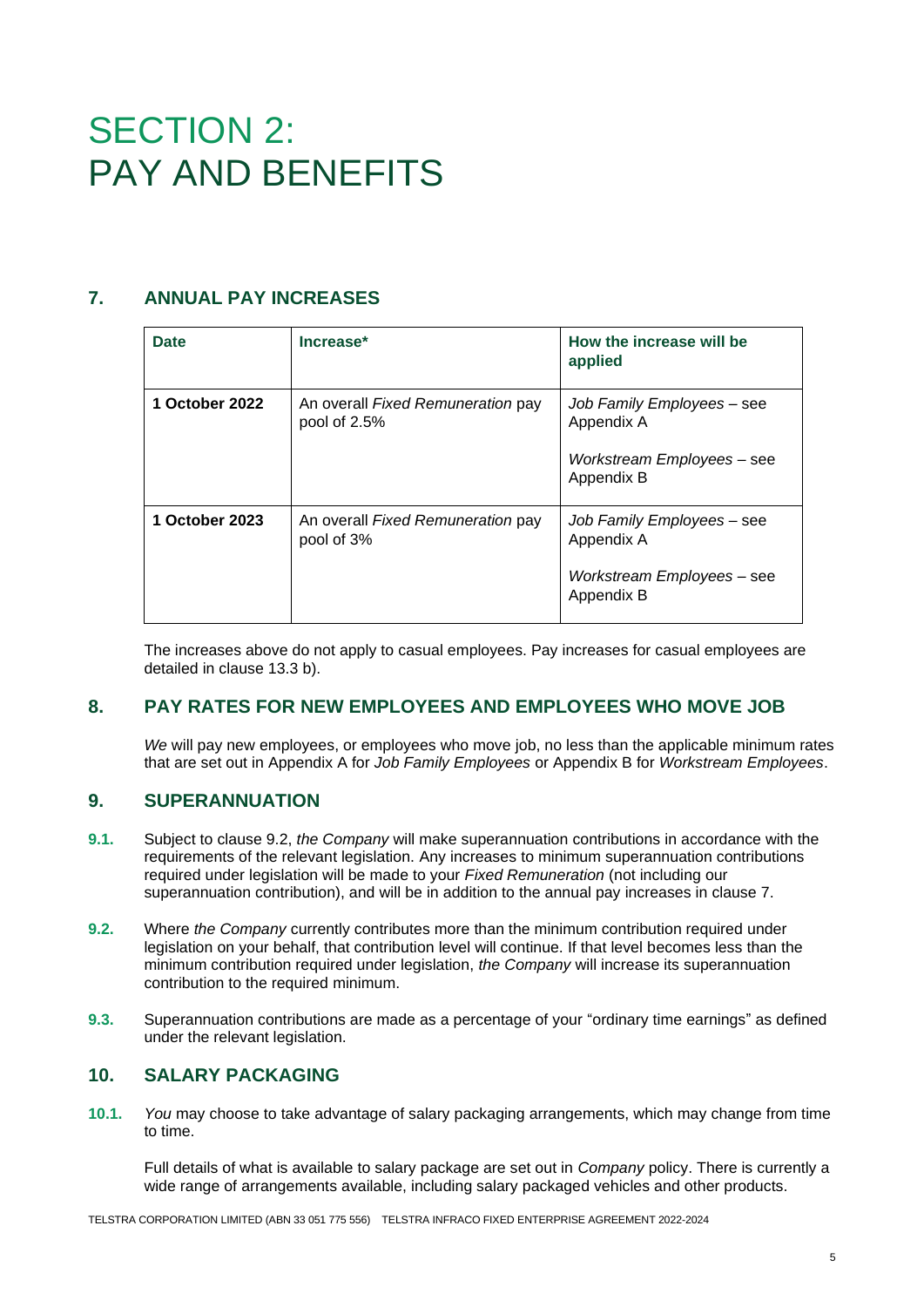**10.2.** If *you* choose to salary package, *we* will deduct an amount from your pay and contribute it on your behalf for the purpose of the packaged benefit.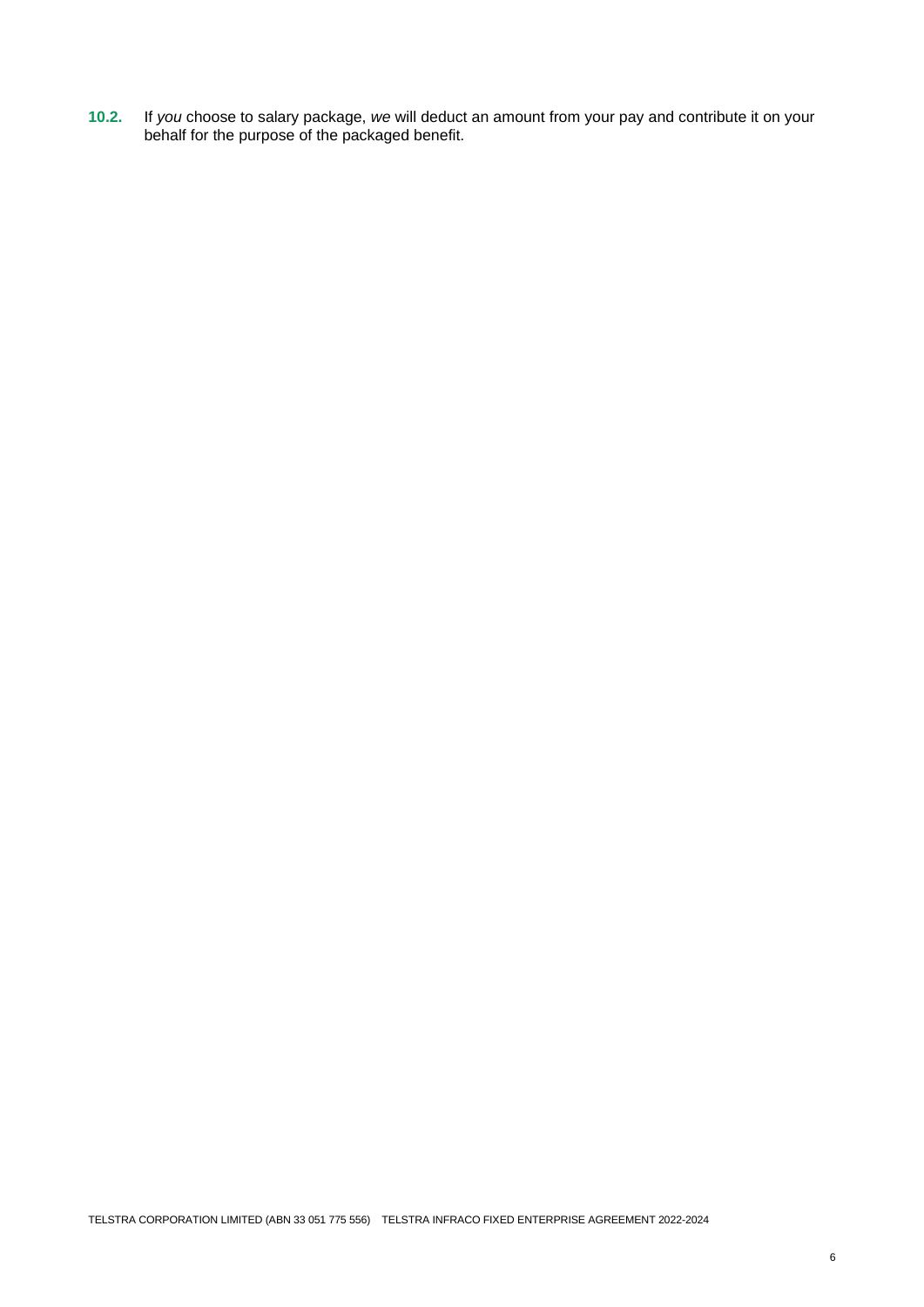## SECTION 3: WORKING ARRANGEMENTS

## **11. TYPES OF WORKING ARRANGEMENTS**

- **11.1.** *We* can employ *you*:
	- a) full-time;
	- b) part-time;
	- c) on a casual basis; or
	- d) for a fixed period or specific project.

#### **11.2. Part-time work**

- a) If *you* work part-time, *we* will engage *you* to work fewer than 36¾ hours each week.
- b) All of the benefits in this *Agreement* are the benefits set out for full-time employees. *You* will be entitled to these benefits on a pro rata basis, based on your hours of work.

### **12. MOVING BETWEEN JOBS**

- **12.1.** *We* may require *you* to perform another role that *you* are capable of performing (either now or after training) on a permanent or temporary basis. Where *we* transfer *you* to another role in this circumstance:
	- a) If *you* are a *Job Family Employee*, *we* will not transfer *you* to a lower banded role and *you* will be paid the higher of your current *Fixed Remuneration* or the appropriate minimum rate for the new role.
	- b) If *you* are a *Workstream Employee*, *we* will not require *you* to transfer to a role that is more than one *band* lower than your current role. *You* may be eligible for salary maintenance in accordance with item C.5 in Appendix C.
	- c) If *you* are a *Workstream Employee*, *we* may ask, but will not require, *you* to transfer to a role that is two *Bands* lower than your current role. If *you* agree to this transfer, *you* may be eligible for salary maintenance in accordance with item C.5 in Appendix C.
	- d) *We* may provide *you* with reasonable relocation assistance, where applicable.
- **12.2.** Where *you* initiate a move to another role within the *Company*, *you* will be covered by the appropriate employment arrangements of that area, including any terms and conditions related to remuneration. This means that if *you* decide to move to a higher or lower paid role, your remuneration may be adjusted in line with this.
- **12.3.** Special rules apply if *you* are an employee who receives a *Grandfathered Allowance* (see item C.4 in Appendix C).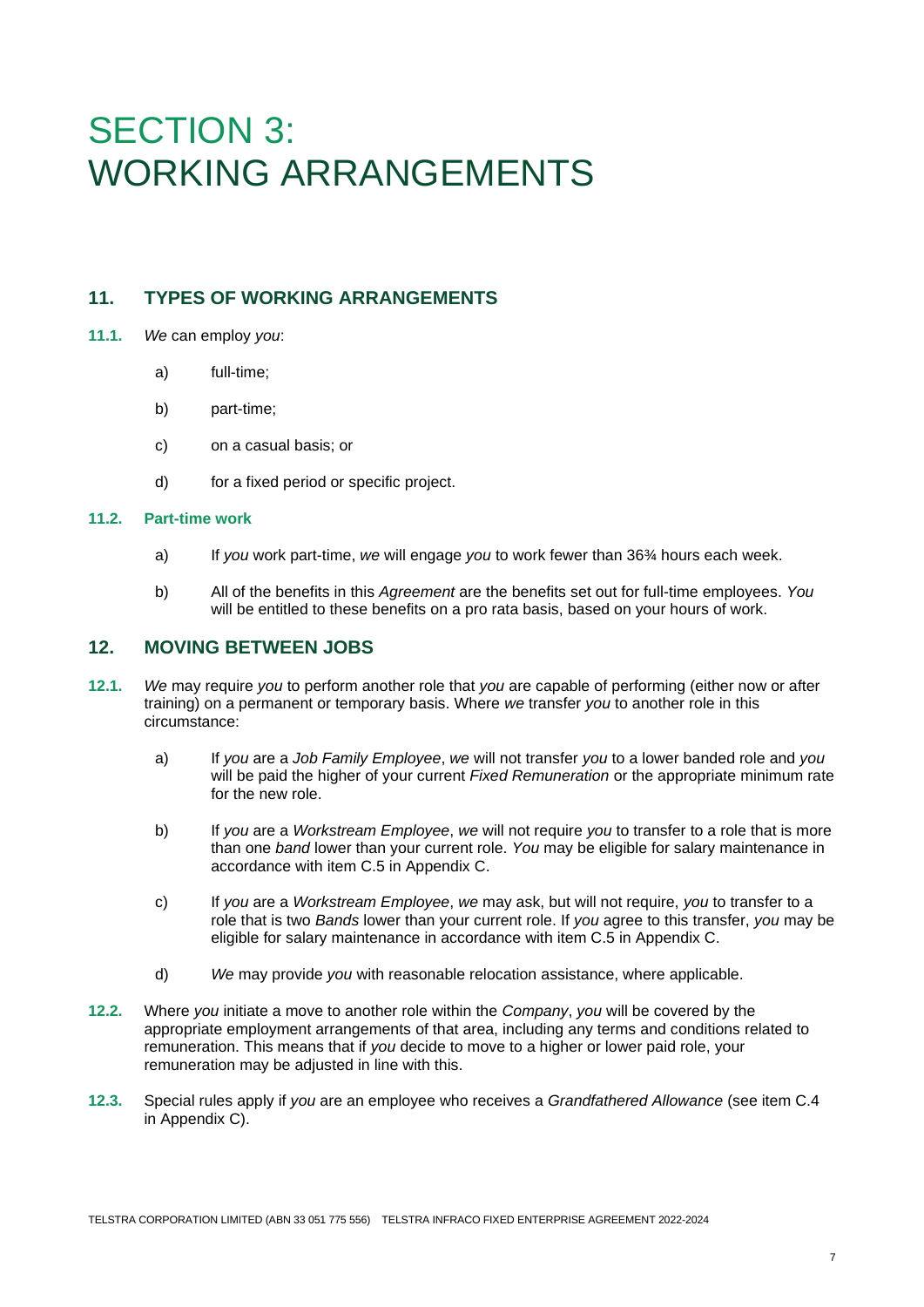## **13. CASUAL WORK ARRANGEMENTS**

- **13.1.** W*e* may engage *Job Family Employees* as casual employees.
- **13.2.** Casual employees will:
	- a) be engaged on an hourly basis subject to a minimum engagement of 2 hours of work on each occasion;
	- b) be paid the hourly rate for their *Job Family* and *Band* plus a minimum 25% casual loading;
	- c) not be subject to the following Sections of this *Agreement*:
		- i) Section 2: Pay and benefits: the salary packaging arrangements;
		- ii) the job movement rules in this Section;
		- iii) Section 4: Hours of work and scheduling, except for clauses:
			- $14.3$  a) (when you work);
			- 15.1, 15.2, 15.3 and 15.4 where a casual agrees to perform shift work or temporary shift work noting that additional payments under clause 13.3 and clause 15.4 f) are not cumulative. Only the highest applicable additional payment will apply. The additional payments under clauses 13.3 or 15.4 f) and the casual loading in clause 13.2 b) are calculated separately as a percentage of the applicable hourly rate of pay under the *Agreement*;
			- 16.1 (meal breaks) and 16.2 (rest breaks in contact centres);
			- 19.1 a), b) and c) (working additional hours); 19.2 b) and 19.4; and
		- iv) Section 7: Leave entitlements (other than long service leave and unpaid family and domestic violence leave);
		- v) Section 8: Redundancy;
		- vi) Section 9: Placement Period;
		- vii) Section 10: Retrenchment;
		- viii) Section 13: Miscellaneous provisions (other than the provisions relating to *our Company* policies and *Exempt Employees*); and
		- ix) Appendix A;
	- d) be entitled to unpaid parental leave, unpaid carer's leave, unpaid family and domestic violence leave, unpaid bereavement/compassionate leave and to be absent on public holidays (unless *the Company* reasonably requires *you* to work) as set out in the Fair Work Act 2009;
	- e) work ordinary hours up to 36¾ hours per week and reasonable additional hours.

#### **13.3. Pay and other conditions for casual employees**

a) Where any hours worked fall on any of the following days, in addition to your 25% casual loading, *we* will also pay *you* an additional payment as follows:

| Day | % of hourly base rate |
|-----|-----------------------|
|     |                       |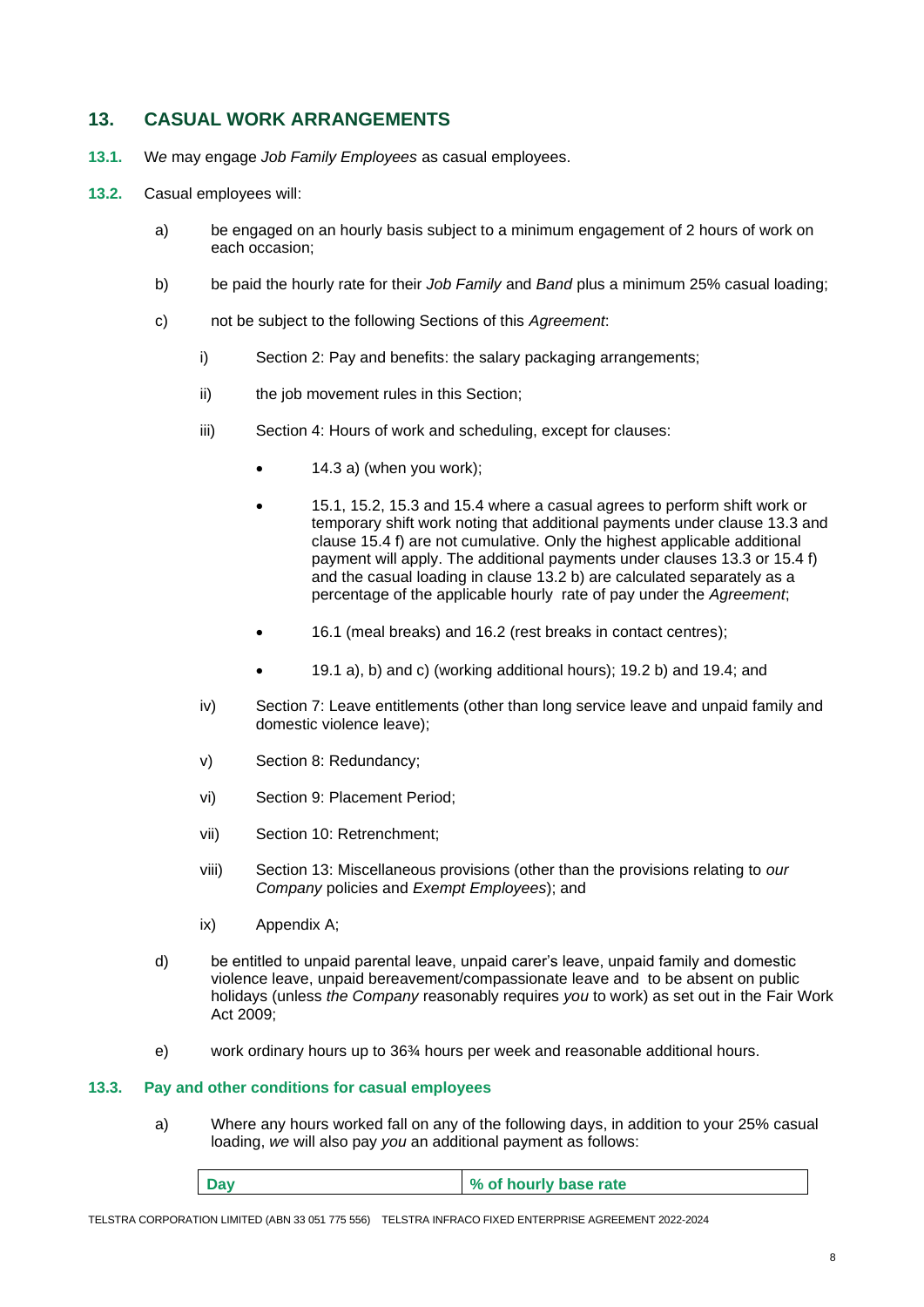| Saturdays       | 50%  |
|-----------------|------|
| Sundays         | 100% |
| Public holidays | 150% |

b) *We* will increase your ordinary hourly rate by at least the percentages in the table below on the dates indicated:

| Increase to hourly rate | Increase effective date |  |  |
|-------------------------|-------------------------|--|--|
| 1 October 2022          | 2.5%                    |  |  |
| 1 October 2023          | 3%                      |  |  |

#### **13.4. Offers and requests for casual conversion**

- a) If *we* employ *you* as a *Regular casual employee*, *you* may request or *the Company* may offer conversion to full-time or part-time employment.
- b) Offers and requests for conversion are in accordance with the *NES* and further details are set out in *Company* policy.
- c) Where it is agreed that your casual employment will be converted to full-time or part-time employment, your service as a *Regular casual employee* will be recognised for servicerelated benefits including long service leave, parental leave and the calculation of retrenchment benefits.
- d) For the purpose of long service leave credits and retrenchment benefits, a contiguous period of continuous regular and systematic casual service immediately preceding your conversion to full-time or part-time employment under this clause will be treated as parttime/full-time service (as applicable based on your hours).
- e) A casual employee will not be engaged and re-engaged (which includes a refusal to reengage), or have their hours reduced or varied, in order to avoid any right or obligation under this clause.
- f) If *you* wish to dispute a decision by *the Company* to reject a request by *you*, or not to make an offer, to convert your employment to full-time or part-time employment, *you* may use the dispute resolution process outlined in Section 6.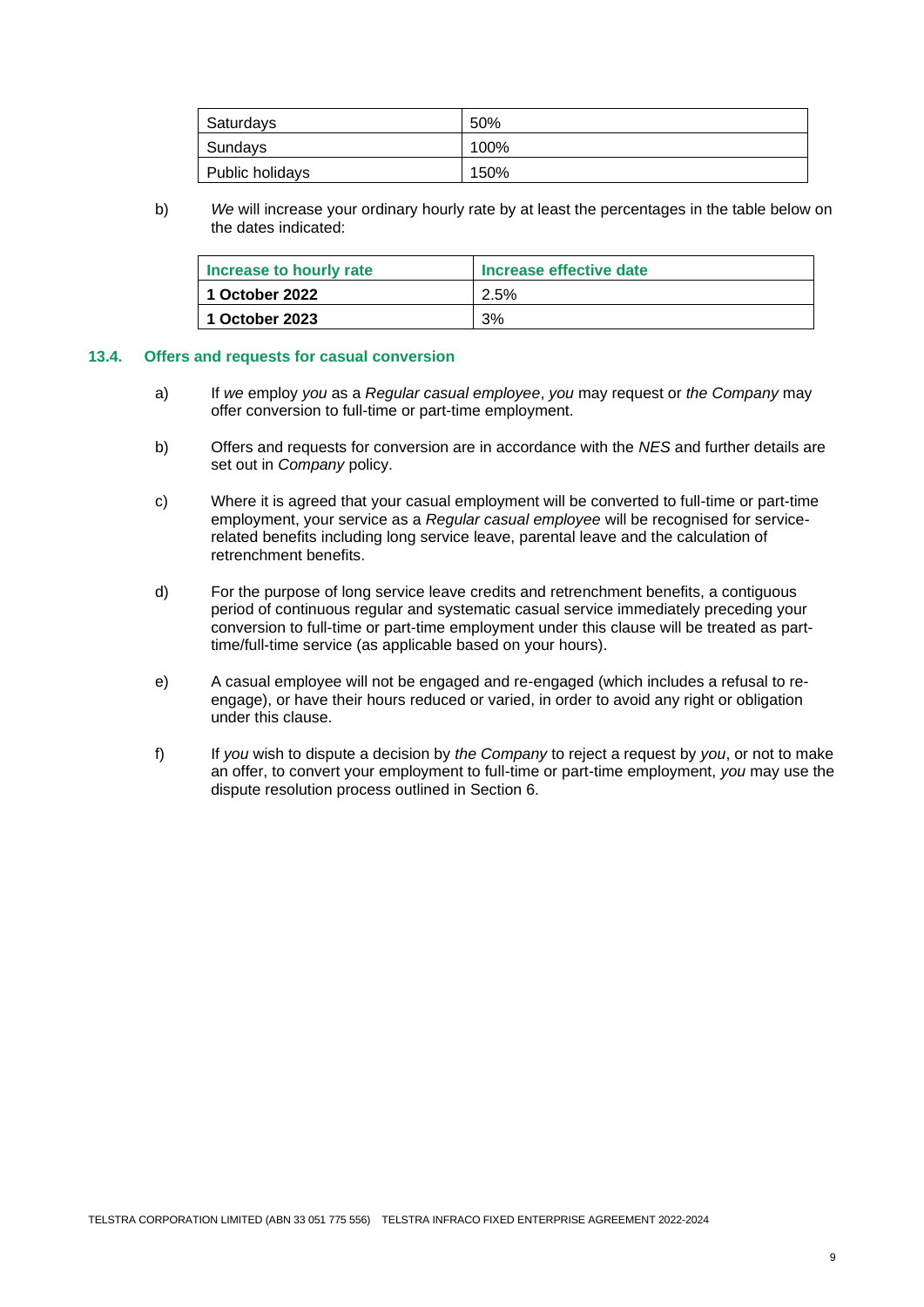## SECTION 4: HOURS OF WORK AND SCHEDULING

## **14. ORDINARY HOURS OF WORK**

#### **14.1. Full-time employees**

Your ordinary hours of work will be 36¾ hours each week.

#### **14.2. Part-time employees**

- a) If *you* work fewer than 36¾ hours each week, *we* will ensure that:
	- i) your hours of work are reasonably predictable, and
	- ii) *you* are scheduled to work for at least 3 hours on a work day.
- b) *We* can change the pattern of your hours of work:
	- i) at any time, by agreement with *you*, or
	- ii) if *we* give *you* at least 7 days' notice (though *we* can't do this if *you* started working part-time before 21 December 2000). *We* will take into account all preferences and personal circumstances, including your family/carer responsibilities.
- c) If *we* ask *you* to change your ordinary hours of work or regular roster, *we* will consult with *you* in accordance with Section 6.

#### **14.3. When** *you* **work**

- a) Your ordinary hours of work will be worked between:
	- i) 7:00am and 7:00pm, Monday to Friday other than in the Northern Territory where the daily span is 6:30am to 6:30pm.
- b) Where *you* have chosen to enter into an agreed preferred hours arrangement under clause 17, your ordinary hours can be worked between Monday to Sunday – 6:00am to 11:00pm.
- c) Your hours may be worked continuously or, as agreed between *you* and *us*, in multiple discrete periods throughout the course of a day, unless *you* are a shiftworker.
- d) If *you* are a shiftworker, your hours will be worked continuously (except for meal breaks), unless *you* have chosen to enter into an agreed *split shift* arrangement in accordance with clause 18.
- e) Start and finish times
	- i) Unless *you* have chosen to enter into an agreed preferred hours arrangement under clause 17 or an agreed *split shift* arrangement under clause 18, *we* will tell *you* on which days *you* must work and what your start and finish times are. Your ordinary hours of work may change from time to time.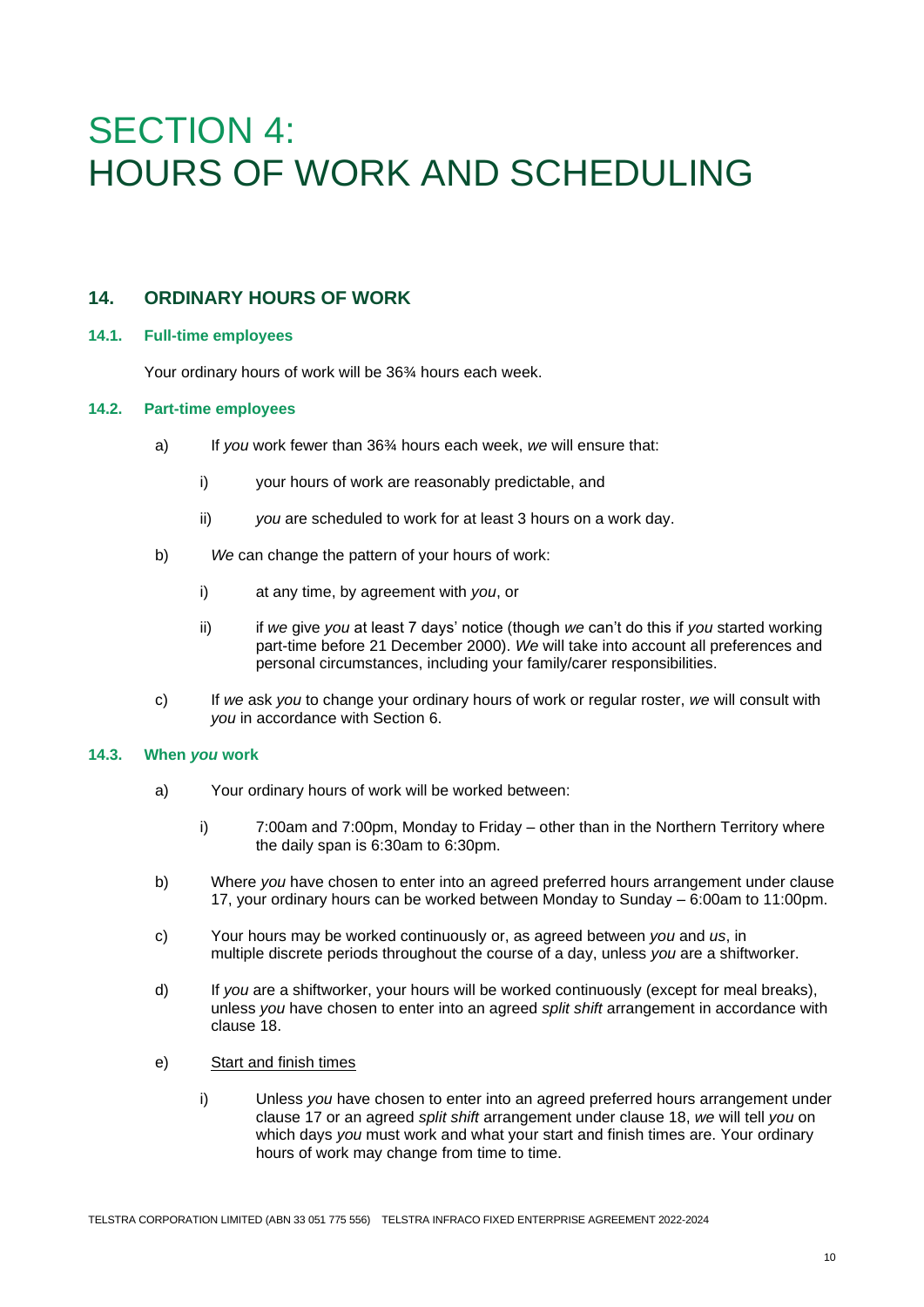- ii) *We* can ask *you* to, or if *you* are working under a preferred hours arrangement under clause 17 *you* can work ordinary hours in any pattern which provides for an average of up to 36¾ hours each week.
- iii) When *we* set hours of work and rosters, customers' needs and business requirements will be a significant consideration. However, *we* will also consider personal circumstances of employees, including family/carer responsibilities and will make sure that outcomes are distributed fairly across the work group.

#### f) Rest Relief

In the interests of health and safety, *you* will have at least 10 consecutive hours off (inclusive of reasonable travel time) between periods of ordinary hours work. Where *we* require *you* to resume or continue work without having 10 consecutive hours off *we* will pay *you* at a rate of 200% until *you* cease that period of work. If *you* have to work overtime in these situations, *we* won't require *you* to come to work again until *you* have had 10 consecutive hours off before commencing the next period of ordinary hours work, and *you* will not lose any ordinary hours pay.

*The Company* may, at its discretion, decide that an employee who has had 10 hours between periods of ordinary work but has also performed additional hours between those periods of ordinary work, is not required to work a period of ordinary hours, without loss of pay, provided this period isn't longer than the number of additional hours worked, and does not extend into a second ordinary hours period of work.

If *you* and *the Company* have agreed to work multiple discrete periods of work in a day, including if *you* are a shiftworker working *split shifts*, rest relief will only apply after the last such period on a day.

#### g) Flexible Working Hours Scheme and 9-day fortnight

If *you* work in an area that works under the Flexible Working Hours Scheme or a 9 day fortnight, and *you* work under these arrangements when this *Agreement* comes into operation, *you* will continue to have access to these arrangements while *you* work in that area.

## **15. SCHEDULED WORK AND SHIFTWORK**

**15.1.** *We* may engage *you* to work variable hours as set out in this Section. If *we* do this, your ordinary hours of work will be averaged over the cycle of the work scheduling period.

#### **15.2. Common provisions for scheduled and shiftwork**

a) Work schedules will take into account the needs of the business together with your needs and preferences.

*The Company's* intent is to minimise variations in individual start times where this is possible.

- b) *We* will provide *you* with your schedule a minimum of 2 weeks in advance, and will include details of your start and finish times, your meal break, and any scheduled days off. Scheduled days off are days that *you* could have been rostered to work ordinary hours, but were not scheduled to work.
- c) If *we* need to change your schedule, *we* will give *you* 7 days' notice where possible, or 3 days in circumstances where *we* need to cover unplanned leave.
- d) *You* may initiate schedule swaps but *you* need prior approval from your manger to do this, and it must not impact the business.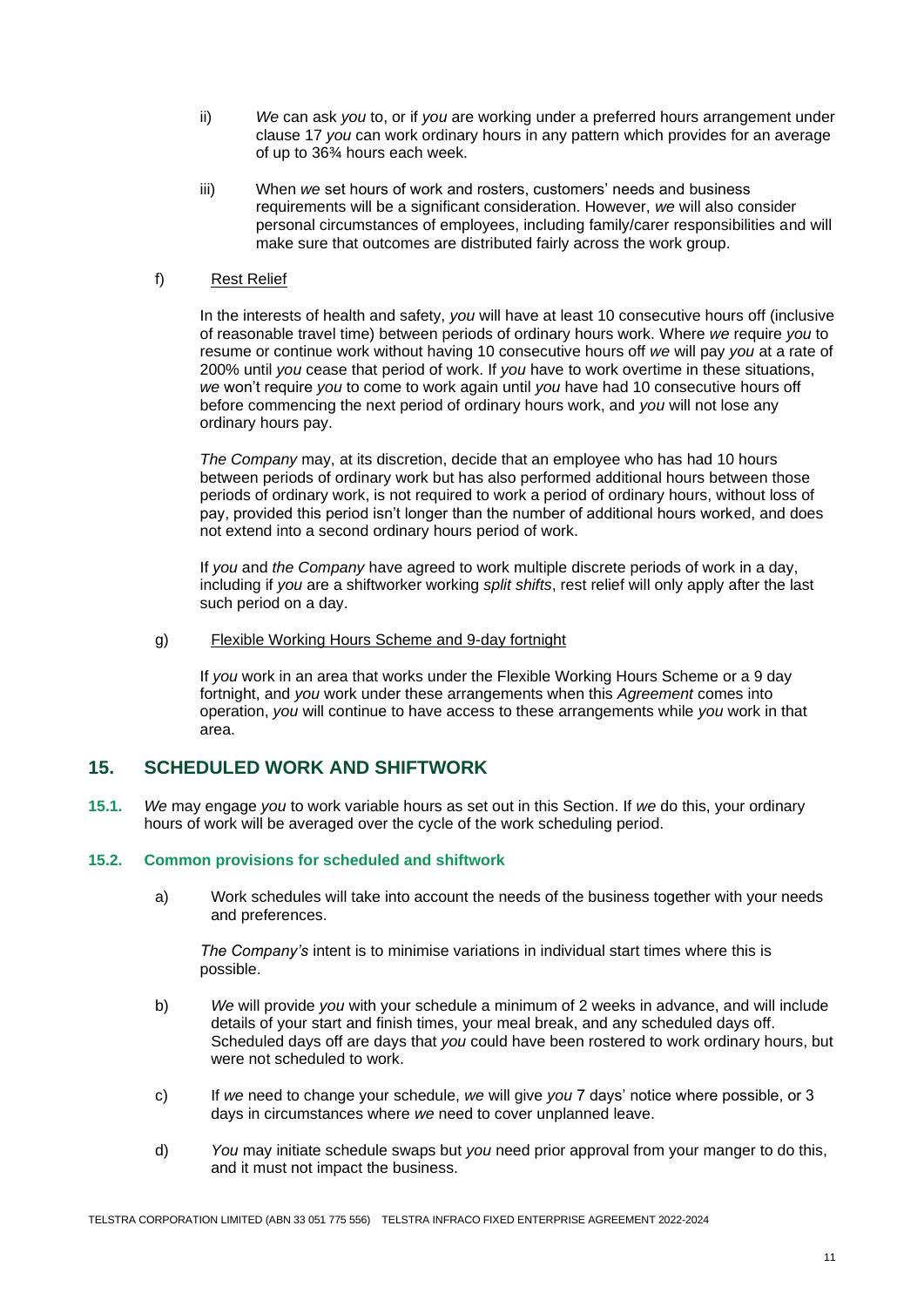- e) Any unplanned leave *you* take will be recorded as equal to the amount of time *you* were scheduled to work that day.
- f) *You* won't be required to work more than 10 ordinary hours at a time (unless *you* are working a shift arrangement under clause 15.4 g). Minimum engagement times will be 6 hours in the field and 4 hours in contact centres, unless clause 14.3 c) or clause 18 apply.

#### **15.3. Scheduled work**

- a) These provisions about scheduled work apply only to contact centres.
- b) *We* may require *you* to work within the span of hours, but at variable times and patterns. *We* will advise *you* of work scheduling arrangements where they apply, as set out in this clause.
- c) If *you* work in a contact centre, roster arrangements will be prepared and communicated to *you* in line with the common provisions set out above.

#### **15.4. Shiftwork**

- a) These provisions apply to employees who have been or are in future engaged as shiftworkers or who agree to become shiftworkers.
- b) *We* may engage *you* as a shiftworker if *we* regularly require *you* to work outside the span of ordinary hours on Monday to Friday, or to work regularly on weekends.
- c) *We* may ask employees who are not shiftworkers to undertake shiftwork, in which case *we*  will call for volunteers. However, an employee who is not a shiftworker can't be required by *the Company* to become a shiftworker.
- d) Where *we* want to introduce shiftwork into an area where it doesn't already operate, *we* will consult with employees in the area and with *The Unions*, under the consultation provisions in Section 6.

#### e) Temporary shift allowance

- i) Sometimes *we* may ask employees who are not shiftworkers to become shiftworkers on a temporary basis to fill vacancies on a shift roster, and *we* may call for volunteers. Where *you* and *the Company* agree to *you* undertaking temporary shiftwork *we* will pay *you* an allowance to make yourself available to perform temporary shift work. Participation in undertaking temporary shiftwork is voluntary. See Section 12 for the amount of the allowance.
- ii) While *you* receive the temporary shift allowance, *you* will be subject to all conditions that apply to shiftwork.
- iii) *You* or *the Company* can opt out of the temporary shift arrangements on a quarterly basis. Accordingly, ongoing payment of the allowance is not guaranteed. *You* may ask to cease receiving the allowance and stop undertaking the temporary shiftwork before the completion of 3 months. Taking into account your particular circumstances, *we* will not unreasonably refuse the request.
- iv) If *you* receive this allowance but unreasonably refuse to work shiftwork, *we* may discontinue paying the allowance immediately and *you* will no longer be required to undertake temporary shiftwork.
- v) Payment of the allowance will continue during periods of paid leave.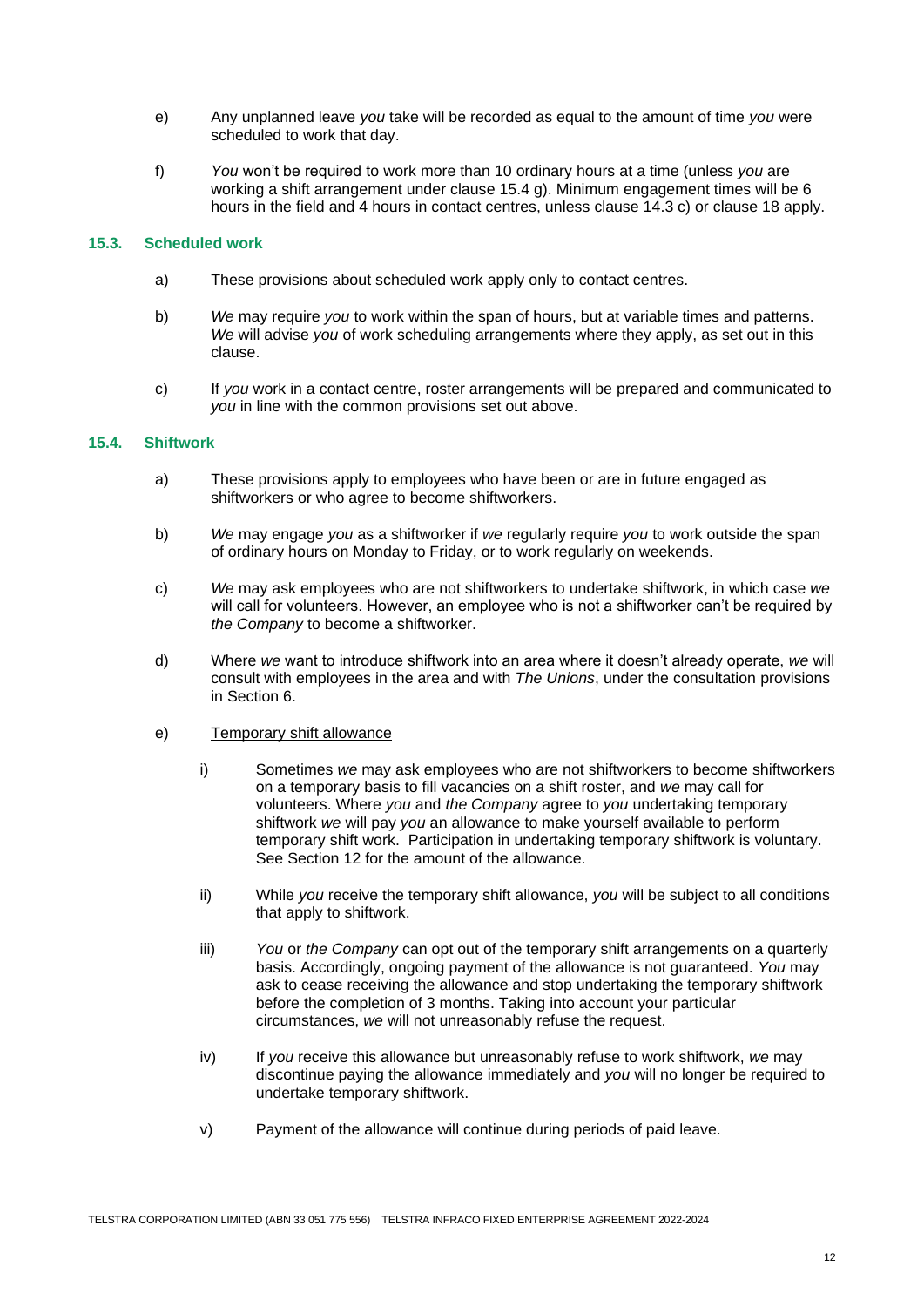#### f) Payment for shiftwork

- i) If any part of your shift on a Monday to Friday falls outside the span of hours, *we* will pay *you* an additional payment of 15% for the whole shift.
- ii) If *you* work on a Saturday, *we* will pay *you* an additional payment of 50% for all time worked on that shift between midnight Friday and midnight Saturday.
- iii) If *you* work on a Sunday, *we* will pay *you* an additional payment of 100% for all time worked on that shift between midnight Saturday and midnight Sunday.
- iv) If *you* are required to work shifts that fall wholly between the hours of 6:00pm and 8:00am for a period exceeding 4 weeks, *we* will pay *you* an additional payment of 30% for all time worked on those shifts.
- v) Additional payments are not cumulative. Only the highest applicable payment will apply.
- vi) If *you* have chosen to enter into an agreed *split shift* arrangement in accordance with clause 18, penalties will apply to each shift segment separately.

#### g) Extended Shift Arrangements

- i) *We* may implement shifts of up to 12 hours in accordance with the Extended Shift Arrangement Guidelines (see Appendix D). The Extended Shift Arrangement Guidelines supplement the provisions in this Section.
- ii) For the avoidance of doubt, where *you* regularly perform shifts of up to 10 hours in length, *we* may ask, but will not require, *you* to perform extended shifts.

## **16. BREAKS**

#### **16.1. Meal breaks**

- a) *You* get an unpaid meal break of between 30 minutes and 1 hour after no longer than 5 hours' continuous work. Your meal break may be varied by agreement on an ad hoc basis only, subject to *us* considering your health and safety. The timing and length of this break is otherwise up to your manager, who will take into account any requirements *you* have. Employees working under the Flexible Working Hours Scheme under clause 14.3 g) may take a meal break of more than one hour.
- b) If *you* are a *Job Family Employee* classified at *Band*s 3ii, 4i or 4ii, performing shiftwork under the *Agreement,* and *you* are required by *us* to remain in attendance during a scheduled meal break under clause 16.1, *you* will be paid at the applicable ordinary rate of pay under the *Agreement* for that meal break.

### **16.2. Rest breaks in contact centres**

- a) If *you* work in a contact centre, for a period of:
	- i) less than 5 hours without an unpaid meal break, *you* can take one 15 minute rest break;
	- ii) at least 5 hours and less than 7 hours, *you* can take an unpaid meal break and one 15 minute rest break; and
	- iii) at least 7 hours, *you* can take an unpaid meal break and two 10 minute (minimum) rest breaks.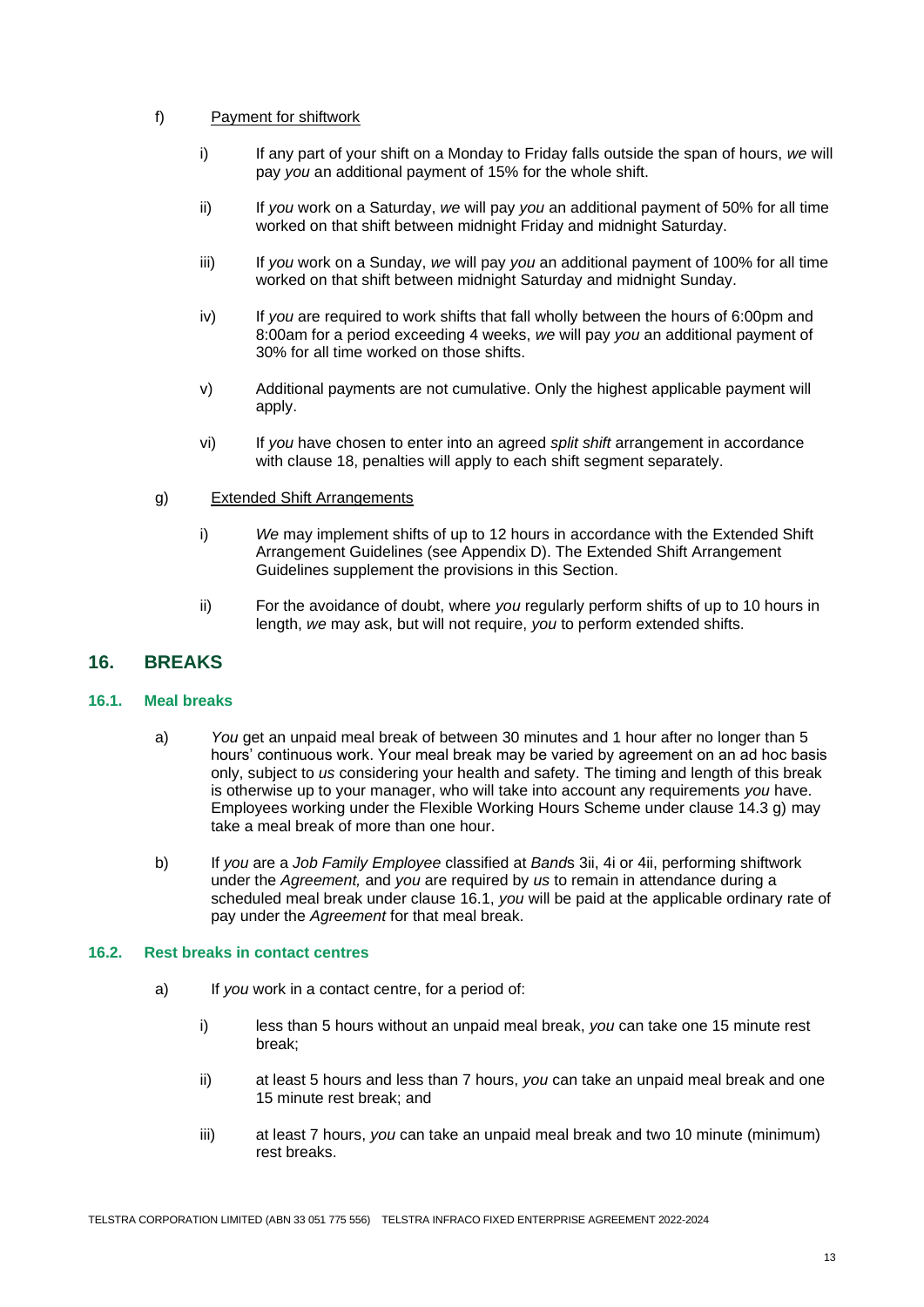b) *We* will schedule the timing of your breaks reasonably, so that *you* do not have to work more than 2-3 hours without a break.

#### **16.3. Multiple discrete period rest breaks**

a) If you work in a contact centre, and work multiple discrete periods in a day, an agreed preferred hours arrangement, or an agreed split shift arrangement, in accordance with clause 14.3 c), 17 or 18 respectively, the number of paid rest breaks provided in accordance with 16.2 and 16.3 will be based on the total number of hours worked in a day, not the length of each separate shift segment. An entitlement to unpaid breaks will be in accordance with clause 16.1.

## **17. PREFERRED HOURS ARRANGEMENTS**

- **17.1.** *You* may choose to vary when *you* work your ordinary hours as set out in clause 14.3 b) by entering into a preferred hours arrangement on the terms set out in this clause. Such an arrangement will not be a condition of employment with *us*, and can only be made after *you* have commenced employment with *us*.
- **17.2.** Clause 17 does not apply if *you* are a shiftworker. *You* will not be considered a shiftworker as a result of working under a preferred hours arrangement, and *you* will not be entitled to shift penalties.
- **17.3.** Subject to the requirements of clause 22 (if applicable), *you* may choose to enter into a preferred hours arrangement by making a written request and *us* agreeing to your request. *We* may decline your request at *our* discretion.
- **17.4.** The arrangement must:
	- a) be genuinely entered into without coercion or duress;
	- b) be in writing;
	- c) include both *the Company* and your details;
	- d) be signed (or otherwise accepted in writing) by *you* and *us* (and your parent/guardian if *you* are under 18);
	- e) include the start date and, if applicable, the end date; and
	- f) detail the agreed arrangements, including the days and hours *you* will work. *We* will give *you* a copy of the agreement and *we* will also keep a copy.
- **17.5.** *You* will not receive overtime payments under clause 19.2 for working ordinary hours under a preferred hours arrangement.
- **17.6.** *You* may be reasonably directed to work additional hours, or be available to work additional hours outside of your agreed preferred hours arrangement, in accordance with clause 19.

Where this occurs, *you* will be entitled to overtime payments or time off in lieu in accordance with clause 19.2 or 19.3 respectively.

- **17.7.** *The Company* or *you* may make a written request to vary a preferred hours arrangement. *We* will only make such a request on reasonable business grounds, and any change will only take effect if *you* agree. For the period that either *you* or *the Company* is considering a request there will be no change to your working arrangements. If agreed, the variation will take effect 7 calendar days later or as otherwise agreed. Any variation is subject to the requirements of clause  $17.4$  a) – f) inclusive.
- **17.8.** *The Company* or *you* can end the arrangement (as agreed or varied) by agreement at any time or by giving the other person four weeks' written notice. Once the arrangement ends, your ordinary hours of work and start and finish times will be in accordance with clause 14.3 a), c) and e), respectively.

TELSTRA CORPORATION LIMITED (ABN 33 051 775 556) TELSTRA INFRACO FIXED ENTERPRISE AGREEMENT 2022-2024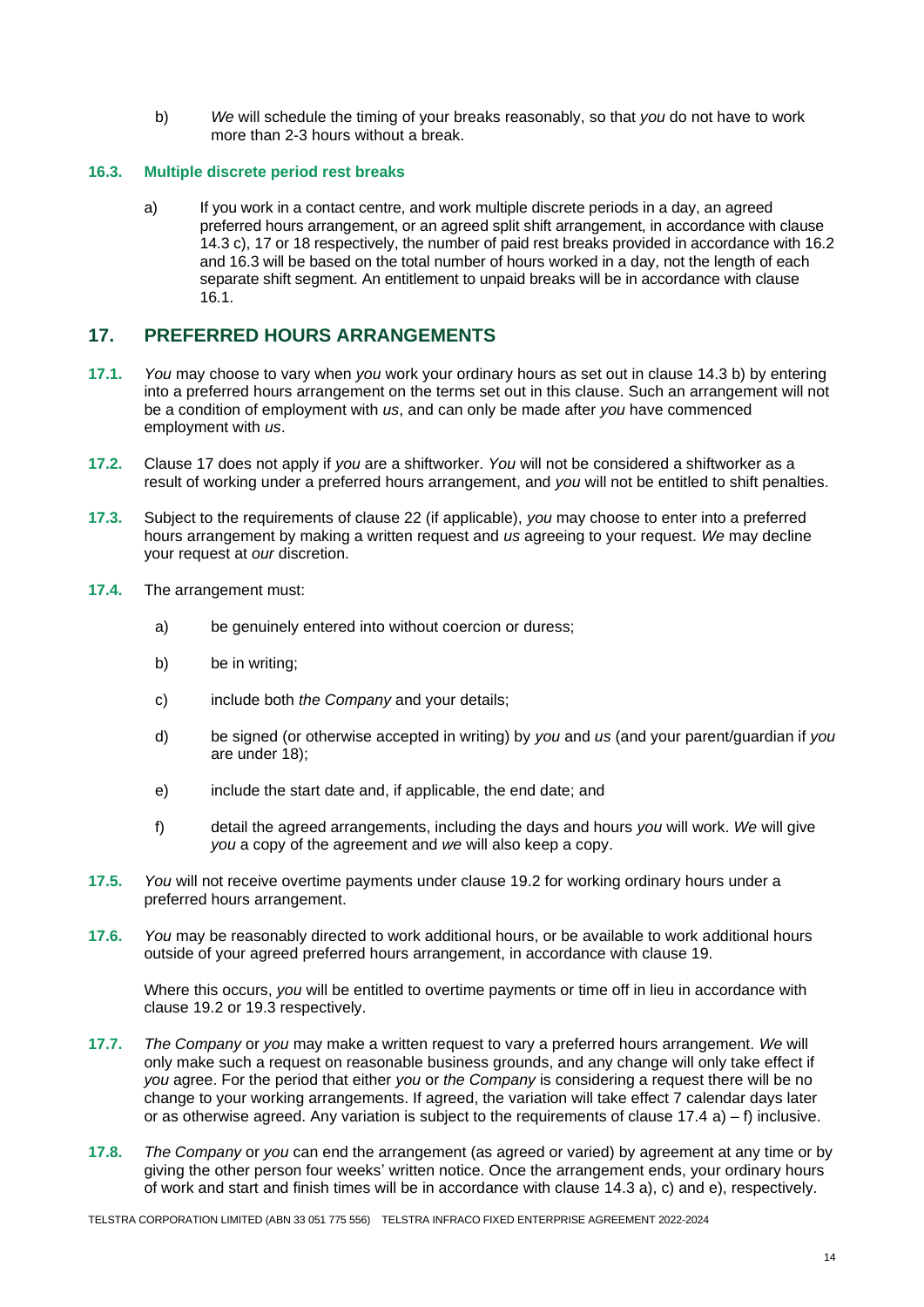## **18. SPLIT SHIFTS**

- **18.1.** If *you* are a shiftworker, *you* may choose to perform *split shifts* where *you* perform a shift in separate segments in accordance with the terms of this clause. Under these arrangements, the following will apply:
	- a) Unless otherwise agreed, each segment of a *split shift* will be at least three hours in duration, except if *you* perform work from home, in which case the minimum period will be one hour. The total duration of periods of work on a day will not be more than 10 hours.
	- b) Unless otherwise agreed, there will be a minimum of a one hour break, plus reasonable travel time (if applicable), between one segment of a *split shift* and the next.
	- c) *We* will not roster *you* to work more than three *split shift* segments in a day.
	- d) For each day *you* perform *split shifts you* will receive an allowance. See Section 12 for the amount of the allowance. Penalties will apply to each shift segment separately.
- **18.2.** Subject to the requirements of clause 22 (if applicable) *you* may choose to enter into an arrangement to perform *split shifts* by making a written request and *us* agreeing to your request. *We* may decline your request at *our* discretion.
- **18.3.** Such an agreement will not be a condition of employment with *us*, and can only be made after *you* have commenced employment with *us*.
- **18.4.** The arrangement must:
	- a) be genuinely entered into without coercion or duress;
	- b) be in writing;
	- c) include both *the Company* and your details;
	- d) be signed (or otherwise accepted in writing) by *you* and *us* (and your parent/guardian if *you* are under 18);
	- e) include the start date and, if applicable, the end date; and
	- f) detail the agreed arrangements, including the specific hours and/or days in which these shifts will be worked. *We* will give *you* a copy of the agreement and *we* will also keep a copy.
- **18.5.** *The Company* or *you* may make a written request to vary a *split shift* arrangement. *We* will only make such a request on reasonable business grounds, and any change will only take effect if *you* agree. For the period that either *you* or *the Company* is considering a request there will be no change to your working arrangements. If agreed, the variation will take effect 4 weeks later or as otherwise agreed. Any variation is subject to the requirements of clause  $18.4$  a) – f) inclusive.
- **18.6.** *The Company* or *you* can end the arrangement (as agreed or varied) by agreement at any time or by giving the other person 3 months' written notice. Once the arrangement ends, each shift will be worked continuously and scheduled in accordance with clauses 14.3 d) and e).
- **18.7.** If *you* perform work under an extended shift arrangement in accordance with Appendix D, clause 18 does not apply to *you*.

## **19. ADDITIONAL HOURS**

#### **19.1. Working additional hours**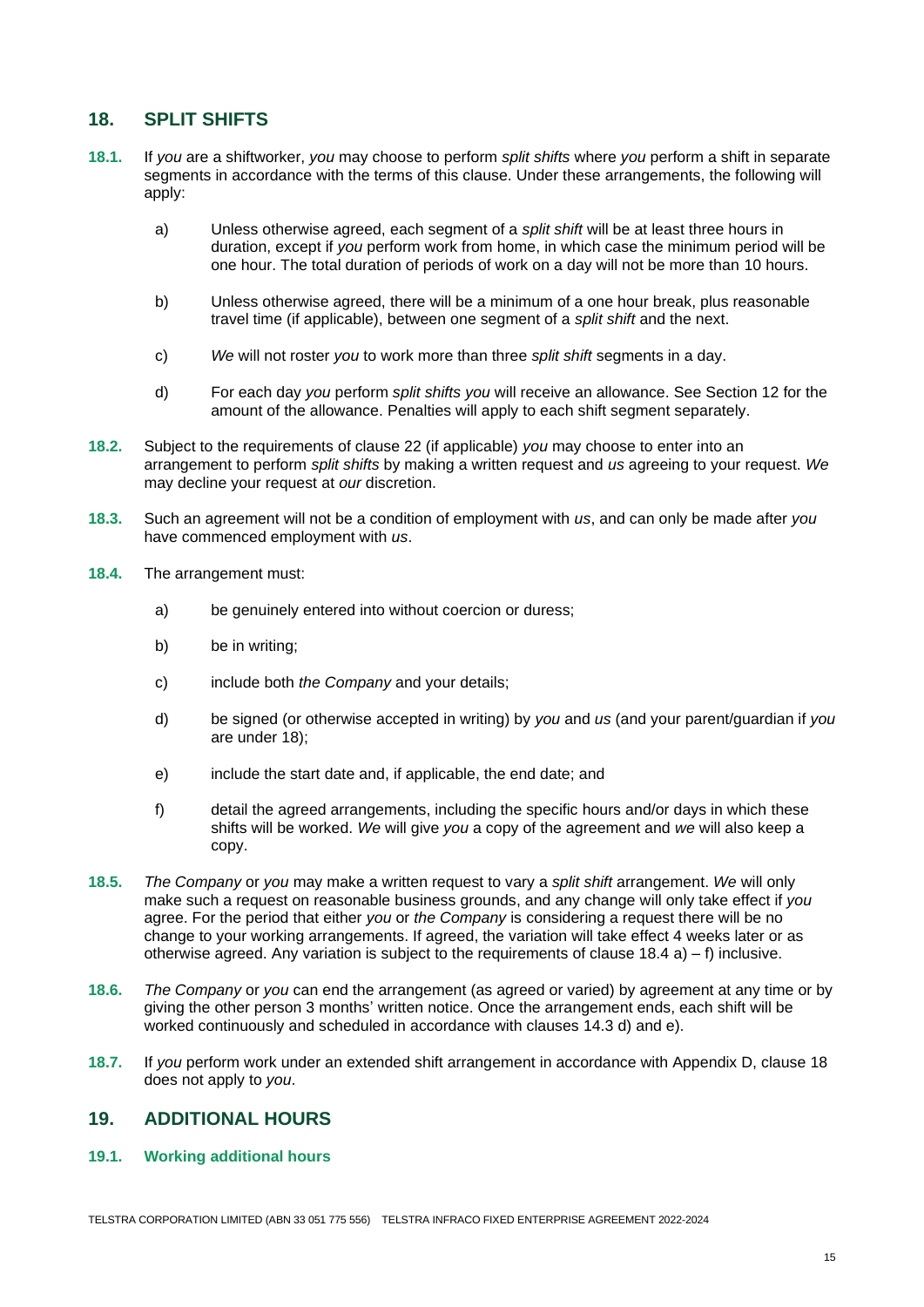- a) *We* may require *you* to work reasonable additional hours, unless *you* are a part-time employee. *We* can request but cannot require a part-time employee to work additional hours.
- b) If *we* ask *you* to work additional hours *you* may refuse to work them if:
	- i) the request is unreasonable; or
	- ii) your refusal is reasonable; or
	- iii) *you* are a part-time employee
- c) Matters to be taken into account when considering what's reasonable include:
	- i) the nature of the work performed by the employee;
	- ii) *our* business requirements:
	- iii) any risks to the health and safety of the employee;
	- iv) the employee's personal circumstances, including any family or carer responsibilities; and
	- v) how much notice the employee is given of the additional hours.

#### **19.2. Overtime Payments**

- a) If *we* authorise *you* to work additional hours and *you* are not an *Exempt Employee*, *we* will pay *you*:
	- i) an additional payment of 50% for the first 3 hours per day/shift and an additional payment of 100% after that, where the additional hours are outside the span of ordinary hours, or outside the regularly scheduled full-time equivalent ordinary hours, or, where *you* have chosen to enter into an agreed preferred hours arrangement under clause 17, outside of those agreed hours;
	- ii) an additional payment of 100% for all additional hours on a Saturday, but only if *you* are a shiftworker;
	- iii) an additional payment of 100% for all additional hours on a Sunday;
	- iv) an additional payment of 150% for all additional hours on a public holiday;
	- v) eligible *Workstream Employees* in the *Technical (TW)* or *Customer Field (CFW)* Workstreams who perform critical activities (e.g. planned events including outages, cutovers and special events) will be paid an additional payment of 100% for all overtime worked between 11:00pm and 7:00am in lieu of any other overtime payment.
- b) If we require a *Job Family Employee* classified at *Band* 3ii, 4i or 4ii, to perform overtime not continuous with ordinary hours work (excluding meal breaks) in a non-restriction situation under this *Agreement*, this minimum engagement period is four hours at the applicable rate of pay under the *Agreement* for each separate attendance. This does not apply to:
	- i) a *Customer Support (Technical) Job Family Employee*;
	- ii) a *Job Family Employee* working scheduled additional hours from home in accordance with clause 19.4 of this *Agreement*;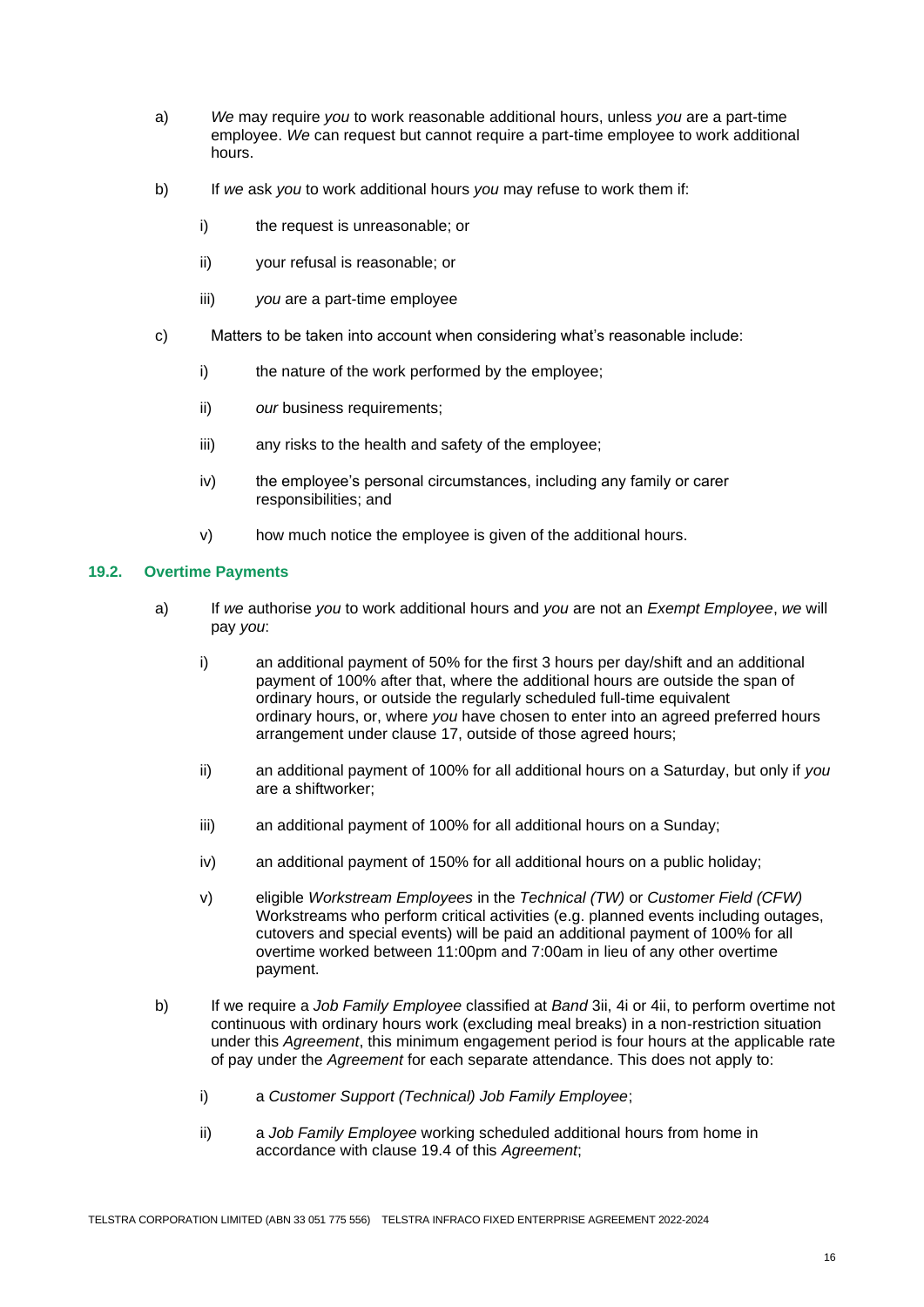- iii) a *Job Family Employee* performing essential customer servicing in accordance with clause 67 of this *Agreement*; and
- iv) a *Job Family Employee* working additional hours in an emergency situation in accordance with clause 69 of this *Agreement*.
- c) If *you* work part-time, *you* will be paid at ordinary rates until *you* have worked ordinary hours equivalent to a full-time employee. After that, any additional hours worked will be paid at the above rates. Additional hours worked and paid at ordinary rates will count towards accrual of annual leave and personal leave.

#### **19.3. Time in lieu**

If *you* would prefer to take time in lieu instead of receiving an overtime payment for additional hours, *you* can request this. Time in lieu is taken on an hour for hour basis and must be approved by your manager. If the time off is not taken within 4 weeks, *you* will be paid for the additional hours at the above overtime rates.

#### **19.4. Scheduled additional hours worked from home**

- a) If *we* schedule *you* and *you* agree to work additional hours from home (not continuous with your ordinary hours) and *you* are not an *Exempt Employee*, *we* will pay *you* an additional payment of 100%, subject to a minimum payment of 1 hour.
- b) *You* will be given at least 2 working days' notice to work additional hours from home, unless *you* agree to a shorter period with your manager.
- c) If *you* choose to work at a *Company* location instead of working from home, *you* will only be paid as if *you* worked from home.

## **20. WORK ON A PUBLIC HOLIDAY**

If *you* work ordinary hours on a public holiday and *you* are not an *Exempt Employee*, *we* will pay *you* an additional payment of 150% for all ordinary hours *you* work.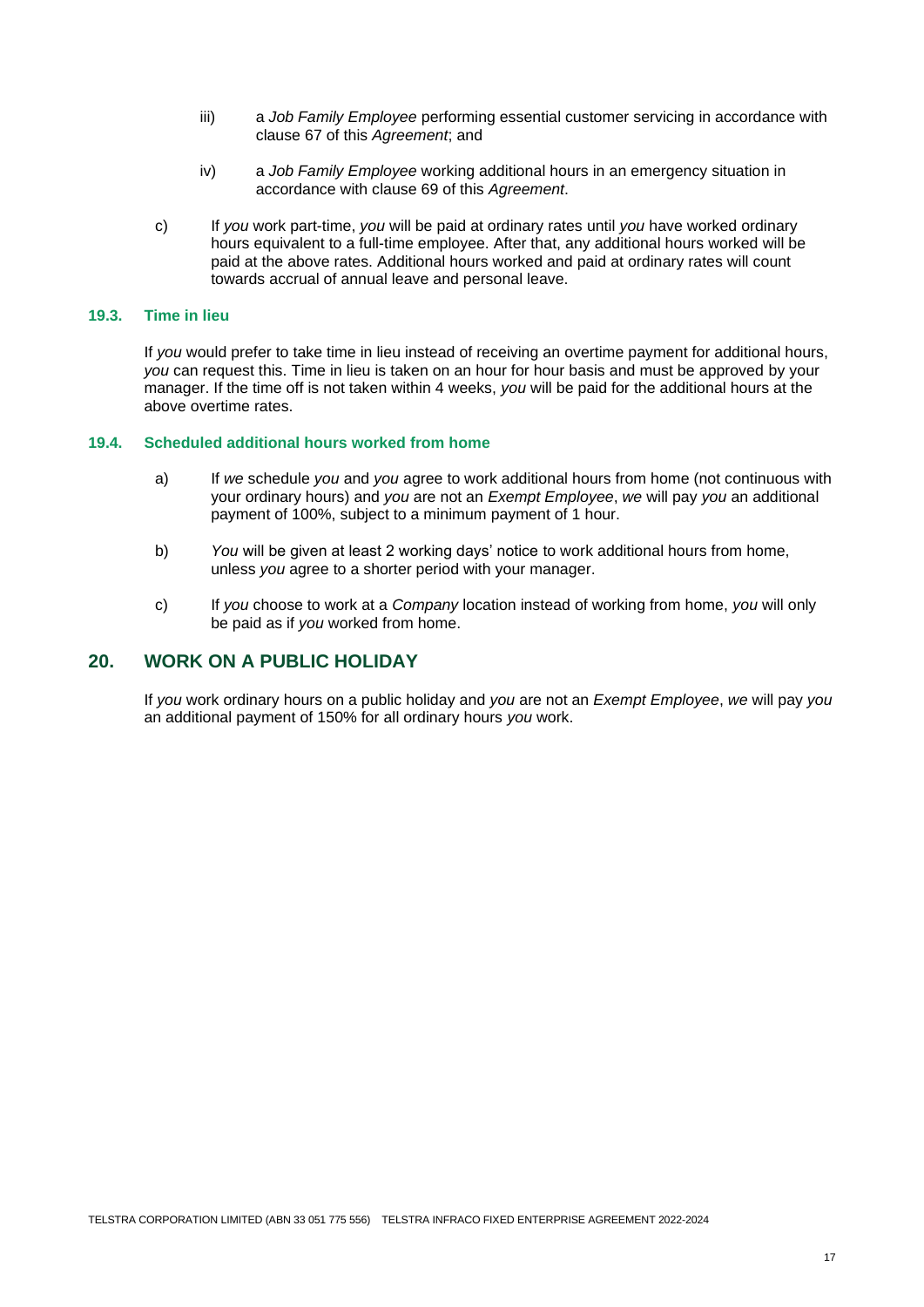## SECTION 5: FLEXIBLE WORK

## **21. WORKING FLEXIBLY**

- **21.1.** The following principles reflect the objectives of *the Company* about working flexibly:
- **21.2.** *The Company* supports our employees to work flexibly where it meets their needs and those of our customers and business operations.
- **21.3.** In accordance with *Company* policy, *the Company* is committed to continuing to support flexible working where possible, including hybrid working arrangements, such that many of our employees can continue to divide their time working between home and the office. Your requests will be considered by *the Company* and only refused on reasonable business grounds. Such arrangements can be made in conjunction with other flexible working arrangements.
- **21.4.** *The Company* recognises that sometimes employees need the flexibility to balance their work with their commitments outside of work such as family, carer or lifestyle commitments. Examples of flexible work arrangements may include, but are not limited to, 9 day fortnights, change in work location or compressed working weeks.
- **21.5.** *You* can visit the flexible working arrangements site on the intranet for more information on your ability to request flexible work arrangements under *Company* policy.
- **21.6.** Section 6: Consultation, dispute resolution and union matters does not apply to flexible work arrangements made under this clause. Details on the resolution procedure are contained in *Company* policy.

## **22.** *NES* **FLEXIBILITY ARRANGEMENTS**

- **22.1.** *You* may request a change in working arrangements, such as hours of work, your pattern of work or work location if *you* are a permanent employee with at least 12 months' *Continuous Service* or an *Eligible casual employee*, and *you*:
	- a) are the *parent*, or have responsibility for the care, of a child who is of school age or younger;
	- b) are a carer (within the meaning of the *Carer Recognition Act 2010*);
	- c) have a disability;
	- d) are 55 or older;
	- e) are experiencing family or domestic violence, or
	- f) provide care or support to a member of your household or immediate family who requires care and support because of family or domestic violence.
- **22.2.** *You* must make any request in writing, setting out the details of the change sought and the reasons for the change.
- **22.3.** *We* will provide a written response with reasons within 21 days and can only refuse your request if *we* have reasonable business grounds to do so.

TELSTRA CORPORATION LIMITED (ABN 33 051 775 556) TELSTRA INFRACO FIXED ENTERPRISE AGREEMENT 2022-2024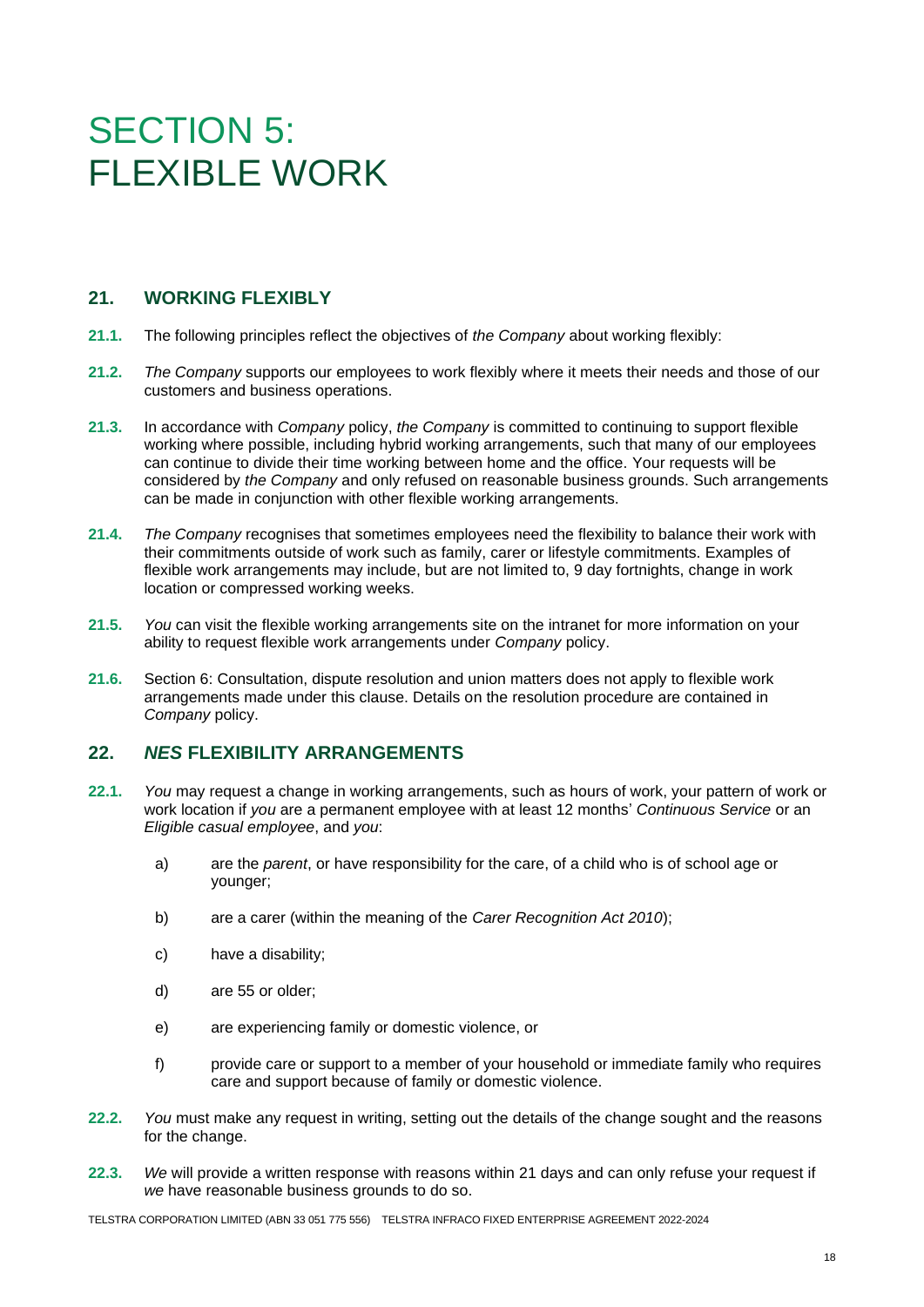## **23. INDIVIDUAL FLEXIBILITY AGREEMENTS**

- **23.1.** *We* may agree with *you*, on an individual basis, to make an individual flexibility agreement. *We* can do this to vary the effect of this *Agreement* so long as the arrangement is to meet *our* and your genuine needs and both *the Company* and *you* genuinely agree to it.
- **23.2.** *You* may be represented, including by a union, in any discussions *you* have with *us* about an individual flexibility agreement.

#### **23.3. An individual flexibility agreement can deal with any of the following:**

- a) arrangements about when work is performed;
- b) overtime and penalty rates;
- c) allowances; and/or
- d) leave loading.

#### **23.4. It must:**

- a) be in writing;
- b) include both *the Company* and your details;
- c) be signed by *you* and *the Company* (or your parent/guardian if *you* are under 18);
- d) set out the terms of this *Agreement* whose effect will be varied by the individual flexibility agreement and how they will be varied;
- e) set out how *you* will be better off overall as a result of the flexibility agreement; and
- f) state when it starts to operate.

### **23.5. We must ensure that:**

- a) The terms of the individual flexibility agreement:
	- i) result in *you* being better off overall than *you* would be if no agreement was made; and
	- ii) are about permitted matters and are not unlawful terms as required by the Fair Work Act 2009.
- b) *We* give *you* a copy of the agreement within 14 days of it being agreed.
- **23.6.** *The Company* or *you* can end the individual flexibility agreement by agreement at any time or by giving the other person 28 days' written notice.
- **23.7.** Any individual flexibility agreement in place immediately before this *Agreement* started to operate will continue as if it were made under this *Agreement.*

### **24. GROUP FLEXIBILITY AGREEMENTS**

- **24.1.** Sometimes, within a workgroup, *the Company* or employees may want to vary the effects of the terms of this *Agreement*.
- **24.2. A workgroup and its manager can agree to change:**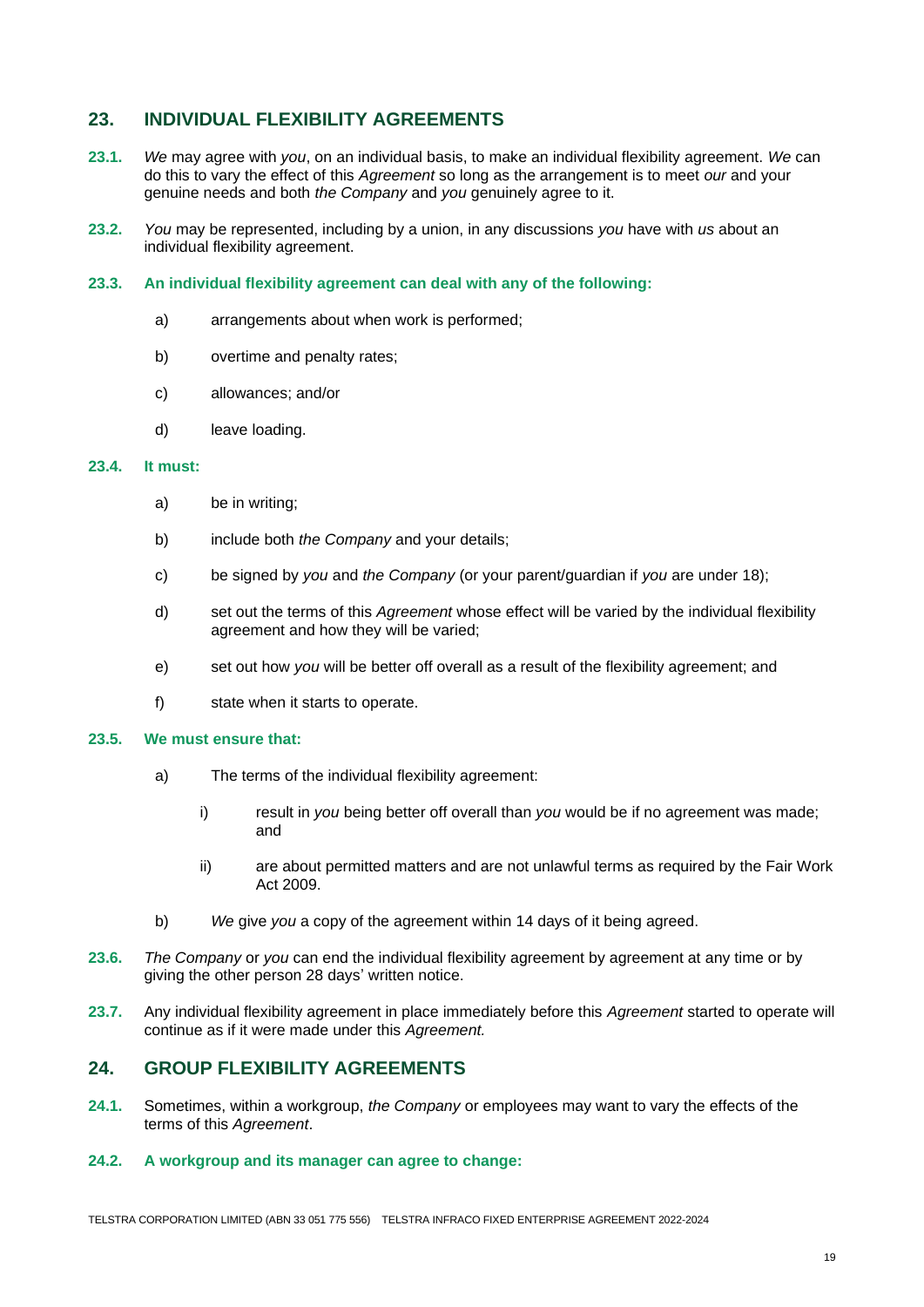- a) the days of the week on which ordinary hours of work are performed;
- b) the number of ordinary hours worked each day; and/or
- c) the span of hours.

#### **24.3. The limits within which the group flexibility agreement will apply are:**

- a) for the number of ordinary hours per day up to 10 hours per day;
- b) for the span of hours 7:00am to 7:00pm

except for as provided by the Extended Shift Arrangement Guidelines in Appendix D.

#### **24.4. The agreement must:**

- a) be in writing;
- b) be approved by a majority of employees employed in the workgroup at the time through a formal vote of the employees;
- c) be notified to the State office of the relevant union at least 14 days before the arrangement starts (and the union will not unreasonably oppose the agreement); and
- d) ensure that the employees are not disadvantaged in relation to their entitlements under this *Agreement*.
- **24.5.** Either *the Company* or the employees in the workgroup (by majority vote) can end the agreement by giving the other person at least 14 days' written notice. If this happens, there will be no financial consequence (for example, no shift closure payments).
- **24.6.** A group flexibility agreement overrides the effect of other terms of this *Agreement* to the extent of any inconsistency, with the exception of the Extended Shift Arrangement Guidelines referred to in clause 15.4 g), where applicable.
- **24.7.** Any group flexibility agreements in place immediately before this *Agreement* started to operate will continue as if they were made under this *Agreement.*
- **24.8.** If *you* agree under a group flexibility agreement to change the days of the week on which *you* perform your ordinary hours to a Saturday or Sunday, *we* will pay *you* an additional payment of 50% for ordinary hours on a Saturday and an additional payment of 100% for ordinary hours on a Sunday. No overtime or penalty rates will apply to these hours.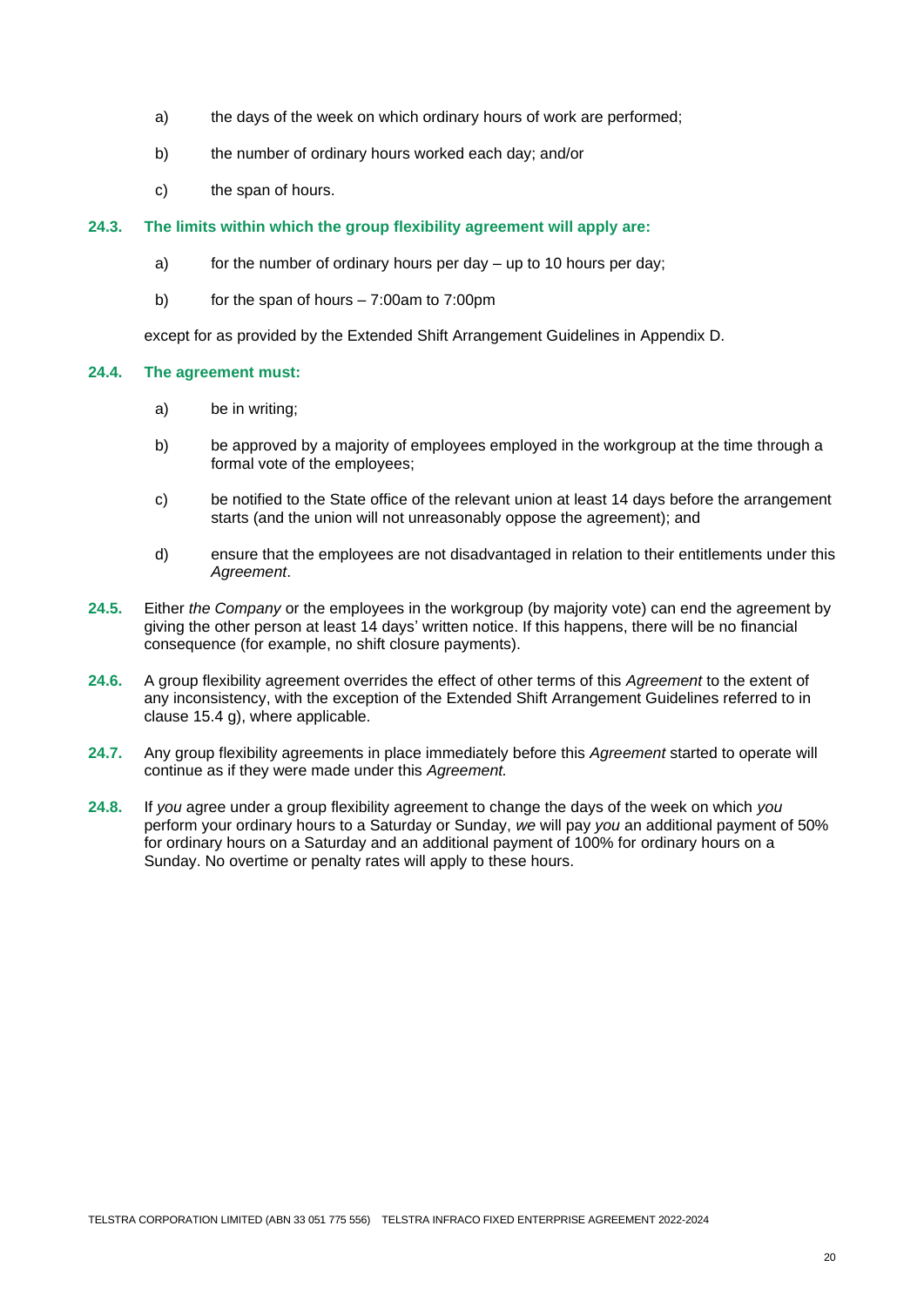## SECTION 6: CONSULTATION, DISPUTE RESOLUTION AND UNION MATTERS

## **25. CONSULTATION**

- **25.1.** The telecommunications and information services industry is highly competitive and constantly changing*. The Company* remains committed to providing secure employment but must also ensure that the business remains profitable and is managed in the interests of *the Company* and employees.
- **25.2.** Some business decisions will impact on employees' work and personal life. *We* will try and minimise this impact as much as possible and the consultation arrangements in this *Agreement* will assist with this. Employees may have a representative of their choice, including a union, during consultation.

#### **25.3. Consultation principle**

Employee consultation means involving employees and their chosen representatives in the decision making process by seeking their views in relation to changes that fall within these consultation provisions and giving them a bona fide opportunity to influence the decision maker.

#### **25.4. Consultation about major change**

- a) If *the Company* makes an initial decision to introduce major changes which have a demonstrable impact on employees, *we* will consult with employees who may be affected and their union(s) as early as practicable.
- b) Examples of situations where *we* will consult include:
	- i) the introduction of significant new technology which has an impact on the way work is done;
	- ii) significant outsourcing proposals, including offshoring of work;
	- iii) major change to the composition, operation or size of *our* workforce;
	- iv) a proposal that is likely to result in 15 or more redundancies;
	- v) where a proposal would significantly diminish job opportunities;
	- vi) changes to *Company* policy that have a demonstrable effect on employment conditions;
	- vii) significant need to retrain employees;
	- viii) the relocation of a group of employees more than 10km from their current workplace;
	- ix) significant local proposals which may have a demonstrable effect on employees, e.g. significant changes to duties, significant changes to shift patterns for a workgroup etc;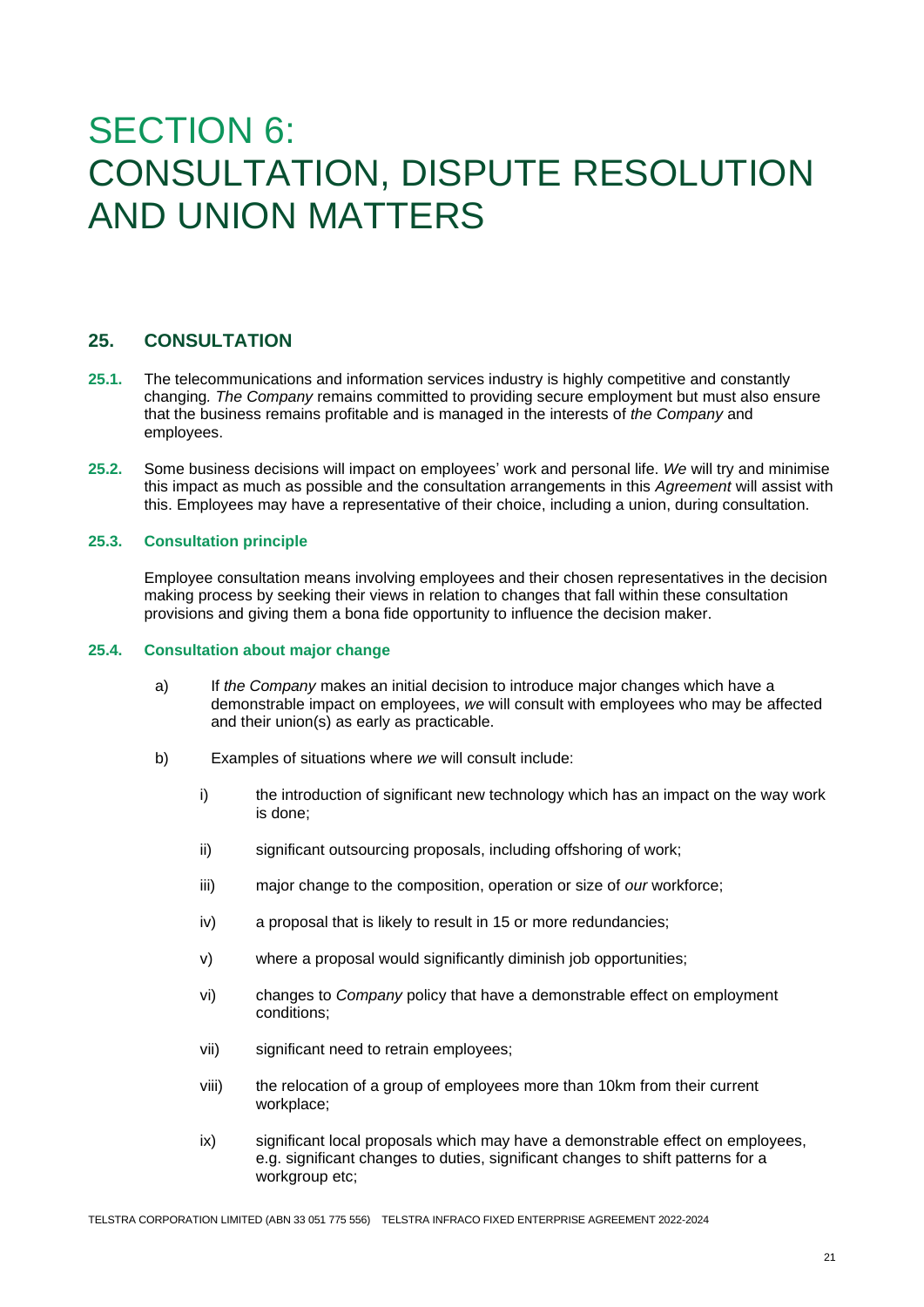- x) where a proposal would result in employees moving within the Telstra Group in accordance with clause 50.
- c) *We* will consult about:
	- i) the introduction of the major change;
	- ii) the effect the major change is likely to have; and
	- iii) the measures that *we* will take to avoid or reduce the adverse effects of the major change to employees.
- d) Prior to making a final decision, *we* will consider any matters raised by employees and their unions about a major change and give reasons for *our* final decision.

#### **25.5. Consultation about changes to employees' regular roster or ordinary hours of work**

Where *the Company* decides to change an employee's or group of employees' regular roster or ordinary hours of work, *we* will consult with affected employees and any representative that they nominate and will:

- a) provide information about the change (but not confidential or commercially sensitive information);
- b) invite the employees to give their views about the impact of the change; and
- c) genuinely consider any feedback given about the change.

The requirement to consult under this clause does not apply to employees with irregular, sporadic or unpredictable working hours.

#### **25.6. Consultation about avoiding/reducing the effects of redundancies**

Where a job is redundant *we* will give *The Unions* entitled to represent the employee the opportunity to consult with *the Company* about the measures being taken to avoid or reduce the adverse effects of the redundancy. The consultation will not affect or delay the Redundancy, Placement Period and Retrenchment processes set out in Sections 8, 9 and 10.

#### **25.7. Consultation about performance principles**

- a) *The Company* will consult with *The Unions* covered by this *Agreement* quarterly (or otherwise as agreed) about how the following matters apply to employees:
	- i) *The Company's* performance management principles and practices;
	- ii) performance pay arrangements (including the annual remuneration review);
	- iii) other relevant matters about performance principles;
- b) *We* will consider and respond to the issues that *The Unions* raise during the meetings.
- c) This consultation obligation will be about organisational level performance principles and practices only, not individual performance management or pay issues.
- d) As part of this consultation, *we* will meet with *The Unions* to discuss *the Company's* overall performance and the distribution of pay increases for *Job Family Employees* at an organisational level. *We* will consult with *The Unions* about the pay increase distribution matrix and will, following consultation, publish the matrix on the intranet.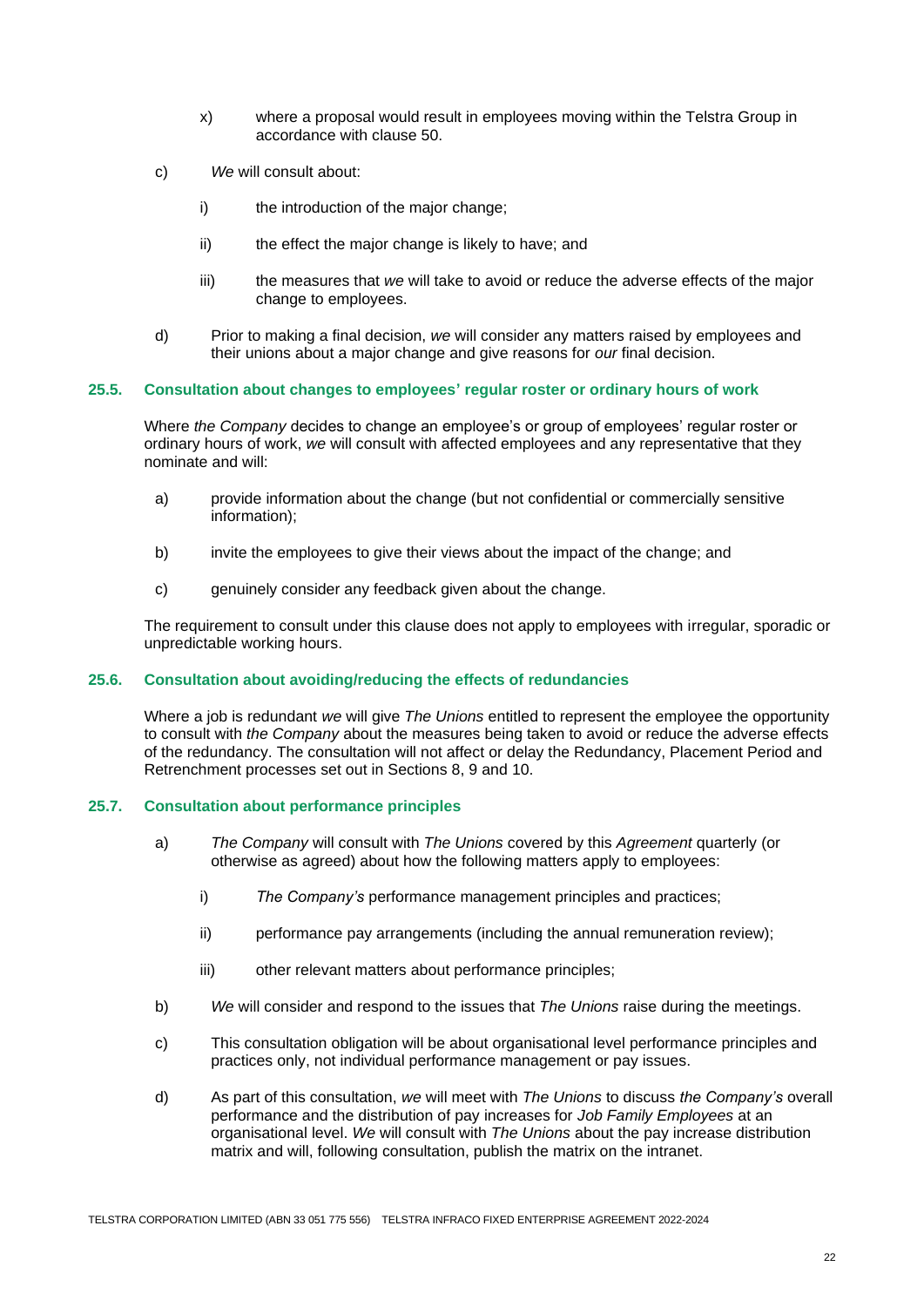## **26. EMPLOYEE SUPPORT, WORKPLACE DELEGATES AND UNION TRAINING**

- **26.1.** Union membership is a matter of choice. *The Company* respects freedom of choice and an employee's choice to join or not join a union.
- **26.2.** *We* recognise that employees are entitled to be supported by their union, or any other representative of their choice, in relation to matters affecting their employment.
- **26.3.** *We* acknowledge and respect the role played by workplace delegates accredited by *The Unions*  covered by this *Agreement* in representing and supporting union members.
- **26.4.** Workplace delegates, when acting on behalf of *The Unions*, have the right to be treated fairly and to perform their role as a workplace delegate without any discrimination in their employment.
- **26.5.** *We* agree that workplace delegates can:
	- a) have access to reasonable facilities during working time, including meeting rooms, phone, email and official *Company* networking tools to consult with members or the union;
	- b) represent members at *Company*/union consultation meetings or at union forums.
- **26.6.** Unions and workplace delegates recognise the importance of customer service in the success of *the Company* and will ensure that their activities do not impact on the efficient operation of *the Company.*
- **26.7.** *The Company* and *the Unions* will comply with the terms of the *Fair Work Act 2009* regarding right of entry.
- **26.8.** Workplace delegates will be able to attend formal training courses on workplace relations during work time.
- **26.9.** Release from duties to attend the course will be arranged to minimise any adverse impact on *our*  operational requirements.
- **26.10.** A workplace delegate must give *us* at least 6 weeks' notice, or less by agreement, of the intention to attend the training course, and will provide *us* with details of course content and duration. Workplace delegates across *The Unions* can access a pool of 260 days, each calendar year.
- **26.11.** A workplace delegate attending a course will be paid ordinary time earnings which are normally payable during the release period.
- **26.12.** *We* will permit access to or the erection of notice boards (including to workplace delegate managed groups on Yammer, or its replacement) to facilitate communication between employees and union representatives.

## **27. HOW DISPUTES ARE RESOLVED**

- **27.1.** *The Company* aims to provide a productive, safe and non discriminatory environment for its employees. This environment should be characterised by co-operation, mutual respect and open communication between employees and managers.
- **27.2.** The *Parties* want to avoid disputes about things covered in this *Agreement,* or about the *NES*. But if disputes occur, this is how they must be resolved.
- **27.3.** *You* may be assisted by your union or another representative of your choice at any step in this process.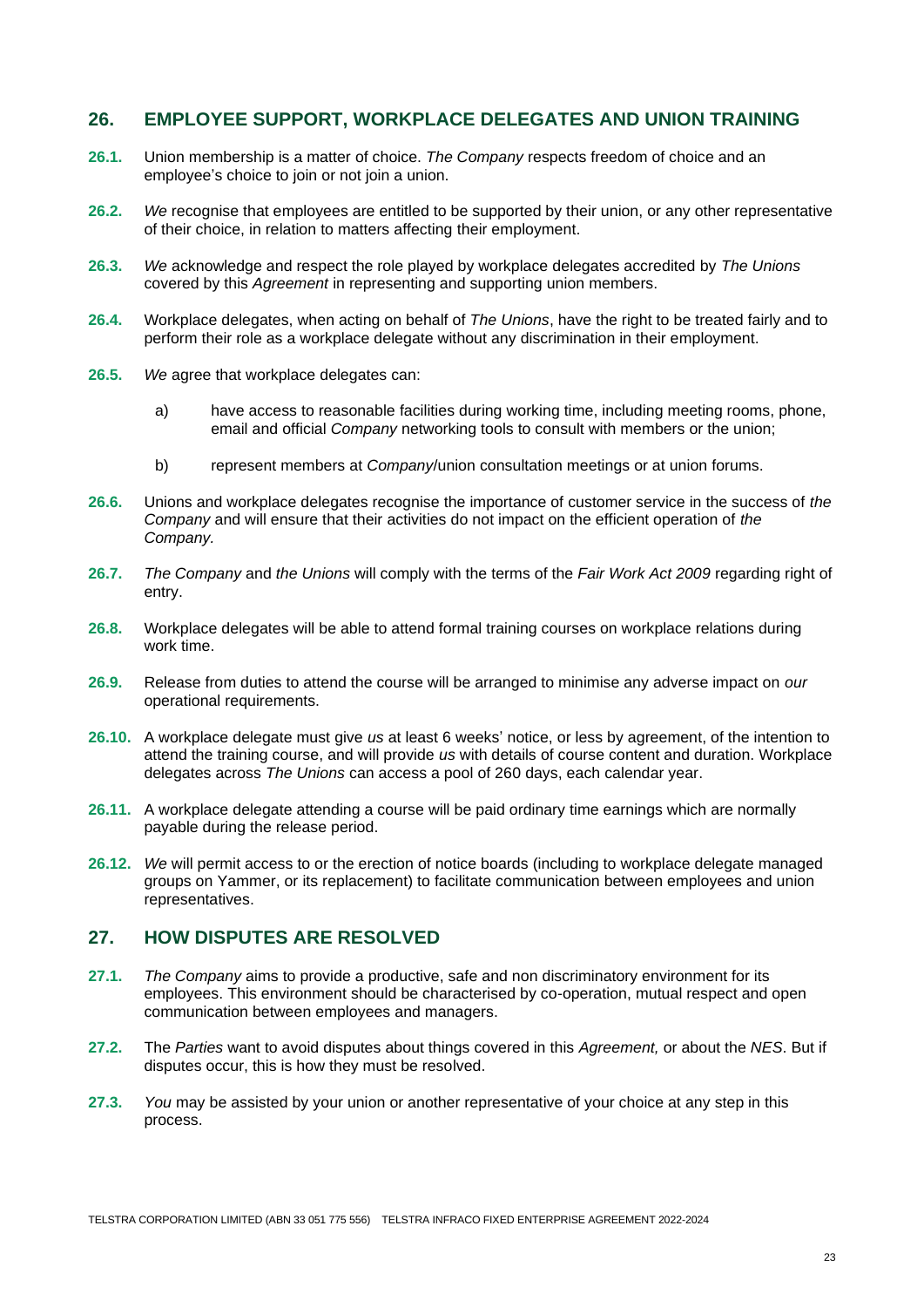#### **27.4. Step 1**

Talk to your manager about the issue in dispute as soon as *you* can and ask him/her to resolve it. Your manager must try to resolve the dispute within 5 working days of *you* first asking for it to be resolved.

#### **27.5. Step 2**

If that doesn't resolve the dispute, ask your manager's manager (your 2-up manager) to resolve the dispute. *You* or your union/representative must do this within 5 working days (or such time as is reasonable in the individual circumstances) of your manager being unable to resolve the dispute. Your 2-up manager must try to resolve the dispute within 5 working days and may seek assistance from a more senior manager if required.

#### **27.6. Step 3**

- a) If the dispute still hasn't been resolved, ask the Executive Employee Relations in Transformation, Communications and People to resolve the dispute. *You* or your union/representative must do this within 5 working days (or such time as is reasonable in the individual circumstances) of your 2-up manager being unable to resolve the dispute. HR must try to resolve the dispute within 5 working days.
- b) While steps 1 to 3 are being followed:
	- i) *you* must work normally; and
	- ii) *we* must not implement anything that is in dispute.

#### **27.7. Step 4**

If the dispute still hasn't been resolved, *you* or your union/representative or *the Company* may refer the dispute to the Fair Work Commission for conciliation. The Fair Work Commission's role is limited to providing assistance in an attempt to resolve, if possible, the dispute.

#### **27.8. Step 5**

If conciliation does not resolve the dispute *you* or your union/representative or *the Company* may ask the Fair Work Commission to arbitrate the dispute and the Fair Work Commission must do so.

#### **27.9. Other rules applying to disputes**

- a) To avoid doubt, this process:
	- i) does not prejudice the position of a party in a genuine health and safety situation; and
	- ii) applies to disputes over whether *the Company* has reasonable business grounds to refuse a request under the *NES* for flexible working arrangements or a request under the *NES* for extended parental leave.
- b) While steps 4 and 5 are being followed, *we* may implement anything that is in dispute. However, if *we* do, it is not intended to influence the outcome of steps 4 and 5 in any way.
- c) *You*, your union/representative (if *you* have one) and *the Company* must follow each step and not skip any, regardless of the nature of the dispute.
- d) *You*, your union/representative (if *you* have one) and *the Company* must also follow all of the time limits in this dispute resolution process. This is because it is in everyone's interests that disputes are resolved quickly.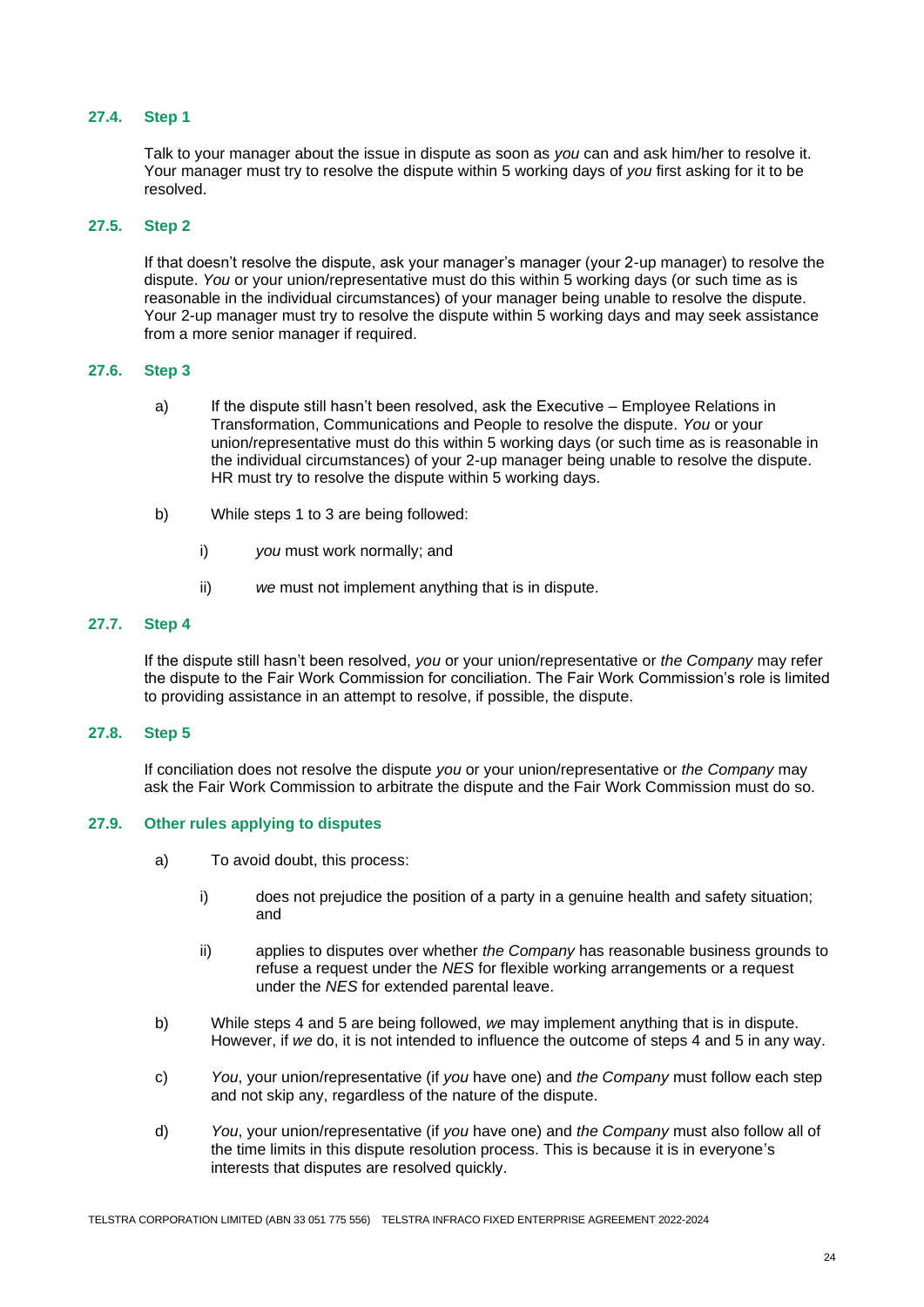e) Occasionally, there may be a good reason why it is not possible to follow all of the steps or time limits.

Accordingly:

- i) the steps and time limits can be waived if *you* and the Executive Employee Relations, in each case acting reasonably, agree to this; and
- ii) *you* can go straight to step 3 in the case of urgent disputes where the matter in dispute is due to be implemented in the time taken to undertake steps 1 and 2 (i.e, a decision that is due to be finally implemented in the next 15 working days).
- f) Where a dispute concerns work which is subject to a procurement code or guidelines, any decision under step 5 will observe the requirements of the applicable code or guidelines, as in force from time to time.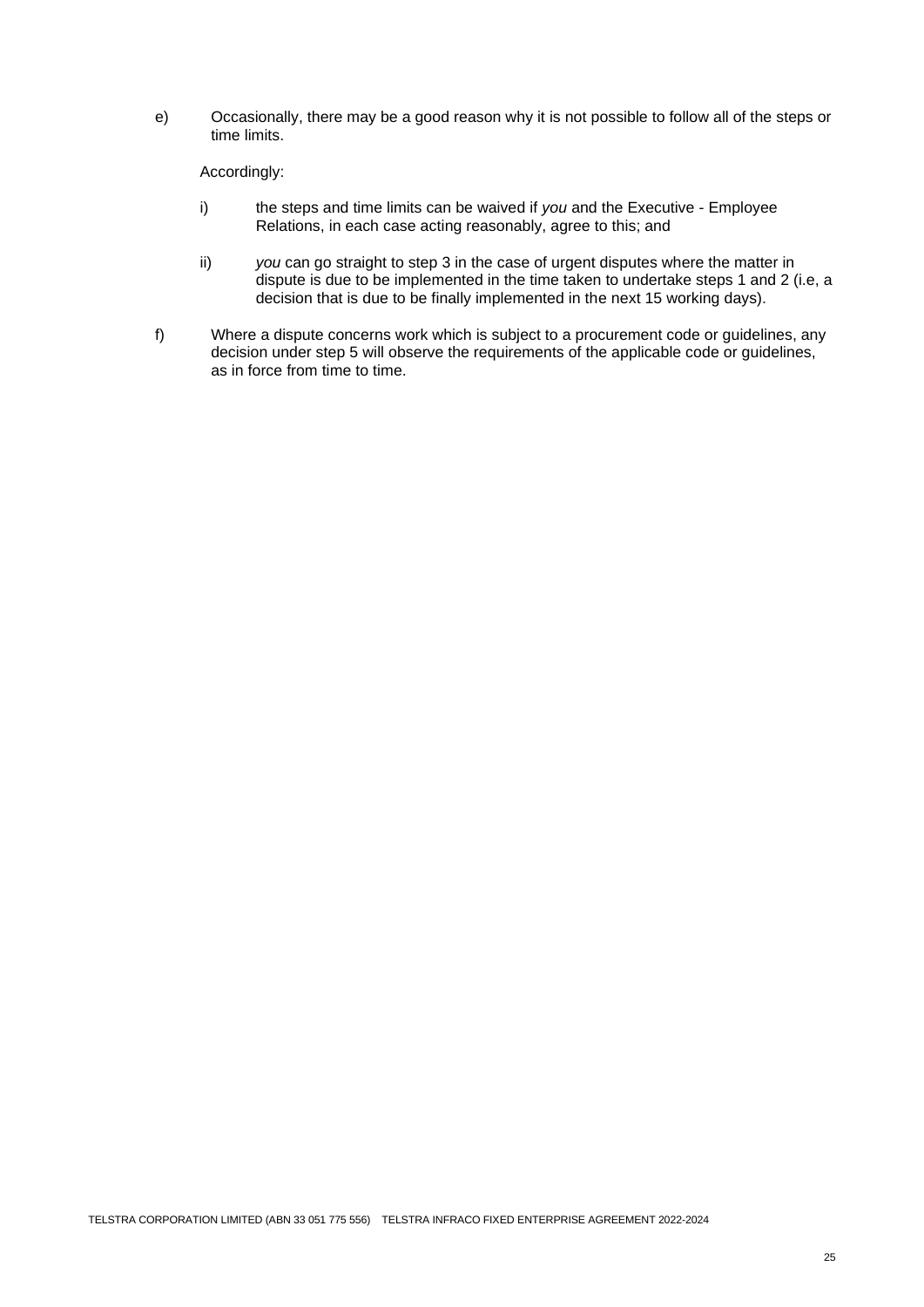## SECTION 7: LEAVE AND PUBLIC HOLIDAY ENTITLEMENTS

Other than long service leave and unpaid family and domestic violence leave, this Section does not apply to casual employees (see Section 3).

Some of the detail about leave entitlements is set out in *Company* policy, which *you* can find on the intranet. However, your entitlements and some important points about them are set out below.

## **28. HOW** *WE* **CALCULATE LEAVE ENTITLEMENTS**

- **28.1.** The entitlements set out in this Section are for full-time employees working standard hours, unless otherwise stated.
- **28.2.** Subject to the *NES*, if *you* work part-time *you* get a reduced entitlement based on the ordinary hours *you* actually work.
- **28.3.** If *you* don't work standard hours, *you* get leave equivalent to a full-time employee (or part-time employee, if *you* work part-time), but in most cases calculated on an hourly basis. By way of example, if *you* work an average 36¾ hour week but work a 9-day fortnight *you* would get 147 hours of annual leave (which is 4 weeks x 36¾ hours) and 110¼ hours personal leave (which is the equivalent of 15 days x 7.35hrs).
- **28.4.** Section 13 explains how *we* calculate your pay for the purposes of paying your leave entitlements.

## **29. ANNUAL LEAVE**

#### **29.1. Your entitlement**

- a) *You* get 4 weeks of paid annual leave each year. Your leave accrues progressively throughout the year, is credited to *you* monthly and is cumulative.
- b) If *you* are a *Continuous Shiftworker*, *you* may get up to 1 additional week (7 consecutive days including non- working days) of paid annual leave each year. *You* are a shift worker for the purposes of the *NES* and will be entitled to the additional week after working 10 Sundays in any calendar year. If *you* work fewer than 10 Sundays, *you* will be given a pro rata entitlement of ½ day for each Sunday worked. If *you* work overtime on a Sunday, it will count towards your leave entitlement so long as your overtime period is at least as long as the normal rostered shift.

#### **29.2. Taking annual leave**

- a) *You* must agree with your manager when *you* will take annual leave. Your manager will act reasonably when trying to accommodate requests, having regard to *our* business requirements.
- b) *We* may direct *you* to take leave if it's reasonable to do so. Examples of when *we* might do this include: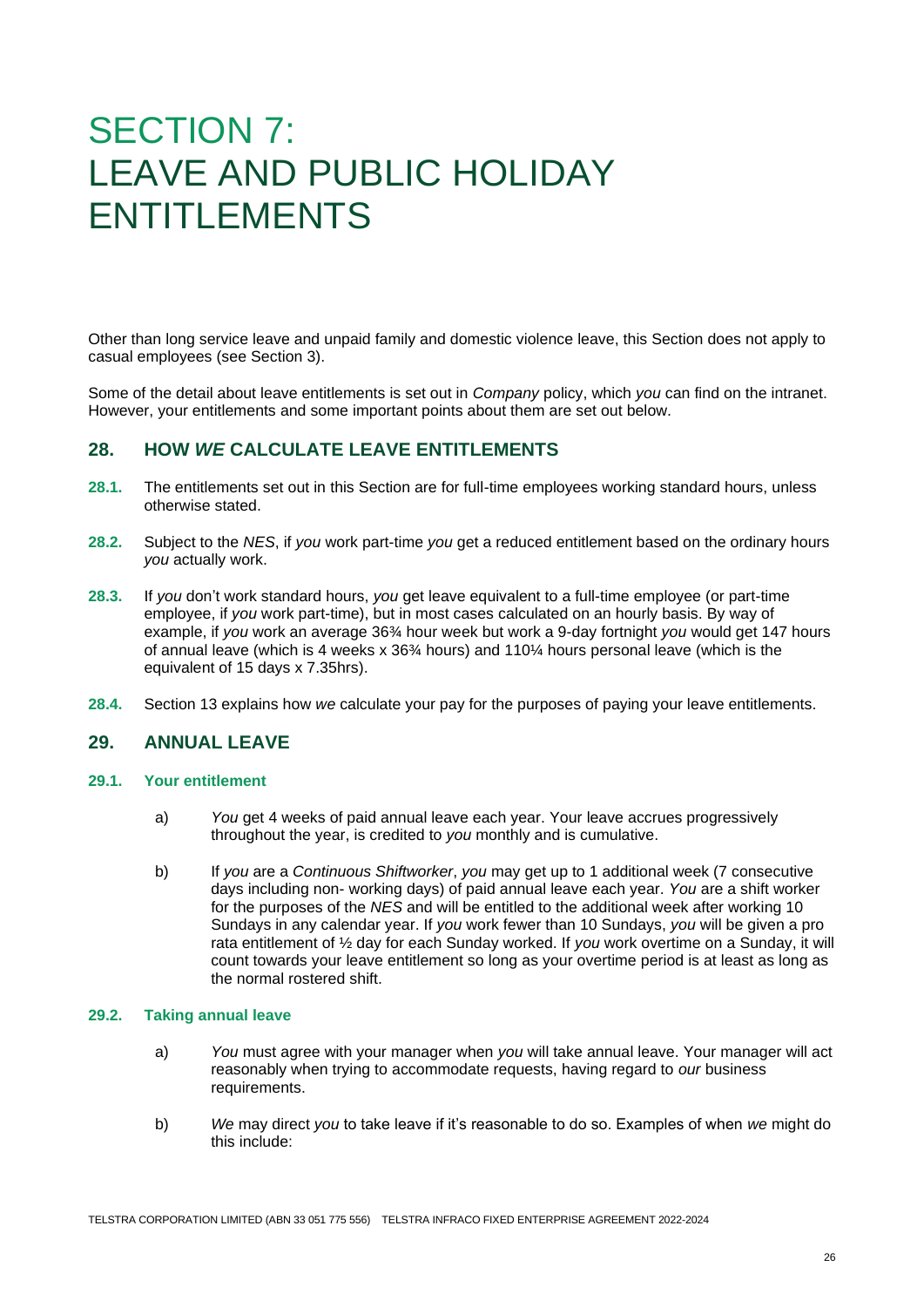- i) if *we* are shutting down all or part of the business for a period, such as over Christmas or New Year;
- ii) if *you* have accrued more than 6 weeks of annual leave (7 weeks for Continuous Shiftworkers) – though *we* won't leave *you* with less than 4 weeks of accrued annual leave if *we* do this (or 5 weeks if *you* are a *Continuous Shiftworker*).
- c) If *you* are on annual leave and *you* need to take some other form of leave (for example, personal leave), *we* will re-credit your annual leave if the other form of leave is approved.

#### **29.3. Cashing out your annual leave**

*You* can choose to cash out an amount(s) of annual leave so long as *you* still have at least 4 weeks of accrued annual leave left. *You* and *the Company* must agree to this in writing each time. *You* will be paid the full amount that *you* would have been paid if *you* had taken that annual leave. *You* can find more details in the relevant *Company* policy.

### **30. BUYING EXTRA LEAVE**

Once a year (usually in August/September), *you* can apply to buy extra leave. If your application to buy extra leave is approved, *you* salary sacrifice some of your pay in return for the extra leave. *You* cannot buy extra leave if *you* have an accrued annual leave balance of more than 5 weeks or an accrued long service leave balance of more than 2 months. *You* can find more details about buying extra leave in the relevant *Company* policy.

## **31. PERSONAL LEAVE**

#### **31.1. Your entitlement**

- a) *You* get 15 days of paid personal leave each year, which *we* credit *you* with at the start of each leave year and which is cumulative. *You* will only be credited with a portion of this if *you* are engaged on a fixed term basis for less than 12 months.
- b) *You* can use this leave:
	- i) if *you* are sick or injured; or
	- ii) to care for a member of your immediate family or household who is sick or injured or where they are the subject of an unexpected emergency.

#### **31.2. Taking personal leave**

- a) *You* must provide your manager with medical evidence:
	- i) if your personal leave is more than 3 consecutive work days; or
	- ii) if *you* have already taken more than 5 personal leave days during the leave year without providing evidence.
- b) *We* usually won't ask *you* to provide medical evidence for the first 5 days of paid personal leave each year.

However, *we* reserve the right to ask for medical evidence within one day of your return to work if your manager has a reasonable concern that *you* may not be entitled to take personal leave. If so and *you* are not able to provide medical evidence, *we* will accept a statutory declaration that explains the reason *you* were unable to attend work.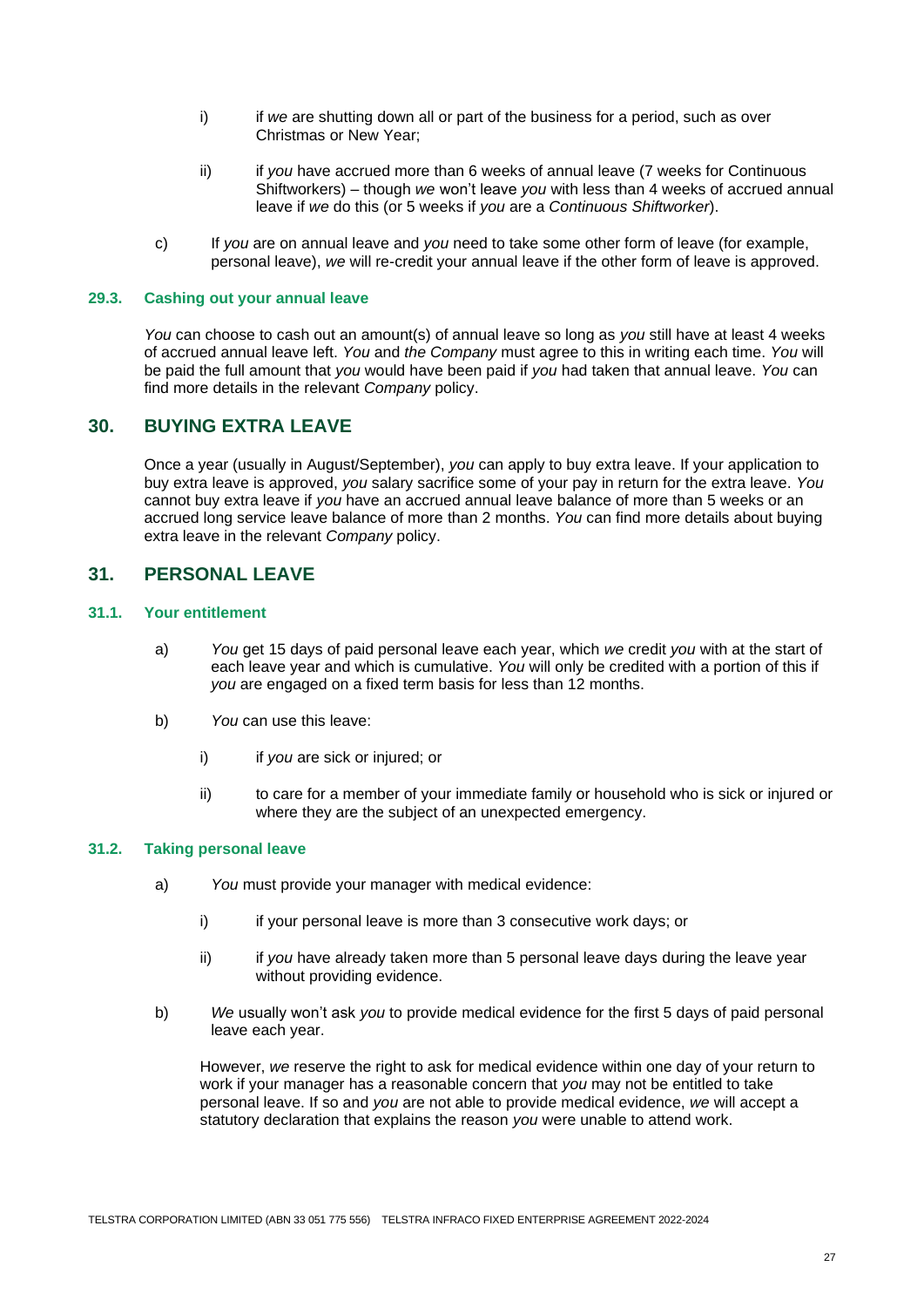## **32. FAMILY AND DOMESTIC VIOLENCE LEAVE**

- **32.1.** *We* recognise the negative impacts that family and domestic violence can cause in the broader community and the workplace.
- **32.2.** *We* support efforts to reduce the impact of family and domestic violence by providing employees experiencing the effects of family and domestic violence:
	- a) up to 20 days' paid leave per calendar year for full-time and part-time employees. This leave does not accumulate from year to year; and
	- b) up to 20 days' unpaid leave per calendar year for casual employees. At the *Company*'*s*  discretion, one or more of those days may be taken as paid leave (as set out in the *Company*'*s* policy), to attend medical appointments, counselling, legal proceedings, relocation activity and/or any other activities related to the effects of family and domestic violence.
- **32.3.** If *you* are supporting an immediate family member or a member of your household experiencing the effects of family and domestic violence *you* may apply for personal leave.
- **32.4.** Full details of *our* family and domestic violence leave provisions can be found in *Company* policy.

## **33. GENDER AFFIRMATION LEAVE**

- **33.1.** *You* can take up to 8 calendar weeks' paid leave for the purpose of taking medical, social and/or legal steps to affirm your gender.
- **33.2.** *You* should refer to *Company* policy to find out how to take gender affirmation leave and in what circumstances it is paid.

## **34. BEREAVEMENT/COMPASSIONATE LEAVE**

#### **34.1. Your entitlement**

*You* can take 3 days of paid bereavement/compassionate leave on each occasion *you* need it:

- a) to spend time with a member of your immediate family or household who has sustained an injury or contracted or developed an illness that poses a serious risk to their life;
- b) after the death of a member of your immediate family or household;
- c) where a child in your immediate family or household is stillborn; or
- d) if *you* or your current spouse or defacto partner has a miscarriage.

#### **34.2. Taking bereavement/compassionate leave**

*You* must provide *us* with evidence that *you* need to take bereavement/compassionate leave if *we*  ask for it.

## **35. PARENTAL LEAVE**

#### **35.1. Your entitlement**

a) The following table summarises what parental leave *you* can access: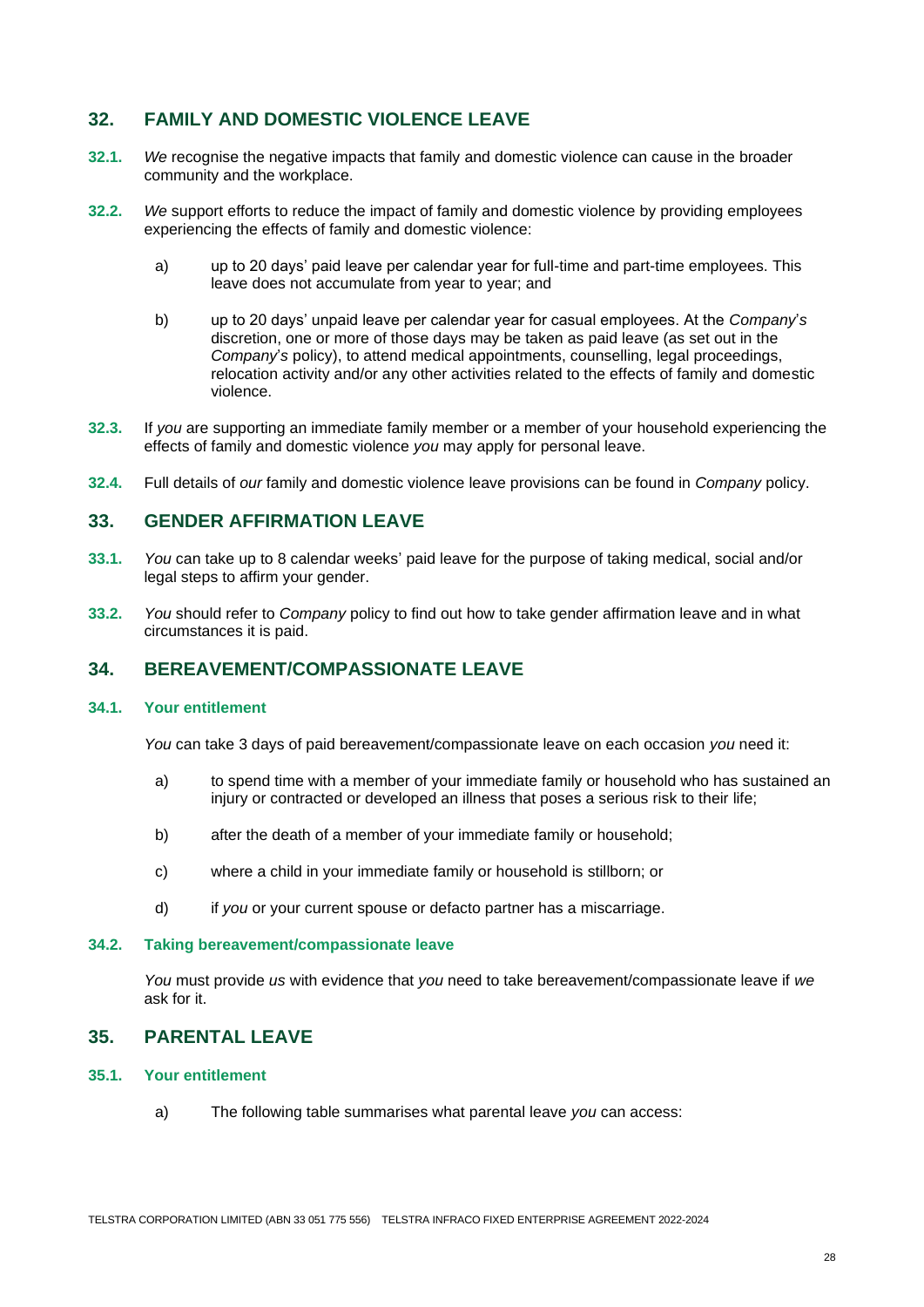| You are                                                                                                                                                                                                                                | How long must you have<br>been employed by the<br><b>Company?</b> | How much leave do you<br>get?                                                                                                                                                                                                                                                                                                                                                                                                                                                                                                                                                                                                                                                                                                                         |
|----------------------------------------------------------------------------------------------------------------------------------------------------------------------------------------------------------------------------------------|-------------------------------------------------------------------|-------------------------------------------------------------------------------------------------------------------------------------------------------------------------------------------------------------------------------------------------------------------------------------------------------------------------------------------------------------------------------------------------------------------------------------------------------------------------------------------------------------------------------------------------------------------------------------------------------------------------------------------------------------------------------------------------------------------------------------------------------|
| A parent, and have or will<br>have caring<br>responsibilities for your<br>Eligible Child (or in the<br>case of the birth mother,<br>where a pregnancy ends<br>less than 28 weeks before<br>the expected date of birth<br>of the child) | Continuous Service of 12<br>months or more                        | You can access up to 16<br>weeks' paid leave within 12<br>months of birth or placement<br>of an Eligible Child.                                                                                                                                                                                                                                                                                                                                                                                                                                                                                                                                                                                                                                       |
| A parent, and have or will<br>have caring<br>responsibilities for your<br>Eligible Child                                                                                                                                               | No minimum period                                                 | You may access up to 12<br>months' unpaid leave<br>(inclusive of any paid<br>parental leave).<br>You may also request an<br>additional 12 months' unpaid<br>leave at anytime if it is taken<br>within the first 24 months<br>after your Eligible Child<br>arrives.<br>You may take up to 30 days<br>of your unpaid leave as<br>flexible parental leave in<br>accordance with the NES.<br>If your Eligible Child is<br>stillborn or dies within 24<br>months of birth you may<br>continue to access your<br>unpaid leave, or give the<br>Company notice to cancel or<br>end your leave early in<br>accordance with the NES.<br>You can also agree with the<br>Company not to take unpaid<br>parental leave for a period in<br>accordance with the NES. |

- b) All *parents* (including birth mothers) can choose to take double the period of paid leave and receive half-pay during this period.
- c) *You* can take accrued annual leave or long service leave during any period of unpaid parental leave.
- d) If a public holiday falls during your parental leave:
	- i) *We* will pay *you* for the public holiday if it occurs during a period of paid parental leave, but *you* will not receive paid parental leave for the day on which it is a public holiday; and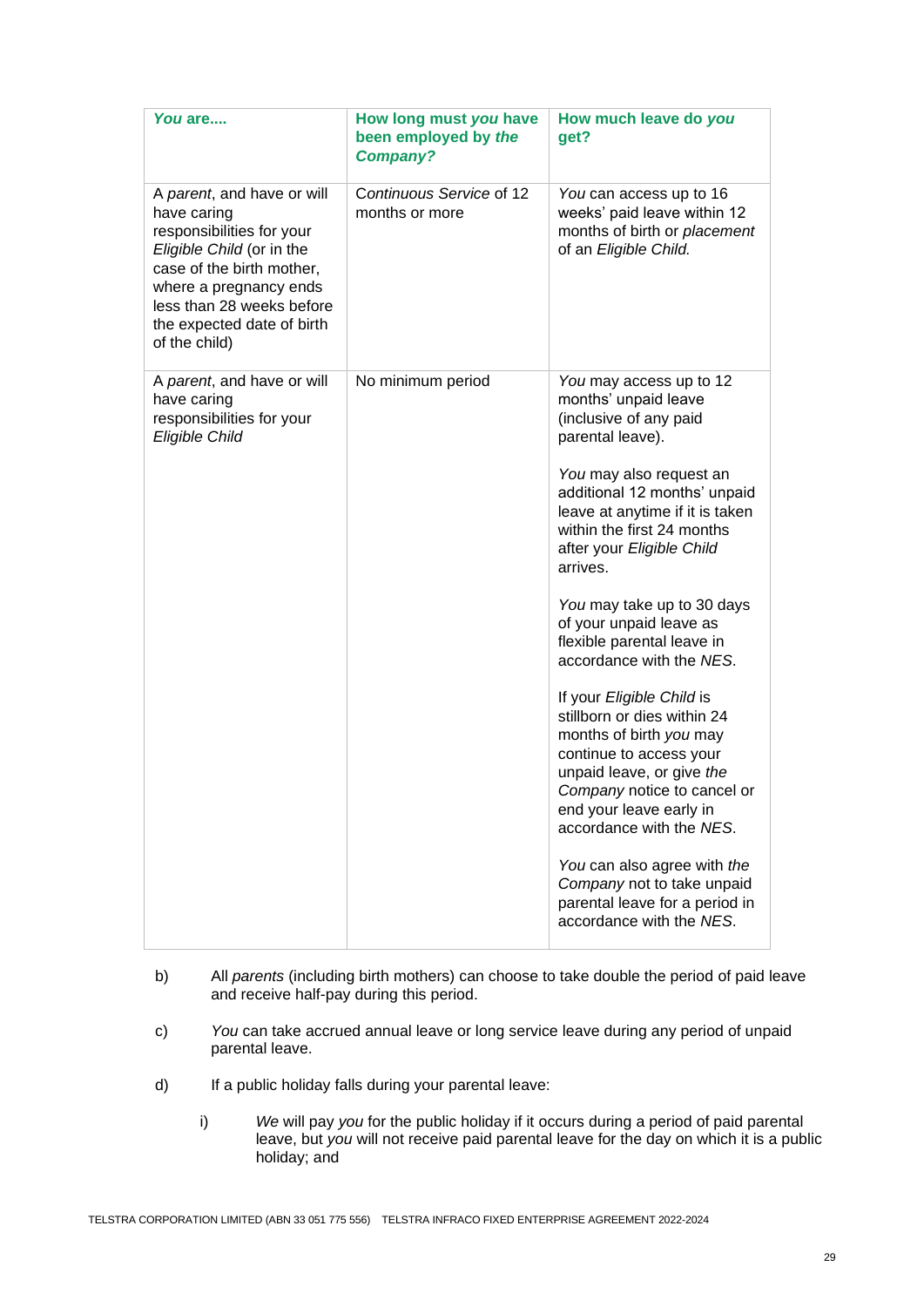- ii) *you* will not be entitled to an extension of your parental leave or additional parental leave in place of the public holiday.
- e) *We* will maintain superannuation contributions under clause 9 while *you* are on the paid or unpaid parental leave component outlined in clause 35.1 a). The superannuation contributions on the unpaid parental leave will be based on the superannuation component of your *Fixed Remuneration* immediately before commencing unpaid leave.
- f) Where a *parent* elects to take double the period of paid leave and receive half-pay during this period, superannuation contributions will be made at full pay for the period the *parent* receives half-pay parental leave.
- g) More detail on your parental leave entitlement is set out in *Company* policy.

#### **35.2. Taking parental leave**

*You* should refer to *Company* policy to find out how to take parental leave.

## **36. LONG SERVICE LEAVE**

- **36.1.** Details of your long service leave entitlement are set out in *Company* policy and applicable long service leave legislation.
- **36.2.** If *you* are employed by an employer covered by the Long Service Leave (Commonwealth Employees) Act 1976, *you* get 3 months of long service leave after 10 years of service, and a further 9 calendar days for each additional year of service, in accordance with that Act. If *you* are employed by an employer covered by State or Territory Long Service Leave legislation, refer to the applicable legislation for your entitlements.
- **36.3.** If you have more than 90 days accrued on 1 January, *the Company* will not direct *you* to take more than 9 days' long service leave in the same calendar year. Further details are set out in *Company* policy.

## **37. COMMUNITY SERVICE LEAVE**

*You* can take a number of different types of community service leave to undertake an eligible community service activity, including jury service and some voluntary emergency management activities. *You* should refer to *Company* policies to find out how to take community service leave and in what circumstances it is paid.

## **38. PUBLIC HOLIDAYS**

- **38.1.** *The Company* will observe Easter Saturday and the public holidays and part-day public holidays provided for by the *NES*. Where *you* live and work in a different State, Territory or locality, *you* will be entitled to the public holidays and part-day public holidays in the State, Territory or locality where *you* usually work.
- **38.2.** Public holiday conditions will apply on these days or part-days. If *you* work in South Australia, *you* will not be entitled to public holiday conditions on Sundays unless the Sunday is one of the public holidays noted above.
- **38.3.** If *you* work (not live) in a place in which a public holiday or part day public holiday has been declared or prescribed, *you* can have the day or part-day off and be paid; or, if *you* are required to work, *you* will receive the prescribed penalty or overtime rates where *you* are eligible.
- **38.4.** *You* will usually be entitled to a paid day or part-day off on days or part days declared as public holidays. However, *we* may ask *you* to work so long as the request is reasonable. *You* can refuse to work if *our* request is not reasonable or if *you* have reasonable grounds to refuse to work. Some of the things that *we* will take into account when considering what's reasonable will include: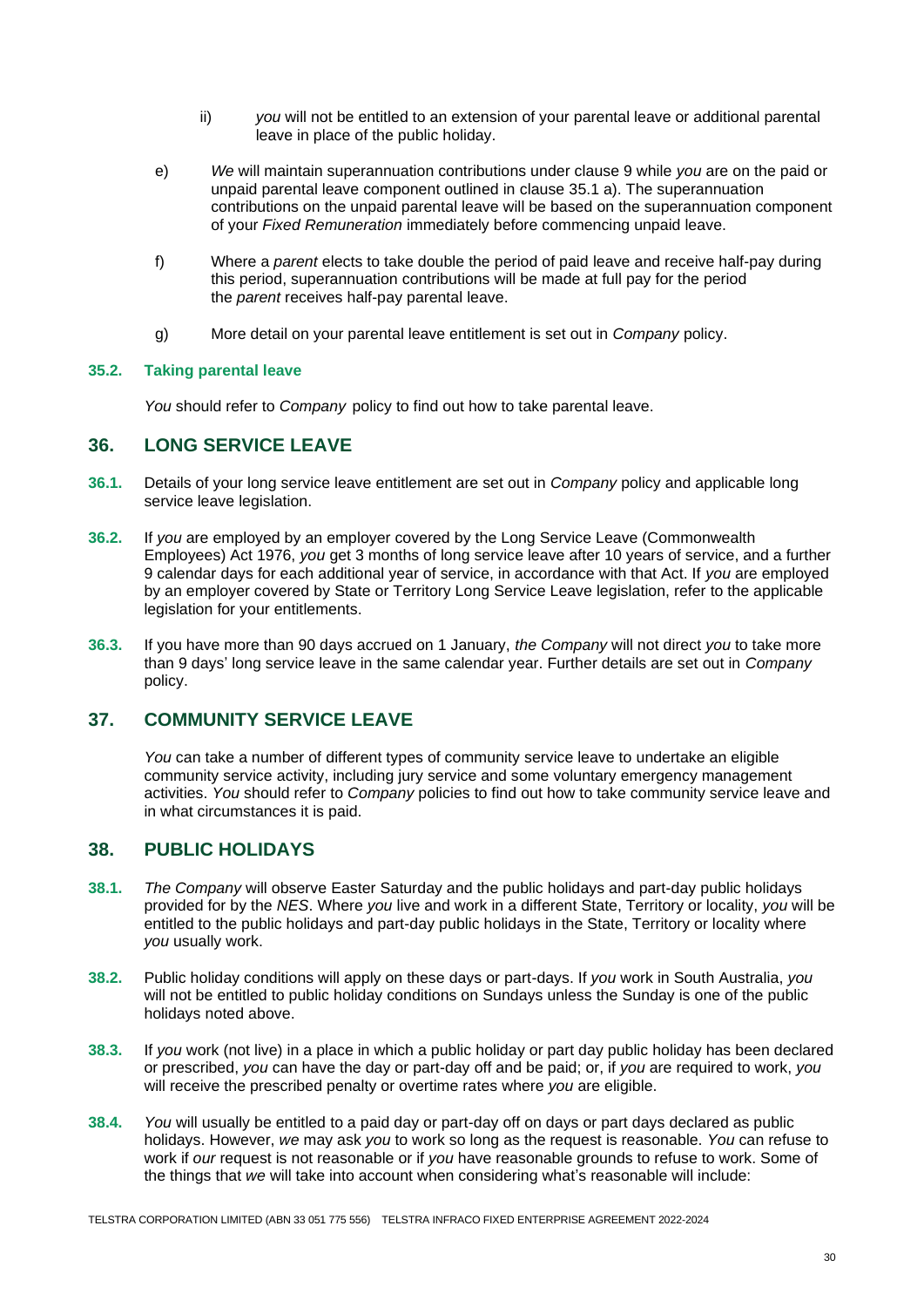- a) what work *you* do;
- b) *the Company'*s business requirements;
- c) your personal circumstances, including any family or carer responsibilities; and
- d) how much notice *the Company* gives *you*.

#### **38.5. Public holidays for employees on particular hours arrangements**

- a) If *you* work full-time under one of the following arrangements:
	- i) a scheduled hours arrangement;
	- ii) a shiftwork arrangement;
	- iii) the Flexible Working Hours Scheme; or
	- iv) a 9-day fortnight; and

a public holiday falls on a day when *you* could have been scheduled to work ordinary hours but were not scheduled to work, *you* will receive either:

- v) an additional day's pay, or
- vi) a day off in lieu to be taken within 4 weeks of the public holiday.
- b) If this day off in lieu is not possible, *we* will pay *you* an additional day's pay.

The calculation of an additional day's pay will be based on your average daily hours excluding penalties. Payment will be adjusted proportionately where only part of your ordinary hours fall on a public holiday.

c) If *you* ordinarily work between Monday and Friday only, public holidays that fall on Saturdays or Sundays are excluded.

#### **38.6. 26 January Public Holiday**

- a) Unless *you* are a casual employee, *you* and *the Company* may agree to substitute another day for a day that would otherwise be the Australia Day ("**26 January**") public holiday under the *NES* if the 26 January public holiday is a day *you* would ordinarily work.
- b) Time worked on the 26 January public holiday and time taken off on the elected substitute day will be paid based on *Fixed Remuneration* plus any grandfathered and/or higher duties allowance (if applicable).
- c) If *you* are required by *the Company* to work on your elected substitute day, *you* may be eligible for additional payments as set out in clauses 19.2, 20, 63, 68.3 and 69.2, but *you* will not be eligible for such payments for working on the 26 January public holiday to the extent these clauses confer entitlements for working on a public holiday.
- d) All other terms and conditions of employment provided under this *Agreement* that are usually observed for public holidays will apply to the elected substitute day, and not the 26 January public holiday.

*You* can find more details in the relevant *Company* policy.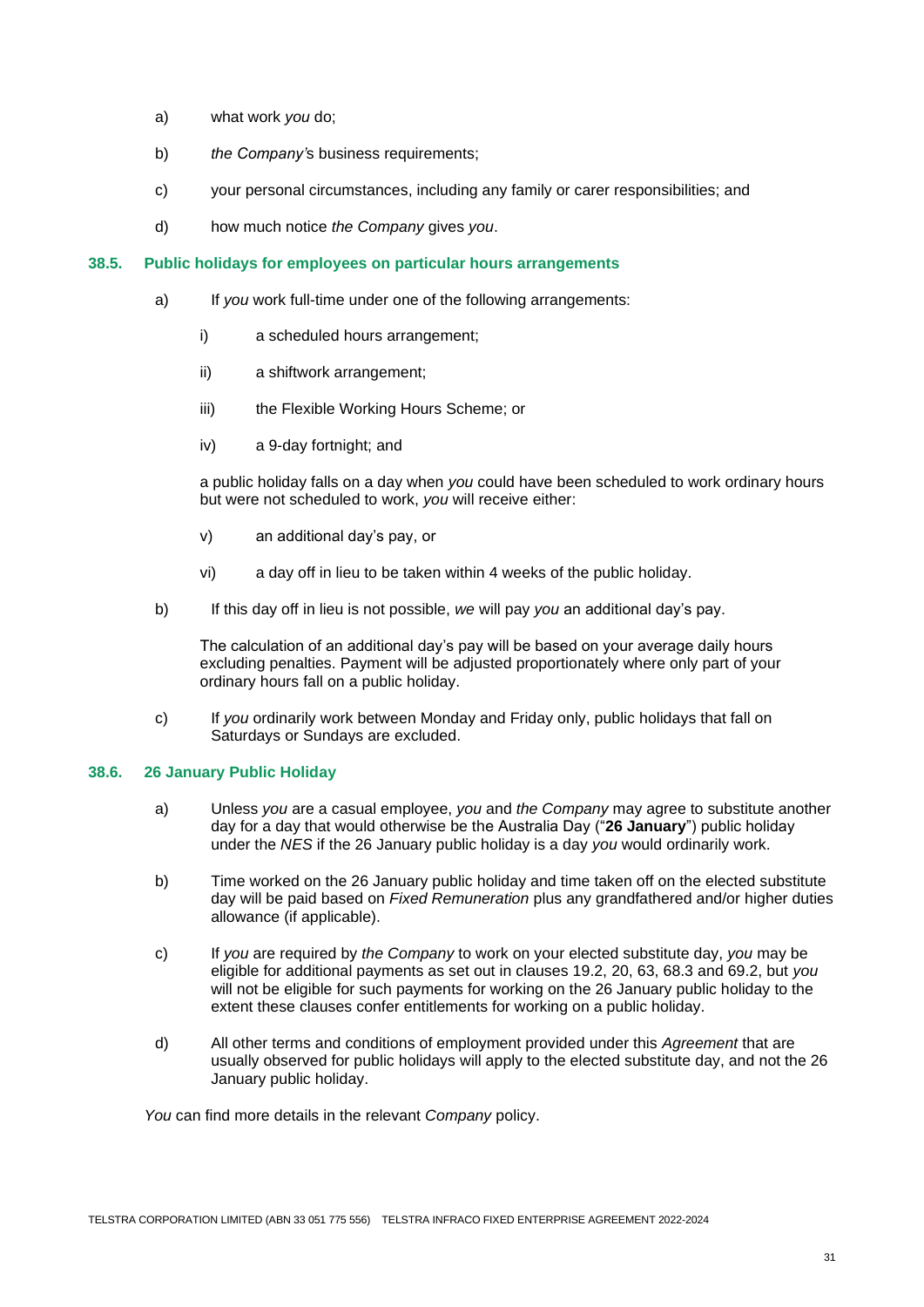## **39. ADDITIONAL DAY**

- **39.1.** *You* are entitled to take an additional paid day off each calendar year. *You* can choose the timing of this day, subject to your manager's approval and taking business and customer requirements into account. If *you* do not take this day within the calendar year, *you* lose it and it will not accrue.
- **39.2.** If *you* have not taken your Additional Day by 1 October of the calendar year due to business requirements, then *you* may, with reasonable notice, choose a date to take this leave before the end of the calendar year. *We* will approve this date, subject to operational requirements. Where your chosen date cannot be accommodated, *we* will allow *you* to take an alternative date before the end of the calendar year.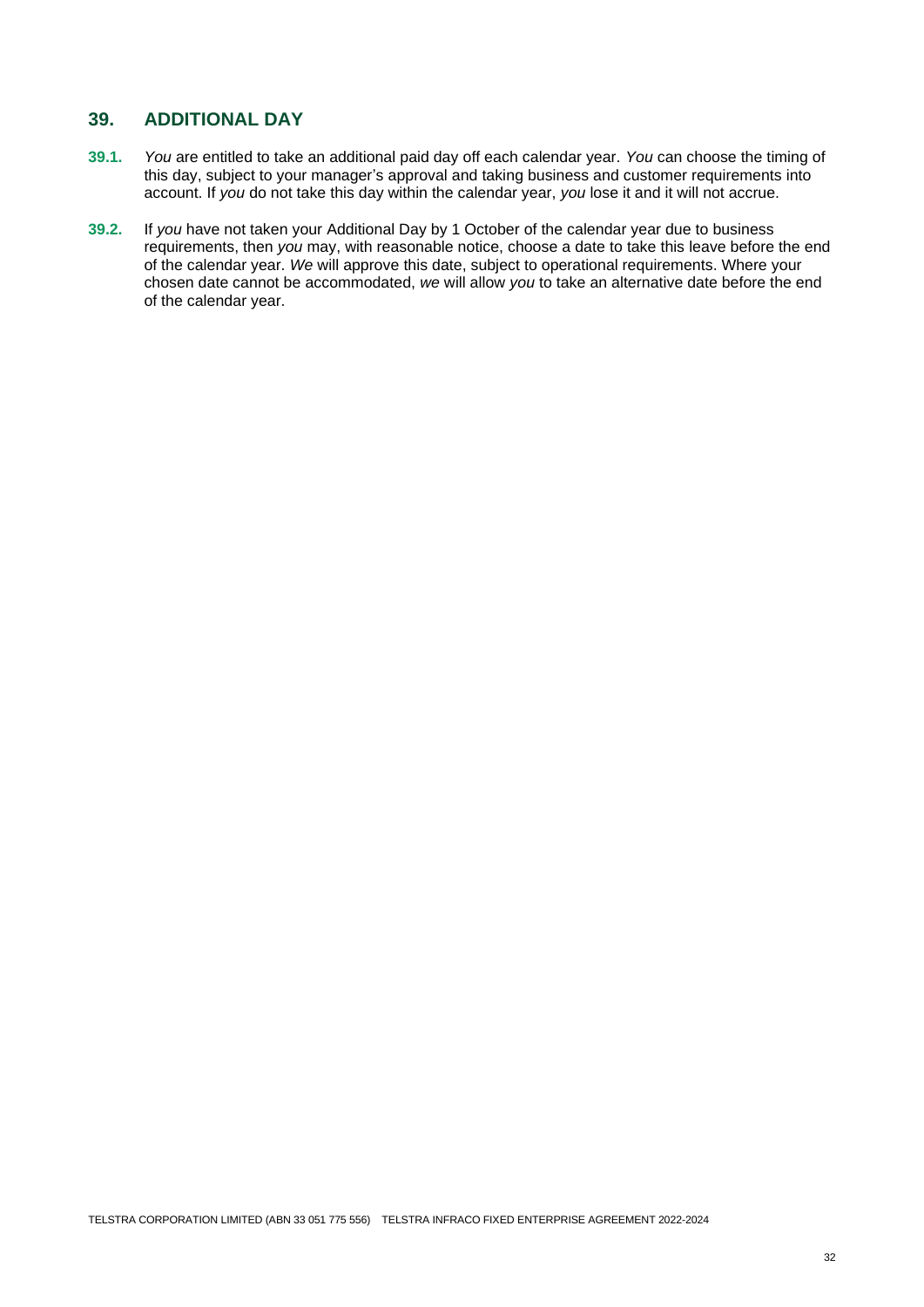## SECTION 8: REDUNDANCY

## **40. SOME OVERARCHING PRINCIPLES**

#### **40.1. Shared objectives about redundancy**

The following principles reflect the objectives of *the Company* about Redundancy, the Placement Period and Retrenchment:

- a) *we* may appoint an employee to perform another suitable role at any time prior to their employment ending in order to avoid the employee being retrenched;
- b) where retrenchments occur, the separation process will be fair and based on respect for the individual;
- c) while *we* recognise that employment security cannot be guaranteed, *our* objective is to provide access to job opportunities and reasonable retraining for employees within *the Company*, where the roles they perform are unlikely to be required on an ongoing basis;
- d) *we* will consider voluntary measures (such as requests for voluntary redundancies and voluntary swaps) in order to mitigate the effect of redundancies;
- e) *we* retain discretion about who is selected for retrenchment or appointed to another role, and will take into account various factors, including but not limited to the following:
	- i) business requirements;
	- ii) your skills and experience;
	- iii) your likely ability to meet the requirements of any new role;
	- iv) your preferences and career aspirations; and
	- v) the location of any new role;
- f) *we* will consult with *you* and *The Unions* about redundancies as described in Section 6.

#### **40.2. When is my job redundant?**

Your job may be redundant if:

- a) for operational, economic, technical or structural reasons, *our* requirement for work of a particular kind has ceased or significantly reduced, or
- b) *we* have decided that we will no longer carry out the function associated with your job or will no longer carry it out at your location.

#### **40.3. Support that we offer**

a) *The Company* understands the importance of proper support where your job is redundant.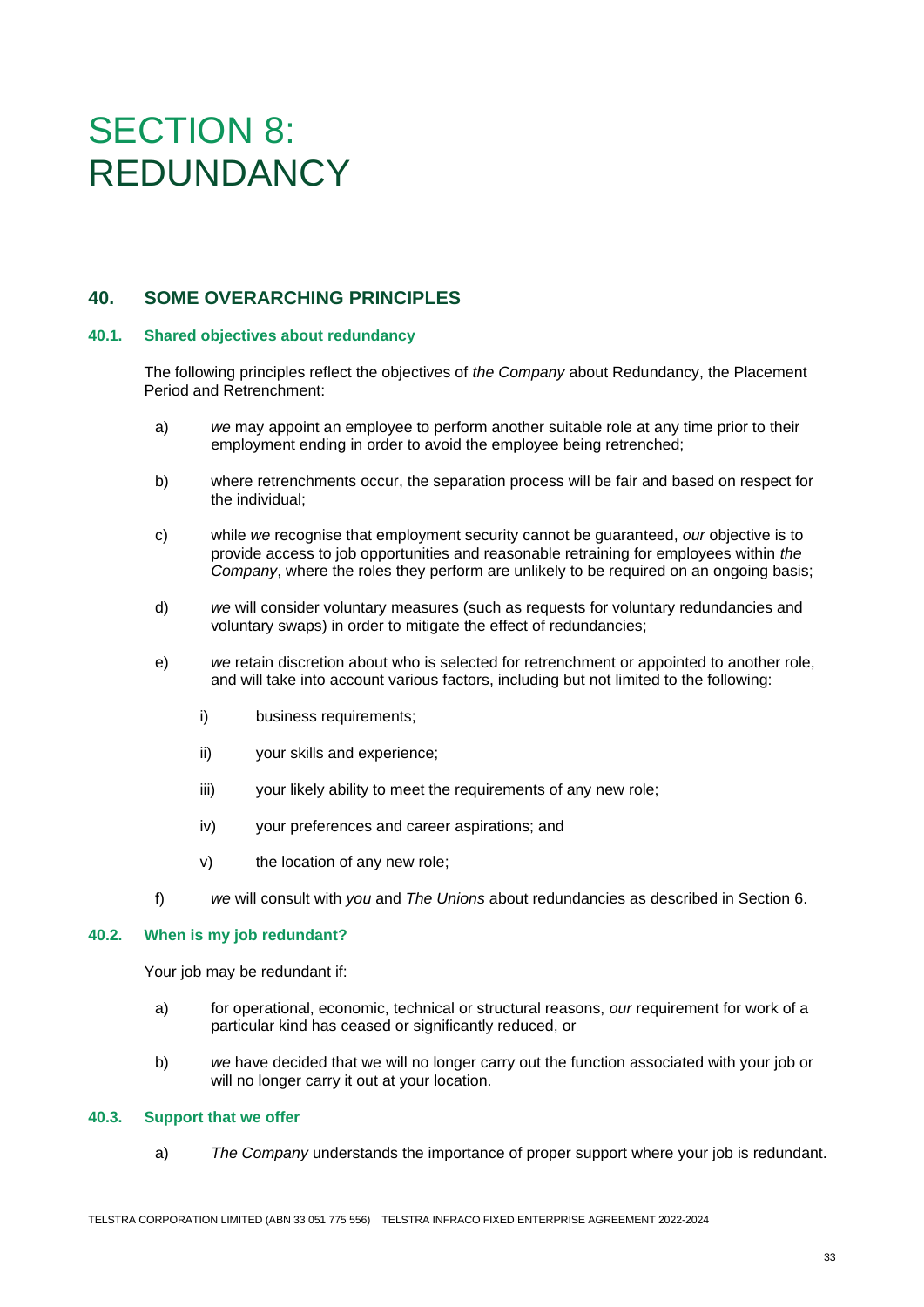b) *You* can always talk with your manager or Human Resources about your redundancy. In addition, *you* can contact *our* Employee Assistance Program (EAP), details of which are on the intranet.

## **41. VOLUNTARY REDUNDANCIES**

- **41.1.** *We* may call for applications for voluntary redundancy at any time, including during consultation about major change as outlined in Section 6.
- **41.2.** If *we* call for voluntary redundancies, *we* may consider, but do not have to accept any applications.
- **41.3.** *We* will tell *you* the period of time in which *you* may apply for voluntary redundancy.
- **41.4.** *You* must tell *us* if *you* want to apply for voluntary redundancy no later than the time indicated by *us*.
- **41.5.** Where major change consultation is required, *we* will not advise on the outcomes of voluntary redundancy applications until after a final decision has been made.
- **41.6.** If *we* accept your application for a voluntary redundancy, *you* may participate in the Placement Period in accordance with clause 49.2 a).

## **42. INDIVIDUAL REDUNDANCY**

If your job is redundant *we* will tell *you* and *the Unions* entitled to represent *you* about the decision to make your job redundant, the reasons for it and when *you* are likely to commence the Placement Period. *We* will do this as soon as practicable after making the decision.

## **43. GROUP REDUNDANCY**

- **43.1.** Sometimes *we* may need to reduce the number of employees in a group who are performing the same job.
- **43.2.** If *we* need to do this, *we* will tell the employees in the group and the union entitled to represent those employees and explain the reasons for the reduction. *We* will do this as soon as practicable after making the decision and before any retrenchments happen.

#### **43.3. Selection process**

- a) This process applies for selections for group redundancies other than where clause 50 applies.
- b) *We* will ask for applications from volunteers within the group and consider any applications before selection is completed.
- c) *We* will fairly and objectively rank employees in the group, using merit-based criteria. *We*  will not consider anything, other than your ranking, when deciding who will be selected for redundancy.
- d) *We* will tell *you* if *you* have been selected. This will generally happen no later than 21 calendar days after *you* were originally told that a reduction in roles is required.
- e) If your role is redundant *you* will commence the Placement Period set out in Section 9, unless *we* accept your application for a voluntary redundancy. In these cases, clause 49.2(a) will apply.

#### **43.4. Selection process where clause 50 applies**

a) If, in accordance with clause 50, role(s), duties, or functions are transferring either in whole or in part to a *Related Body Corporate* of *the Company,* then *we* will ask for applications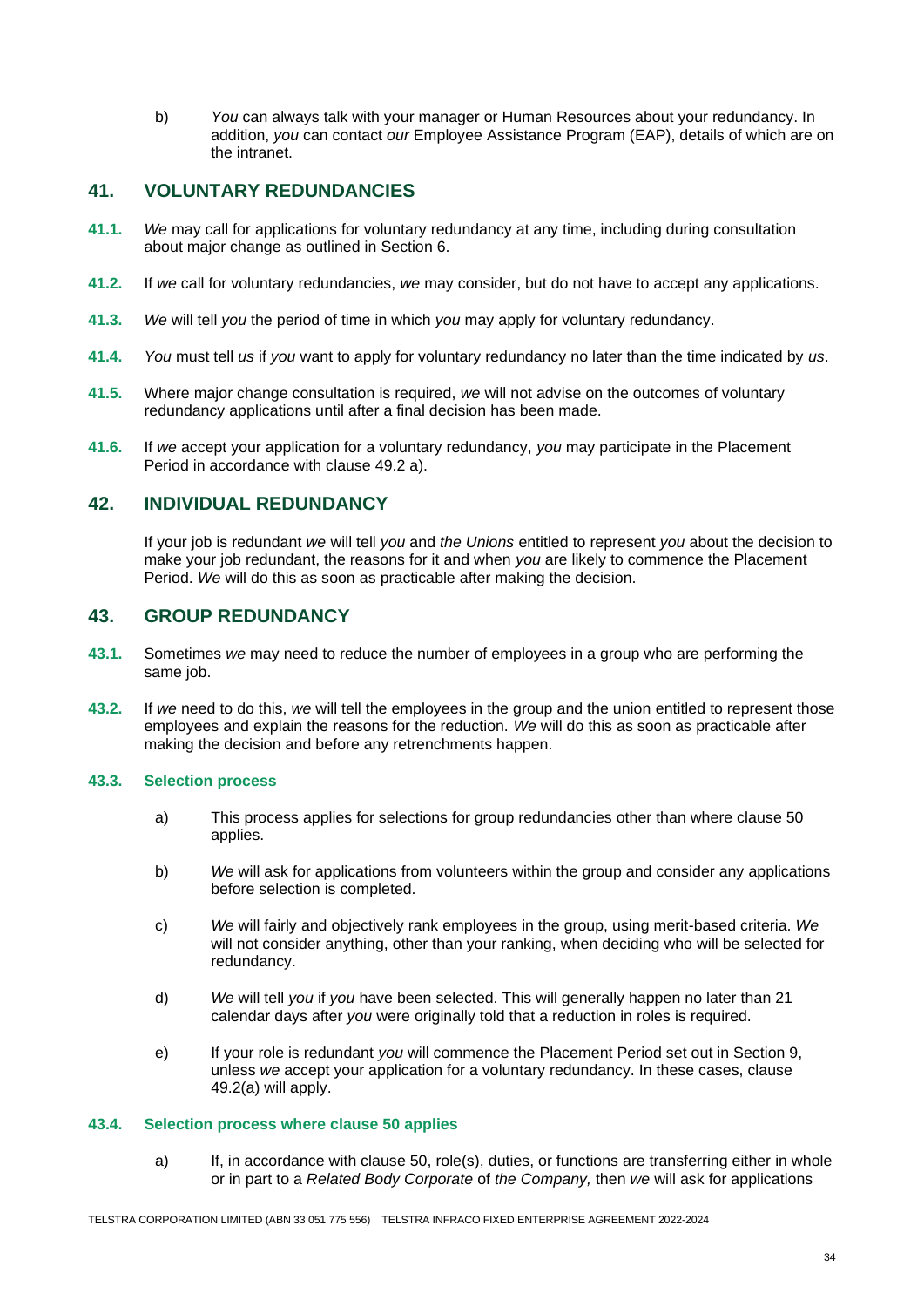from volunteers within the group who wish to receive a *Suitable Offer* from the *Related Body Corporate.*

- b) In circumstances where there are fewer than the required number of volunteers, or the required number of volunteers, *we* will only refuse an application on reasonable business grounds.
- c) If there are more volunteers than required, *we* will then select amongst the group of volunteers based on the skills and experience required to perform the transferring work.
- d) If there are no volunteers or fewer than the required number of voluntary applications received or accepted by *us,* then *we* will select the remaining employees whom a *Suitable Offer* from the *Related Body Corporate* will be made based on the skills and experience required to perform the transferring work.
- e) If there is also a requirement to reduce the roles that remain at *the Company*, *we* will then facilitate a Group Redundancy amongst remaining employees in accordance with clause 43.3.

## **44. SITE FUNCTION CLOSURE**

- **44.1.** Sometimes *we* may need to close a *site function* and make the roles of all employees at that site redundant.
- **44.2.** If *we* need to do this, *we* will tell the employees working in the *site function* and the union entitled to represent those employees about the redundancies, the reasons for them, who is likely to be affected and when the Placement Period is likely to commence. *We* will do this at least 6 weeks before the *site function* closes.

## **45. WHAT HAPPENS IF** *WE* **DECIDE YOUR ROLE IS REDUNDANT?**

- **45.1.** If *we* tell *you* that your role is redundant or *we* have accepted your application for voluntary redundancy, *we* will then advise *you* when the Placement Period is likely to commence and its expected end date.
- **45.2.** In some instances, if *you* have been told that your role has been selected for redundancy or your application for voluntary redundancy has been accepted, *you* may not commence the Placement Period straight away. However, in the meantime, *you* will be encouraged to apply for roles within *the Company* and *we* will also seek to identify suitable roles into which *you* may be appointed by *us.*
- **45.3.** If *you* have been told that your role has been selected for redundancy, *you* can lodge an appeal against your redundancy within 9 calendar days, unless your redundancy is because of a *site function* closure (see clause 46 "Appeals" below).

## **46. APPEALS**

- **46.1.** If *you* are selected for redundancy, including in accordance with 43.4, *you* may appeal your selection unless your redundancy arises because of a *site function* closure.
- **46.2.** *You* must lodge an appeal within 9 calendar days of being notified of your selection, setting out why *you* are appealing your selection. *We* will only consider reasons set out in your appeal.
- **46.3.** *We* will review your appeal and give *you* an opportunity to have your say. How and when this occurs is up to *us* (acting reasonably) and *we* will not delay the appeal process if *you* fail to take up a reasonable opportunity to have your say.
- **46.4.** The person dealing with the appeal must:
	- a) not have been involved in the original decision;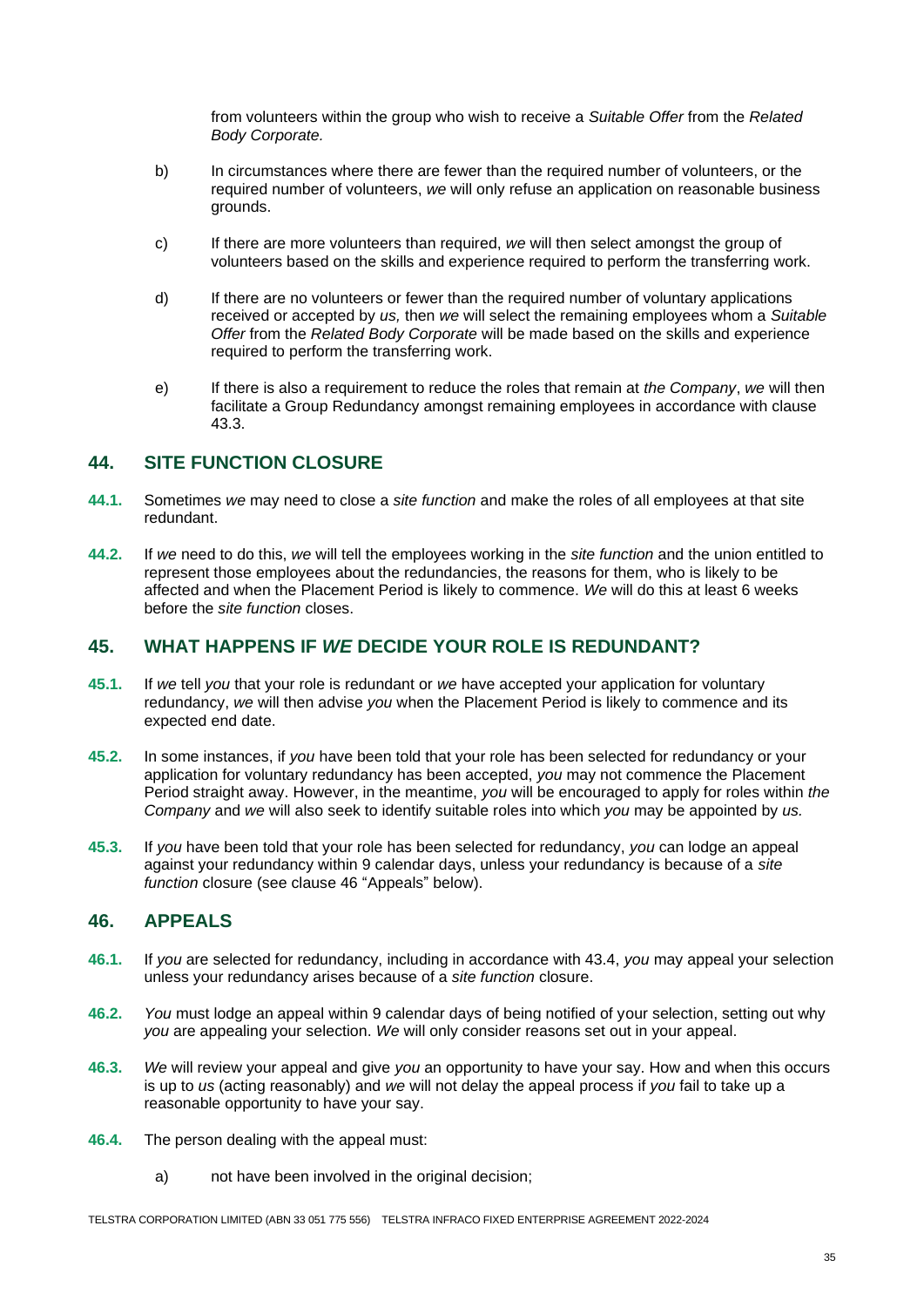- b) make a decision within 10 business days of *you* lodging your appeal; and
- c) tell *you* what that decision is.
- **46.5.** The decision will be either to confirm your selection or to set the selection aside. If it is set aside, your case will be sent back to the manager who selected *you* for redundancy to determine their decision again following any recommendations that are made.
- **46.6.** During the appeal process:
	- a) *we* will not retrench *you*; and
	- b) *you* must still participate in the Placement Period if it has commenced.
- **46.7.** If *you* wish to dispute an appeal decision, *you* may use the dispute resolution process (see Section 6) which will start at step 4.
- **46.8.** This clause does not apply to a decision by *us* to appoint *you* to another suitable role.

## **47. TRANSITIONAL ARRANGEMENTS**

This Section applies to redundancies notified after this *Agreement* commences. Redundancies notified prior to the commencement of this *Agreement* will continue to be dealt with under the provisions that previously applied.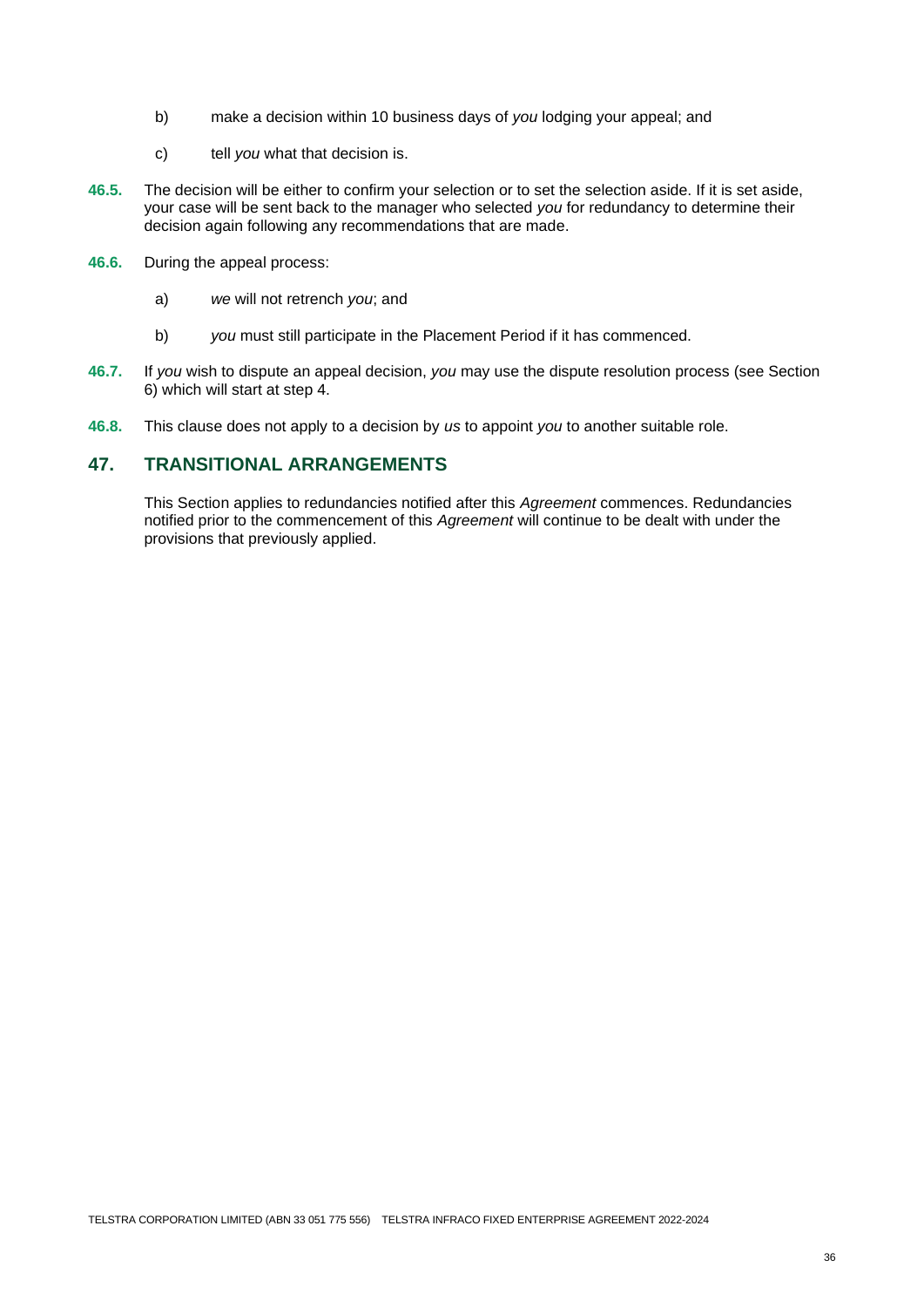## **SECTION 9:** PLACEMENT PERIOD

## **48. EMPLOYMENT SECURITY**

While *we* recognise that employment security cannot be guaranteed, *our* objective is to provide access to suitable job opportunities and reasonable retraining for employees within *the Company*, where the roles they perform are unlikely to be required on an ongoing basis.

### **49. PLACEMENT PERIOD**

- **49.1.** During the Placement Period, *we* may appoint *you* to a suitable role in accordance with clause 12 or assist *you* to try to find another job at *the Company* or, if that is not possible, assist *you* to prepare for a career transition.
- **49.2.** *You* must participate in the Placement Period for at least 4 weeks or, if it is a *site function* closure, for 6 weeks, unless:
	- a) your role is selected for redundancy via voluntary measures. In this case *you* may, but will not be required to, participate in the Placement Period; or
	- b) *The Company*, at its discretion, allows *you* to leave before the end of the Placement Period. *We* will usually only allow this if we are satisfied that there are unlikely to be any suitable available roles for *you* or if there are other special circumstances.
- **49.3.** Where clause 49.2 a) or b) applies, *you* will be retrenched and be paid your retrenchment benefit under clause 52.3.
- **49.4.** During the Placement Period, *we* will offer transition services that may include assistance with: finding another job within or outside *the Company*, preparing job applications and interview techniques and transitioning to another employer or out of the workforce.
- **49.5.** If your role has been selected for redundancy and *you* have been redeployed into a suitable role, *we*  will provide reasonable retraining.
- **49.6.** If *you* are appointed to another suitable role by *us, you* will not be entitled to a retrenchment benefit under Section 10.
- **49.7.** If a *Suitable Offer* is made to *you* in accordance with clause 50, *you* will not be required to accept or reject the offer until immediately before the end of the Placement Period.
- **49.8.** Except where clause 50 applies, *you* can ask to extend the Placement Period for up to a further 4 weeks and *the Company,* at its discretion, may agree to this. If *you* are still not appointed to another role at the end of the extended period, *you* will be retrenched and your retrenchment benefit under clause 52.3 will be reduced by the *Fixed Remuneration you* received during the period *you* continued to be employed.
- **49.9.** *We* may also request to extend the Placement Period. This will only occur with your agreement. Your retrenchment benefit under clause 52.3 will not be reduced in these circumstances.
- **49.10.** If, as part of the Placement Period *you* are appointed to a role for a fixed term and there is no suitable permanent role for *you* at the end of fixed term, *we* will consider whether there are any other suitable available roles. If no role is identified, *you* will be retrenched and remain entitled to

TELSTRA CORPORATION LIMITED (ABN 33 051 775 556) TELSTRA INFRACO FIXED ENTERPRISE AGREEMENT 2022-2024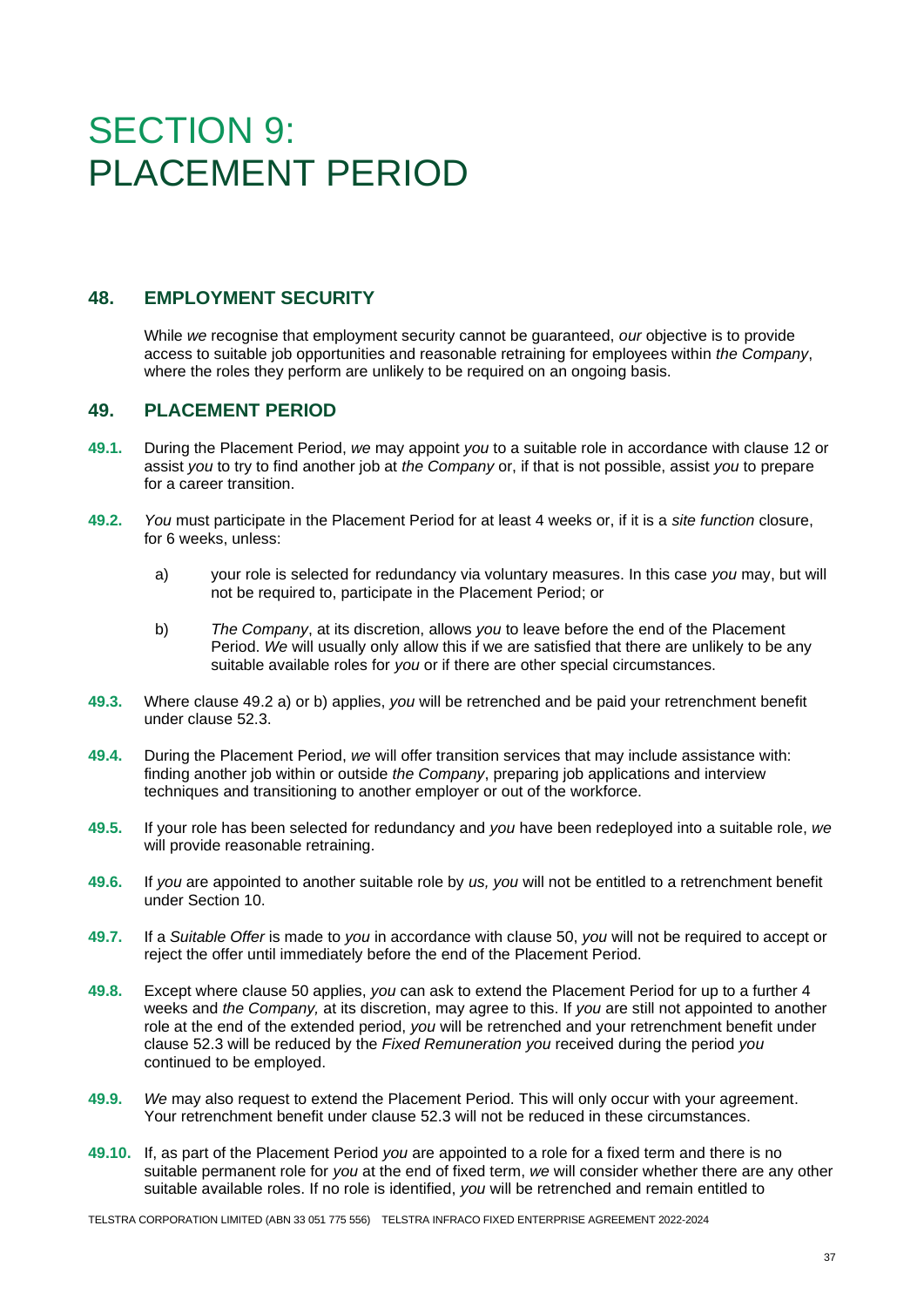retrenchment benefits under clause 52.3 which will be calculated based on at least the rate of pay of your redundant role.

## **50. MOVING WITHIN THE TELSTRA GROUP**

- **50.1.** This clause applies to *you* if:
	- a) your job is redundant because the role(s), duties or functions (either in whole or in part) performed by *you* and/or your team or *function* are being transferred to a *Related Body Corporate* of *the Company*; and
	- b) *you* are offered employment with the *Related Body Corporate* of *the Company* during the Placement Period.
- **50.2.** For the purpose of this clause, a *Suitable Offer* is a written offer of employment with a *Related Body Corporate* of *the Company*:
	- a) to perform the same or substantially the same work for the *Related Body Corporate* that *you* performed for *the Company*; and
	- b) on terms and conditions substantially similar to, and considered on an overall basis, no less favourable than, your terms and conditions of employment immediately before the termination of your employment with *the Company*; and
	- c) subject to clause 52.4, that recognises your service with *the Company* for the purposes of retrenchment benefits, long service leave, annual leave, parental leave and personal leave; and
	- d) that provides *you* with no less than 15 days' paid personal leave each year (pro-rata for part-time employees); and
	- e) that provides your ordinary hours of work will be no more than an average of 36¾ hours each week; and
	- f) that provides that your retrenchment benefits will be calculated:
		- i) in accordance with Section 10 of this *Agreement* if your job with the *Related Body Corporate* is made redundant and *you* are retrenched; and
		- ii) by reference to your *Fixed Remuneration* at *the Company* at the time the offer is made, or the applicable *Fixed Remuneration* at the time *you* are retrenched by the *Related Body Corporate*, whichever is higher.
	- g) that defines redundancy in the same terms as clause 40.2 of this *Agreement;* and
	- h) that provides for a Guarantee of Entitlements as set out in Appendix E to this *Agreement*; and
	- i) provides for continuing defined benefits superannuation membership, but only if *you* are a member of a defined benefits superannuation fund*.*
- **50.3.** *You* will not be entitled to retrenchment benefits under Section 10 if:
	- a) your job at *the Company* is redundant as outlined in clause 50.1 a); and
	- b) you accept a *Suitable Offer* with a *Related Body Corporate* of *the Company*.
- **50.4.** *You* will not be entitled to retrenchment benefits under Section 10 if:
	- a) your job at *the Company* is redundant as outlined in clause 50.1 a); and

TELSTRA CORPORATION LIMITED (ABN 33 051 775 556) TELSTRA INFRACO FIXED ENTERPRISE AGREEMENT 2022-2024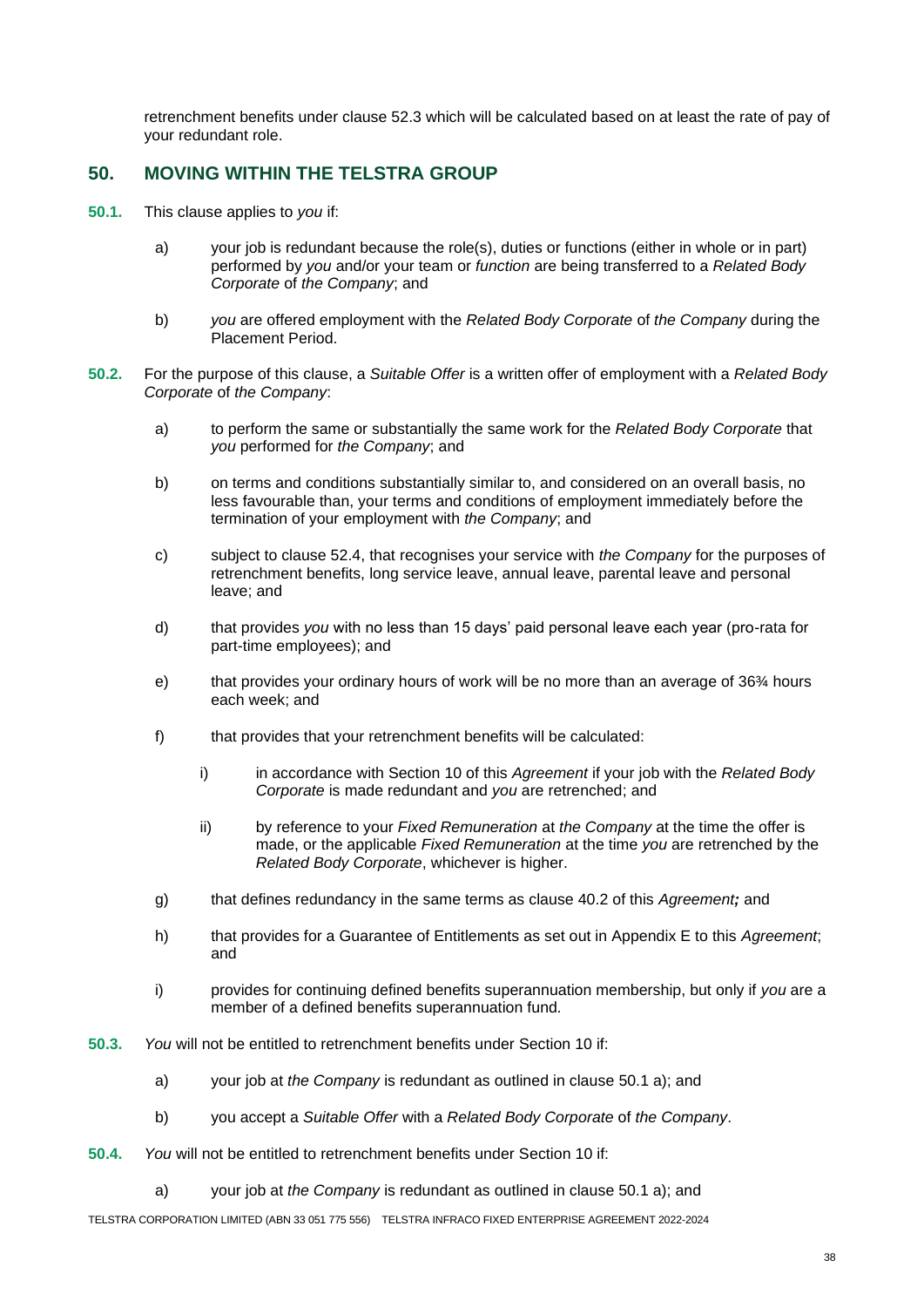- b) you do not accept a *Suitable Offer* with a *Related Body Corporate* of *the Company*; and
- c) at the end of the Placement Period, *the Company* notifies *you* that your employment will end due to redundancy.

## **51. REVIEW PERIOD**

- **51.1.** This clause does not apply to *you* if *you* move to a *Related Body Corporate* of *the Company*  pursuant to clause 50.
- **51.2.** If *you* have been appointed to a new role during the Placement Period, *you* can request a review of the suitability of the role after 3 months, and no longer than 4 months, after the date of your appointment to that role (**Review Period**). The review will only consider whether the role is suitable within the meaning of clause 12.
- **51.3.** During the Review Period, if *you* and your manager agree that the role that *you* have been appointed to is not suitable, then *you* will commence another Placement Period. If *you* are not appointed to another suitable role during this further Placement Period, *you* will be retrenched and entitled to retrenchment benefits in accordance with clause 52.3.
- **51.4.** If *you* and your manager cannot agree on whether the role that *you* have been appointed to is suitable, then *you* can request a review under *the Company's* internal resolution process during the Review Period only. *You* may bring a support person, including from a union, to any interview or meeting *you* are asked to participate in during this process. The review decision will be either that the role is suitable or not suitable. If the role is not suitable, then *you* will commence another Placement Period. If *you* are not appointed to another suitable role during this further Placement Period, *you* will be retrenched and entitled to retrenchment benefits in accordance with clause 52.3.
- **51.5.** *The Company* will not require *you* to participate in more than two Placement Periods arising out of the redundancy of the one role.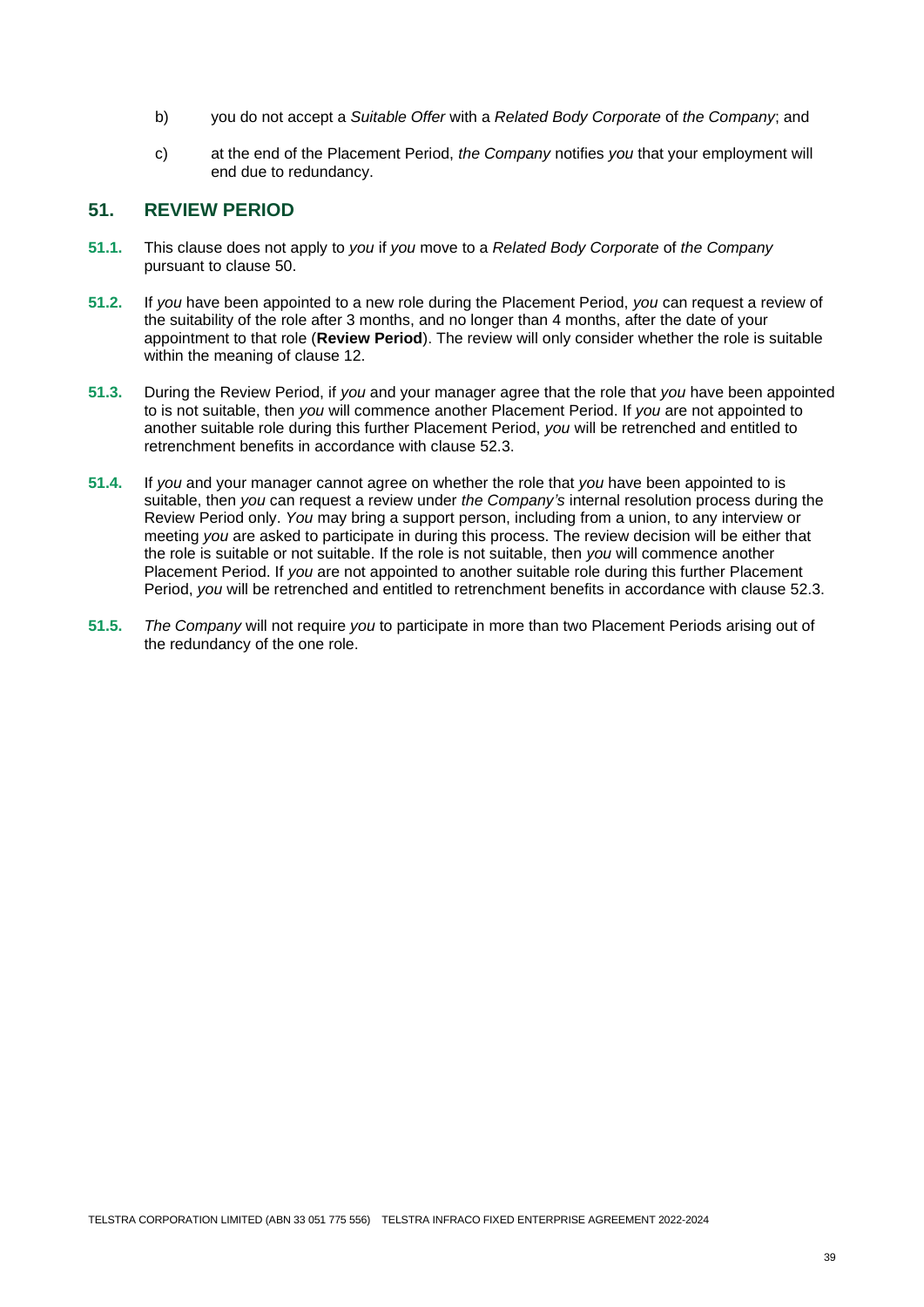## SECTION 10: RETRENCHMENT

## **52. RETRENCHMENT**

- **52.1.** *You* are retrenched if:
	- a) *you* have been notified that your role is redundant in accordance with Section 8;
	- b) *you* have not been appointed to a role in accordance with Section 9; and
	- c) *the Company* notifies *you* that your employment will end due to redundancy.
- **52.2.** Subject to clause 52.4, if *you* are retrenched, *we* will pay *you*:
	- a) your retrenchment benefit (see clause 52.3 below);
	- b) any normal pay since your last pay day;
	- c) accrued but untaken annual leave; and
	- d) accrued but untaken long service leave (provided *you* have at least 1 year's *Continuous Service*).

If *you* receive retrenchment benefits in accordance with this clause 52.2, those benefits will absorb, and not be in addition to, retrenchment benefits calculated under the *NES*.

#### **52.3. Your retrenchment benefits**

a) Subject to clause 52.4, your retrenchment benefit will be calculated in accordance with the table below:

| <b>Completed years of Continuous</b><br><b>Service</b> | <b>Retrenchment Benefit</b>                                                                              |
|--------------------------------------------------------|----------------------------------------------------------------------------------------------------------|
| Less than 1 year                                       | 4 weeks                                                                                                  |
| At least 1 year but less than 2 years                  | 6 weeks                                                                                                  |
| At least 2 year but less than 3 years                  | 8 weeks                                                                                                  |
| At least 3 year but less than 4 years                  | 12 weeks                                                                                                 |
| At least 4 year but less than 5 years                  | 16 weeks                                                                                                 |
| At least 5 years                                       | 20 weeks plus:<br>an additional 3 weeks for each subsequent<br>completed year of Continuous Service; and |
|                                                        | a pro rata payment (based on 3 weeks' pay for a<br>completed year) for any completed months of           |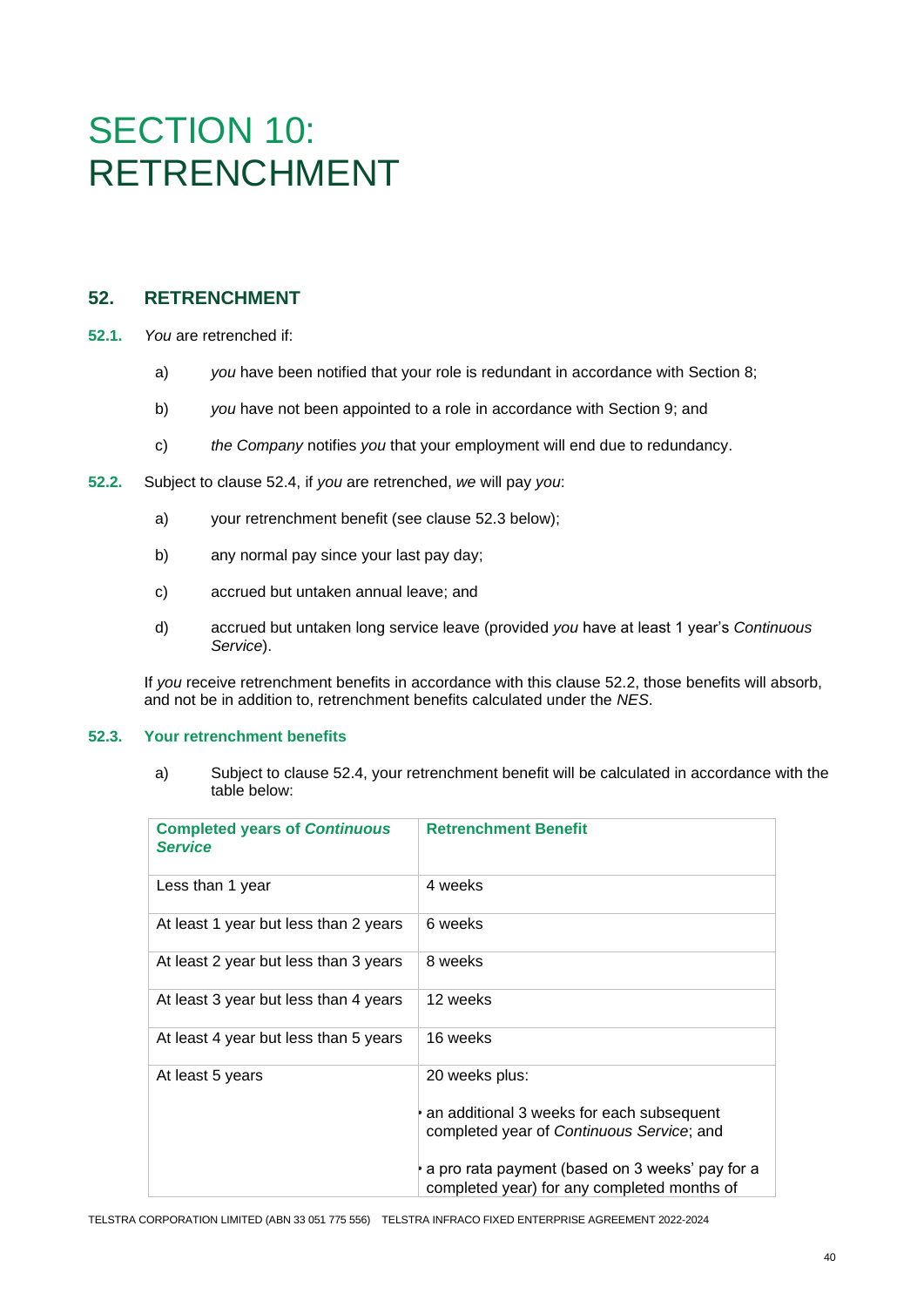| Continuous Service since your last completed<br>year of Continuous Service |
|----------------------------------------------------------------------------|
|----------------------------------------------------------------------------|

- b) If *you*:
	- i) are over 50, and
	- ii) have completed more than 5 years of *Continuous Service*,

*we* will pay *you* an additional week's pay for each service date passed after *you* turned 50 (and a pro rata payment of 1 week for any completed months of *Continuous Service* since your last completed year of *Continuous Service*).

- c) *We* will pay a minimum benefit of 4 weeks' pay and a maximum benefit of 80 weeks' pay.
- d) Your retrenchment benefit is inclusive of any entitlement to pay in lieu of notice of termination, up to 4 weeks.
- e) If *you* have an entitlement to more than 4 weeks' notice, *we* will pay *you* the amount in excess of 4 weeks. Your retrenchment benefit is in addition to any remuneration earned during your Placement Period, which is generally a minimum of 4 weeks.
- f) Section 13 explains how *we* calculate your pay for the purposes of paying your retrenchment and separation benefits.
- g) Notwithstanding any other provision of this *Agreement*, if *you* are retrenched, *we* will pay *you* at least any minimum payments to which *you* are entitled under the *NES*.

#### **52.4. Some special rules for certain types of employees**

- a) If *you* work part-time, *we* will calculate your retrenchment benefit based on the weighted average of your full-time and part-time service, with a minimum of the part-time status as at your final day.
- b) If *you* have been acting in a higher position for a continuous period of at least 12 months immediately before *we* issued your notice of redundancy, *we* will calculate your retrenchment benefit based on your pay in the higher position.
- c) If *you* have been paid a shift allowance in half or more of the pay periods in the 12 months immediately before *we* issued your notice of redundancy, *we* will include the weekly average shift allowance over this period when calculating your retrenchment benefit.
- d) *We* may, at *our* discretion, include other allowances in the nature of salary when calculating your retrenchment benefit.
- e) Subject to clause 52.4 f), if *you*:
	- i) commenced employment with your current employer after the *Commencement Date*; and
	- ii) were:
		- previously employed by an *Associated Entity* of your current employer; or
		- previously employed by an entity that is not an *Associated Entity* of your current employer and *you* have transferred from that entity to your current employer in relation to a *transfer of business*; and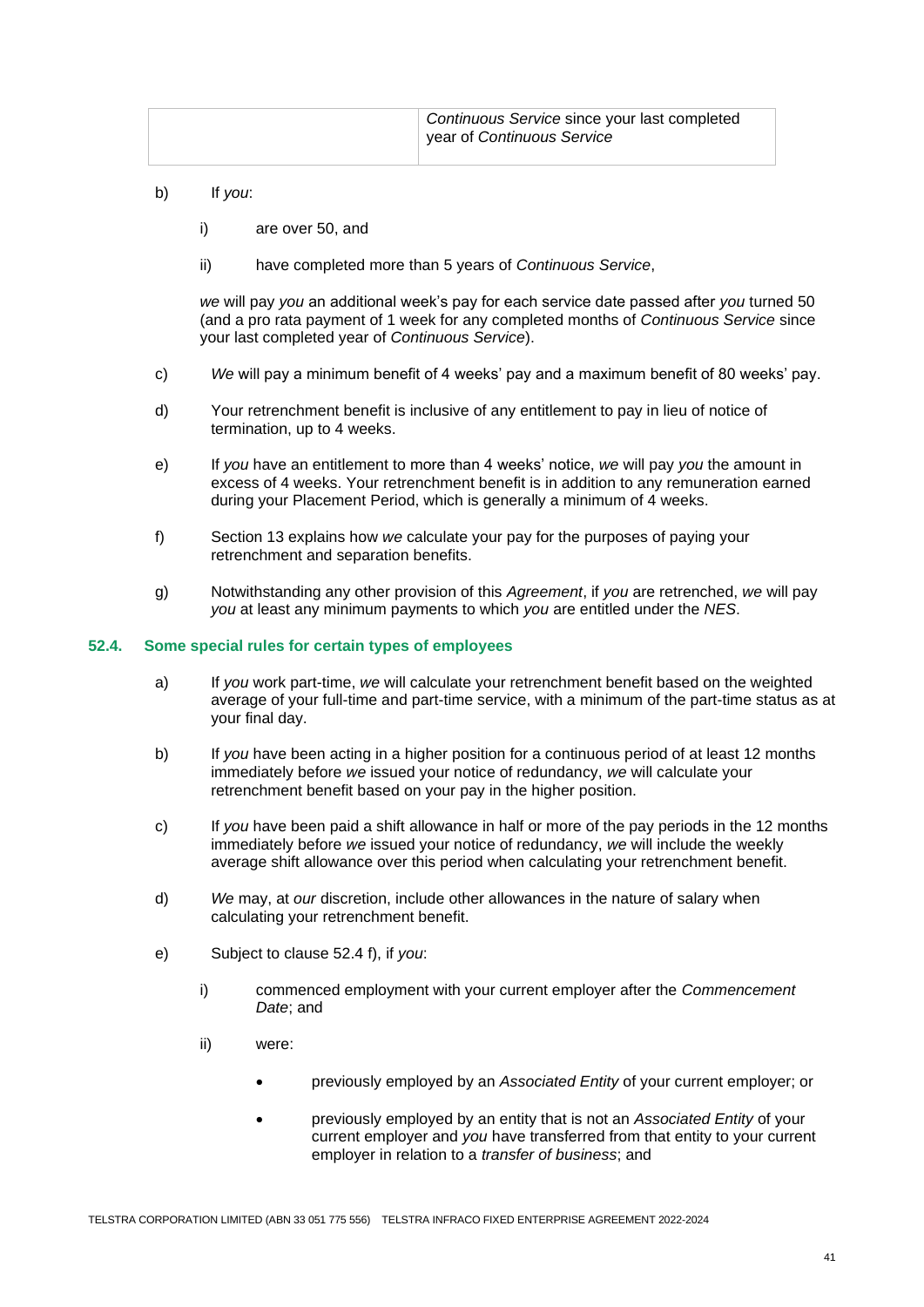iii) ceased that employment within 3 months before commencing employment with your current employer;

your length of *Continuous Service* for the purposes of any retrenchment benefits under this Section of the *Agreement* will be calculated by reference to the terms of your employment contract (as amended from time to time) concerning recognition of prior service, subject to your minimum entitlement under the *NES*. In the absence of such a term in your contract, your retrenchment benefits will be the greater of:

- an amount calculated in accordance with this Section of the *Agreement* for the length of your *Continuous Service* with your current employer only (i.e. your service with your previous employer will not be included); or
- an amount calculated in accordance with the *NES* for the length of your *Continuous Service* with your current employer and your previous employer combined, subject to *you* not receiving the same benefit twice because your previous employer provided *you* with the benefit. If *you* receive retrenchment benefits in accordance with this Section of the *Agreement*, those benefits will absorb, and not be in addition to, retrenchment benefits calculated under the *NES*.
- f) If your employment transfers between *Group Restructure Entities*, your retrenchment benefits will be calculated in accordance with this Section of the *Agreement* for the length of your *Continuous Service* with your current employer and any *Group Restructure Entity* combined, subject to you not receiving the same benefit twice.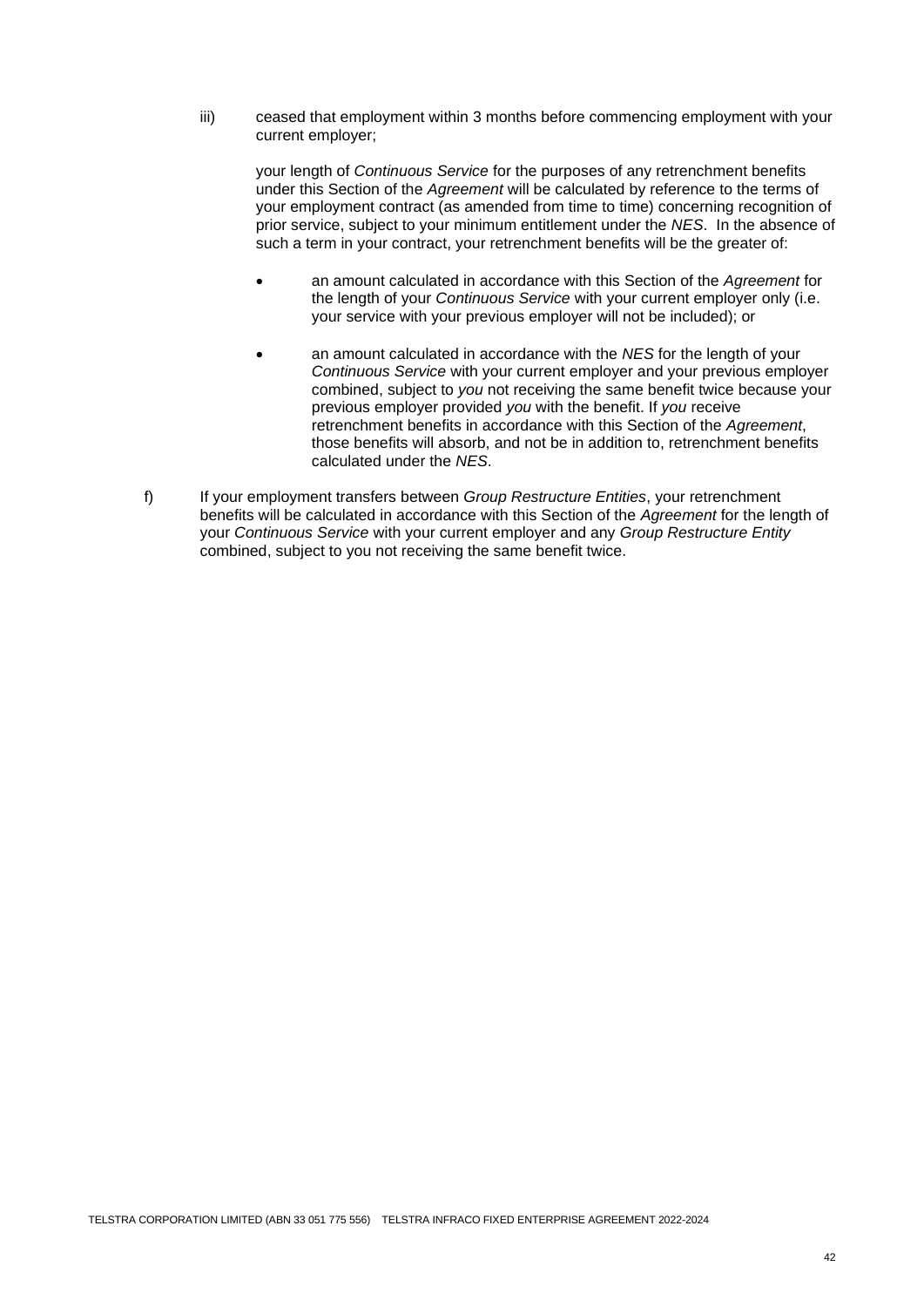## SECTION 11: LOG ON ARRANGEMENTS

## **53. FIELD-BASED EMPLOYEES - TRAVEL TO WORKSITES**

- **53.1.** A field based employee in the *Customer Field Workstream* may be supplied with a *Company* vehicle to enable them to do their job. If an employee is supplied with a *Company* vehicle they will be required to sign a Commuter Use Approval document concerning the vehicle's use, care and maintenance.
- **53.2.** If an employee currently has a *Company* vehicle under the Part Private Use Arrangement that existed before 1 March 1999, these arrangements continue to apply. Part Private Use is not available to other employees.

Note: An extract of the Operational Vehicles Policy setting out the business rules for Commuter Use Category Vehicle usage will be provided to the Fair Work Commission upon lodgement of this *Agreement* (however does not form part of this *Agreement*). An employee supplied with a *Company*  vehicle is required to commence and cease work at a customer's premises in accordance with this Section.

**53.3.** For the purpose of this Section, "work area" means the geographical area in which an employee is normally expected to work. The scope of the work area is determined by the volume of work undertaken by a team member under a team leader. The work area can be described by a number of telephone exchanges. Employees are allocated to a work area and the work area will be the point of reference to calculate any arrangements contemplated in the provisions below about "Transfer to another work area".

## **54. START OF DAY PROCEDURES - FIRST JOB RECEIVED ON THE DAY**

- **54.1.** These procedures apply where an employee receives their first job of the day by logging on to an automated dispatch terminal, where one is provided, or by other means, e.g. telephone/electronic. The procedures in this clause do not apply to an employee who receives their first job of the day the previous evening.
- **54.2.** Living within their work area:
	- a) Where an employee lives within their work area they are required to commence to log on no later than 30 minutes before their "on site" start time.
	- b) After logging on and receiving their first job they will commence travel to their first job. They will travel without unnecessary delay. Where it takes 30 minutes or less for the employee to log on and travel to their first job, they are required to be on site at their start time.
	- c) The 30 minutes log on and travel time described above does not constitute paid work.

## **55. START OF DAY PROCEDURES - FIRST JOB RECEIVED THE NIGHT BEFORE**

- **55.1.** These procedures apply where an employee receives their first job of the day by an automated dispatch terminal, where one is provided, or by other means, e.g. telephone/electronic, the night before the following working day.
- **55.2.** Living within their work area:

TELSTRA CORPORATION LIMITED (ABN 33 051 775 556) TELSTRA INFRACO FIXED ENTERPRISE AGREEMENT 2022-2024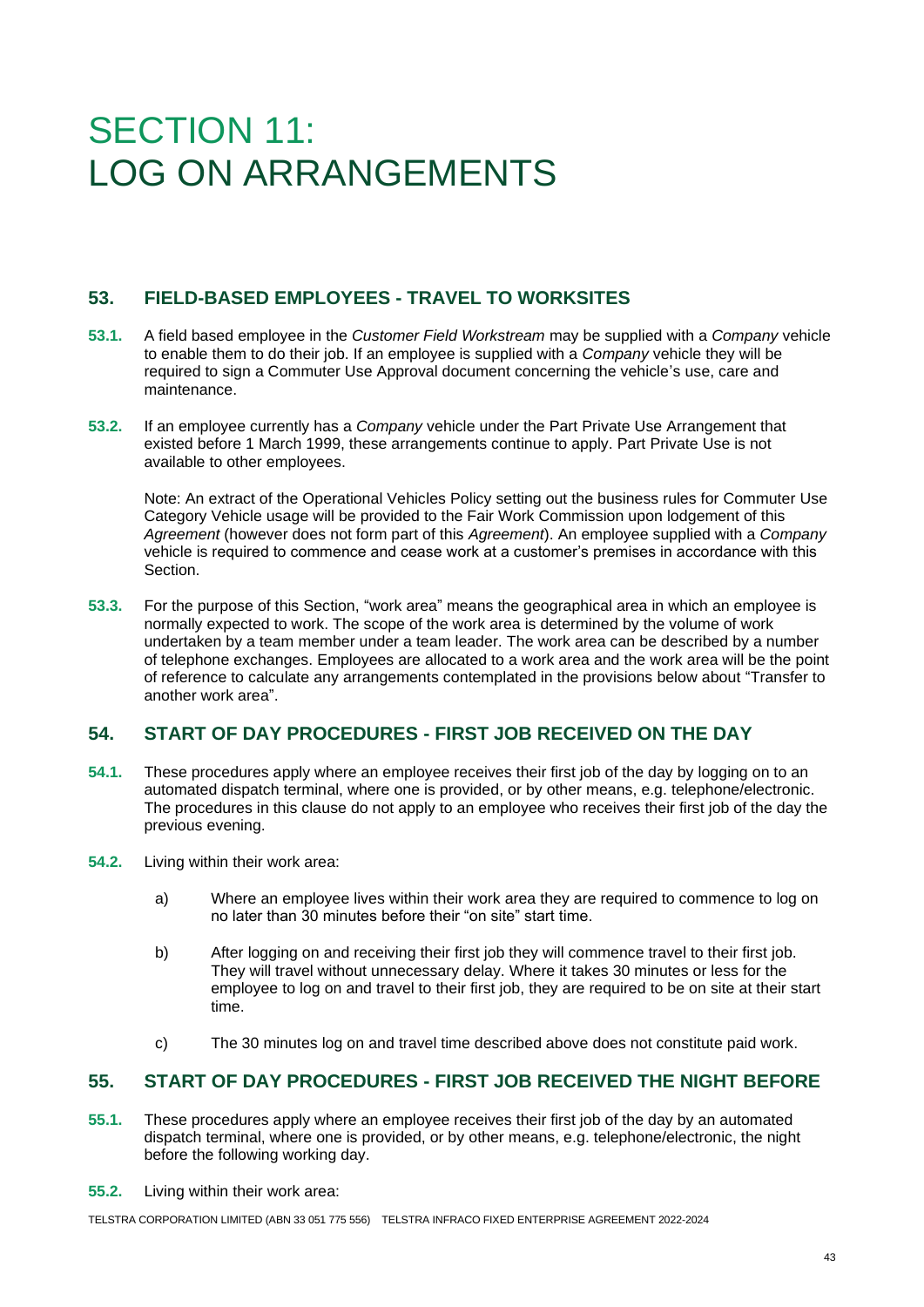- a) Where the employee lives within their work area they are required to travel up to 30 minutes in their own time in order to get on site to commence their first job at their start time.
- b) The 30 minutes travel time described above does not constitute paid work.
- c) Where travel to the first job will exceed 30 minutes the employee should make arrangements with their supervisor/manager to either:
	- i) travel any time in excess of 30 minutes in ordinary work time; or
	- ii) take time off in lieu equivalent to the time in excess of the 30 minutes; or
	- iii) be paid overtime at the appropriate rate for travel time in excess of 30 minutes.

### **56. WHERE AN EMPLOYEE LIVES OUTSIDE THEIR WORK AREA**

Where an employee lives outside their work area, time spent travelling between their home and the boundary of the work area whether going to or returning from work, will also be deemed as unpaid work in addition to the unpaid 30 minutes travel time described in the start of day procedures above.

## **57. WHERE AN EMPLOYEE IS REQUIRED TO TRAVEL TO ANOTHER WORK AREA**

Where an employee is required to start work in another work area, they will not be required to travel in their own time for a period greater than that described in clause 56.

## **58. END OF DAY PROCEDURES**

Employees to whom the above provisions apply will be expected to travel for the same time period (unpaid) described above in order to return home at the end of each day. Where travel will exceed this travel time the employee should contact their supervisor/Work Management Centre as necessary due to local circumstances, to seek direction on whether they should leave early or overtime should be worked.

## **59. TRANSFER TO ANOTHER WORK AREA**

In the case of permanent transfer to another work area, the appropriate *Company* relocation policy, as varied from time to time, will apply.

## **60. RETURN OF MOTOR VEHICLES**

During any industrial dispute involving employees covered by this *Agreement*, if so directed, an employee must deliver his/her *Company* provided vehicle to a place nominated by *us*, and provide the keys of that vehicle to a person nominated by *us*.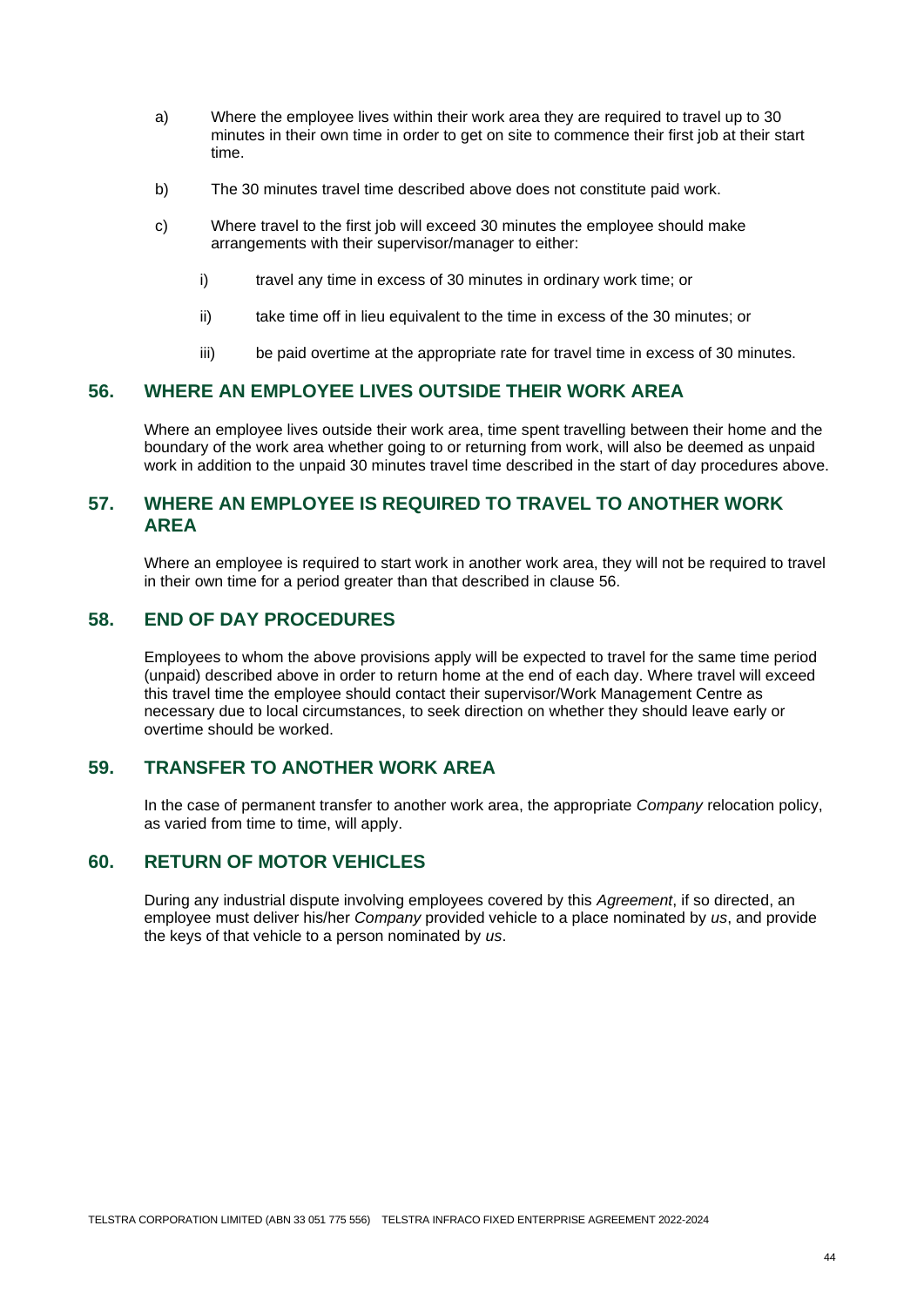## SECTION 12: ALLOWANCES

## **61. ALL EMPLOYEES**

| <b>Allowance</b>                       | <b>You are</b><br>eligible if:                                                                                                                                                                                                     | You will be paid:                                                                                                                                           |                                                                   |                                                                                   |                                                                                                              |                                                                                   |                                                                          |                                                                                                                          |                                                                   |
|----------------------------------------|------------------------------------------------------------------------------------------------------------------------------------------------------------------------------------------------------------------------------------|-------------------------------------------------------------------------------------------------------------------------------------------------------------|-------------------------------------------------------------------|-----------------------------------------------------------------------------------|--------------------------------------------------------------------------------------------------------------|-----------------------------------------------------------------------------------|--------------------------------------------------------------------------|--------------------------------------------------------------------------------------------------------------------------|-------------------------------------------------------------------|
|                                        |                                                                                                                                                                                                                                    | 1 October 2022 -<br><b>Commencement</b><br>$Date - 30$<br><b>30 September</b><br><b>September 2022</b><br>2023                                              |                                                                   | <b>From 1 October</b><br>2023                                                     |                                                                                                              |                                                                                   |                                                                          |                                                                                                                          |                                                                   |
| <b>Higher</b><br>duties<br>allowance   | See provision<br>below                                                                                                                                                                                                             | See provisions below                                                                                                                                        |                                                                   |                                                                                   |                                                                                                              |                                                                                   |                                                                          |                                                                                                                          |                                                                   |
| <b>Temporary</b><br>shift<br>allowance | See Section 4                                                                                                                                                                                                                      | An allowance of 5% of your pay (see Section 13 for how this is<br>calculated), payable on a pro rata basis for the time you are<br>receiving the allowance. |                                                                   |                                                                                   |                                                                                                              |                                                                                   |                                                                          |                                                                                                                          |                                                                   |
| <b>Height</b><br>allowance             | We require<br>you to work on<br>a tower, mast,<br>guy-rope or<br>telecommunic<br>ations<br>structure on<br>the external<br>face or<br>parapet of a<br>building, at a<br>height of 15<br>metres or<br>more for more<br>than 2 hours | <b>Height</b><br>15m to<br>$<$ 45 $m$<br>45m to<br>< 90m<br>90 <sub>m</sub> to<br>$<$ 150 $m$<br>150m<br>and                                                | <b>Rate per</b><br>day<br>\$7.58<br>\$17.31<br>\$29.67<br>\$43.28 |                                                                                   | <b>Height</b><br>15m to<br>$<$ 45 $m$<br>45m to<br>< 90m<br>90 <sub>m</sub> to<br>$<$ 150 $m$<br>150m<br>and | <b>Rate per</b><br>day<br>\$7.77<br>\$17.74<br>\$30.41<br>\$44.36                 |                                                                          | <b>Height</b><br>15m to<br>$<$ 45 $m$<br>45 <sub>m</sub> to<br>< 90m<br>90 <sub>m</sub> to<br>$<$ 150 $m$<br>150m<br>and | <b>Rate per</b><br>day<br>\$8.00<br>\$18.27<br>\$31.33<br>\$45.69 |
| <b>Split shift</b><br>allowance        | in a day<br>You have<br>chosen to<br>enter into an<br>agreed split<br>shift<br>arrangement<br>in accordance<br>with clause<br>18.                                                                                                  | an allowance of<br>\$2.60 per day that<br>a split shift is<br>performed.                                                                                    |                                                                   |                                                                                   | an allowance of<br>\$2.66 per day that<br>a split shift is<br>performed.                                     |                                                                                   | an allowance of<br>\$2.74 per day that<br>a split shift is<br>performed. |                                                                                                                          |                                                                   |
| <b>First aid</b><br>allowance          | You are a<br>Company<br>nominated first<br>aid officer                                                                                                                                                                             | \$18.67 each week.<br>We will also pay for<br>your first aid<br>certification and                                                                           |                                                                   | \$19.13 each week.<br>We will also pay for<br>your first aid<br>certification and |                                                                                                              | \$19.71 each week.<br>We will also pay for<br>your first aid<br>certification and |                                                                          |                                                                                                                          |                                                                   |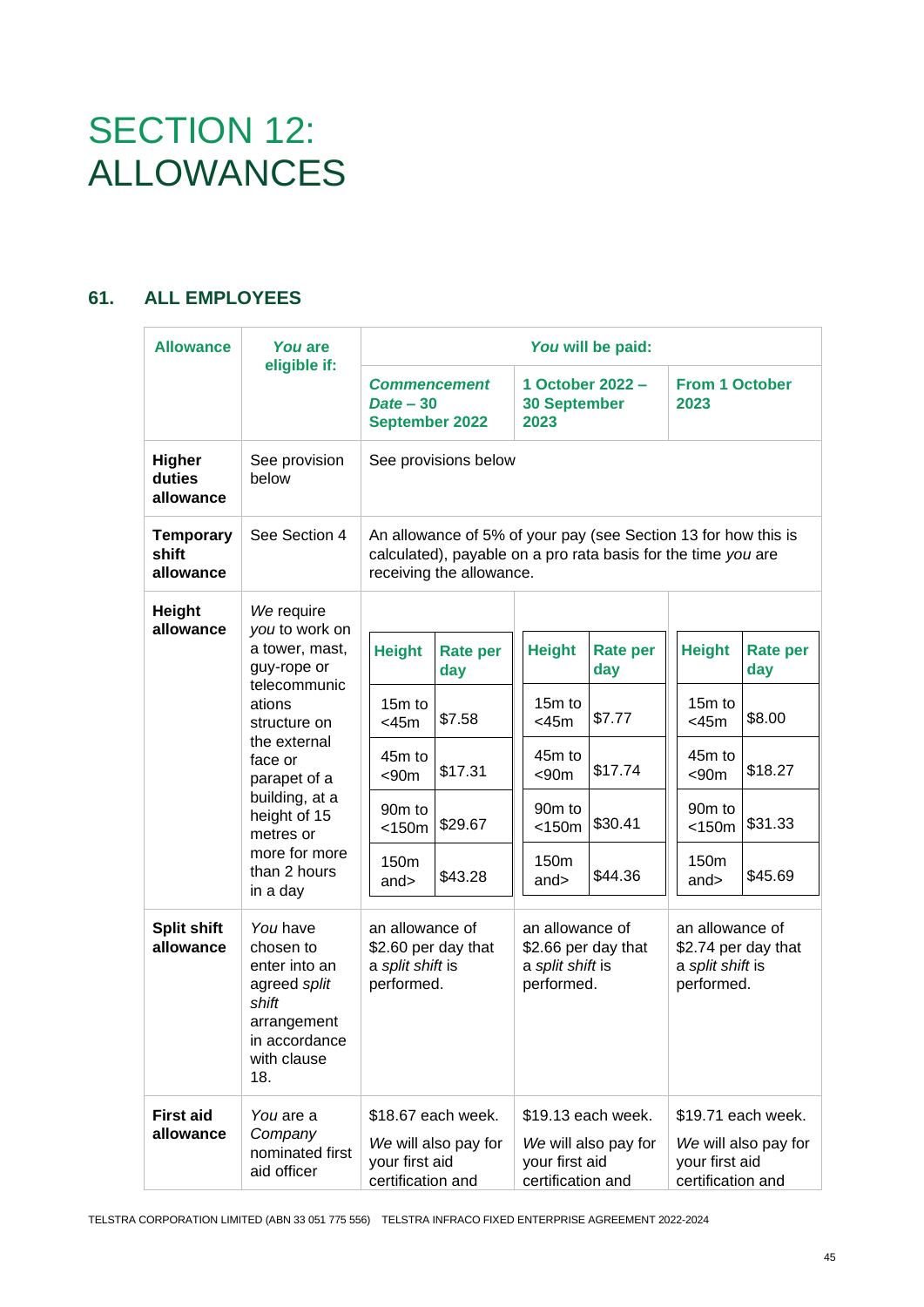| refresher training at |
|-----------------------|
| St John's             |
| Ambulance or Red      |
| Cross (or from an     |
| equivalent            |
| provider).            |
|                       |

## **62. HIGHER DUTIES ALLOWANCE**

#### **62.1. Eligibility**

- a) If *we* require *you* to perform work of a higher classified role on a temporary basis (generally not longer than 12 months), *you* will be eligible to receive a higher duties allowance as follows.
- b) If *you* are a *Job Family Employee, you* must perform some or all of the work of a higher classified role for a period of at least 4 weeks to qualify for a higher duties allowance.
- c) If *you* are a *Workstream Employee, you* must perform some or all of the work of a higher classified role for a period of:
	- i) one day, if the higher classified role has a minimum salary less than that set out in the table below.
	- ii) one week, if the higher classified role has a minimum salary of at least the amount set out in the table below or more.

| <b>Commencement Date</b><br>$-30$ September 2022 | From 1 October 2022-30<br><b>September 2023</b> | 1 October 2023 |  |  |
|--------------------------------------------------|-------------------------------------------------|----------------|--|--|
| \$111,787.17                                     | \$114.581.84                                    | \$118,019.30   |  |  |

#### **62.2. Payment**

- a) If *you* are a *Job Family Employee*, *we* will determine the amount of the allowance, taking into account the remuneration of your normal job, the remuneration of the higher classified job, and the percentage of tasks of the higher classified role that *you* will undertake.
- b) If *you* are a *Workstream Employee*, the amount of the higher duties allowance will be:
	- i) if *you* are performing all of the work of the higher classified job, the difference between your *Actual Salary* and the minimum salary for the higher classified role.
	- ii) if *you* are performing some (but not all) of the work of the higher classified job, *we* will set the amount of the allowance. If the period of performing higher duties extends beyond 12 months, the allowance will be based on the difference between your *Actual Salary* and the minimum salary for the higher classified job.
	- iii) Subject to any entitlement *you* might have under clauses 62.2 b) i) and 62.2 b) ii), if *you* are a *Grandfathered Employee*, your *Actual Salary* will be maintained.
- c) *We* will consider re-classifying a role to a higher level where:
	- i) an employee has performed work at the higher level for a period of at least 12 months, and this is not due to covering periods of extended leave, for example, parental leave, or
	- ii) an employee is frequently required to work at a higher level.

TELSTRA CORPORATION LIMITED (ABN 33 051 775 556) TELSTRA INFRACO FIXED ENTERPRISE AGREEMENT 2022-2024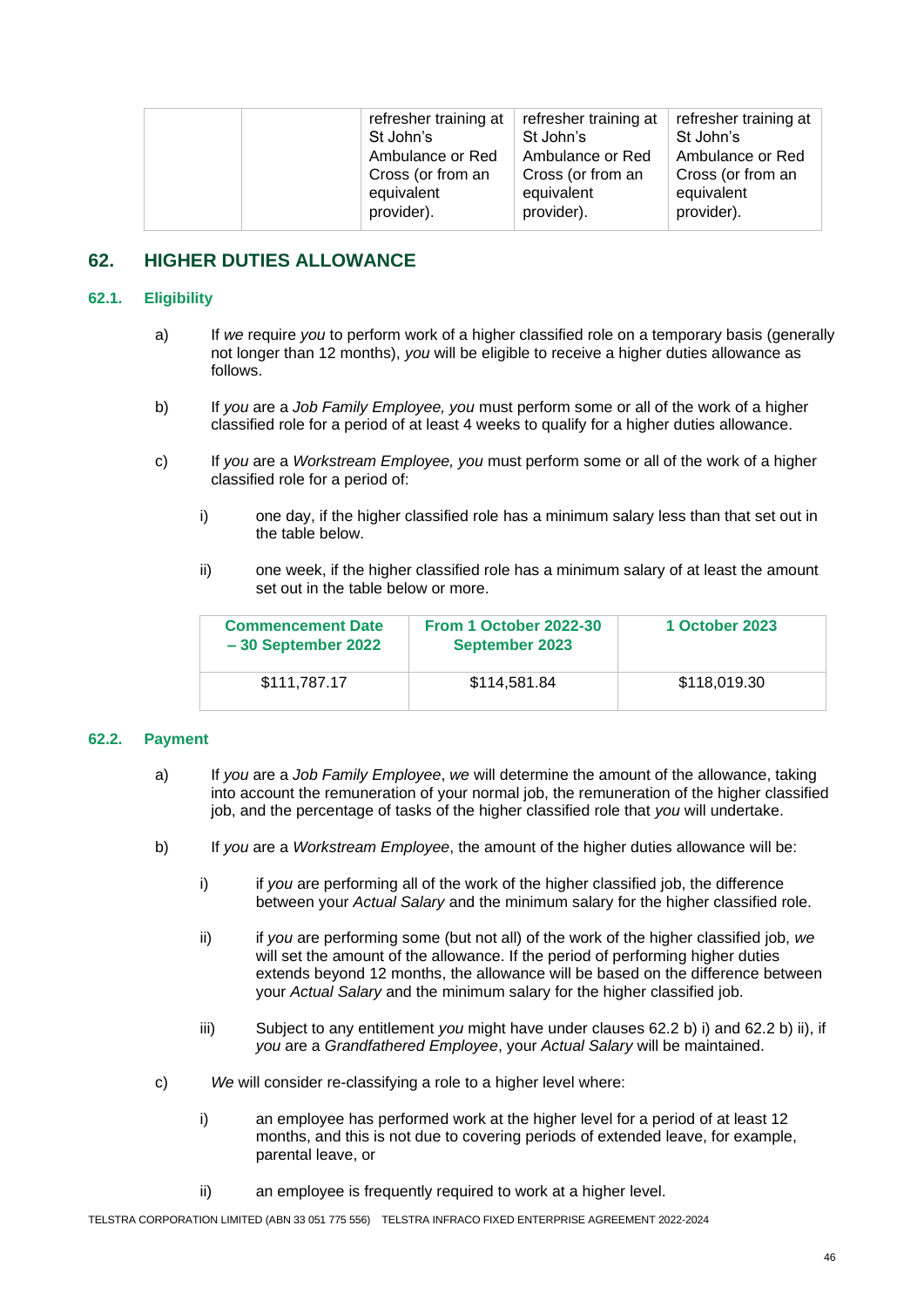d) Higher duties allowance is regarded as salary for all intents and purposes other than payment during long service leave and calculation of retrenchment benefits, which will be at ordinary salary where the higher duties allowance has been paid for periods of less than 12 months. Where a higher duties allowance has been paid for periods of at least 12 months, payment during long service leave and calculation of retrenchment benefits would be based on salary including the allowance.

## **63. WORKSTREAM EMPLOYEES ONLY**

If *you* are a *Workstream Employee you* may be eligible to receive an allowance in certain circumstances as follows:

| <b>Allowance</b>                                 | You are eligible if:                                                                                                                                                                                                                                                                                                                                                                                                                                                                                                                            | <b>Commencement</b><br>$Date - 30$<br><b>September 2022</b>         | 1 October<br>$2022 - 30$<br><b>September</b><br>2023                      | From 1<br><b>October</b><br>2023                                       |
|--------------------------------------------------|-------------------------------------------------------------------------------------------------------------------------------------------------------------------------------------------------------------------------------------------------------------------------------------------------------------------------------------------------------------------------------------------------------------------------------------------------------------------------------------------------------------------------------------------------|---------------------------------------------------------------------|---------------------------------------------------------------------------|------------------------------------------------------------------------|
| Linguistic<br>allowance                          | We direct you, as part of your<br>work, to translate from one<br>language to another or<br>communicate information to,<br>or translate signs made by, a<br>disabled person                                                                                                                                                                                                                                                                                                                                                                      | \$754.30 each<br>year, while you<br>are directed to do<br>this work | \$773.16<br>each year,<br>while you<br>are directed<br>to do this<br>work | \$796.35 each<br>year, while<br>you are<br>directed to do<br>this work |
| Meal<br>allowance                                | We require you to work<br>overtime that is:<br>continuous with ordinary<br>hours and you take an<br>unpaid break (before or<br>after the end of your<br>ordinary hours), or<br>on Saturday after 2:00pm<br>and you take an unpaid<br>meal break, or<br>on Sunday or a Public<br>Holiday extending beyond<br>an unpaid meal break.<br>You will not be eligible if:<br>you perform overtime prior<br>to normal work and you<br>are:<br>able to take a paid meal<br>break during normal work,<br>υı<br>you are receiving Travel<br>Cost Allowance. | \$18.86 each<br>occasion                                            | \$19.33 each<br>occasion                                                  | \$19.91 each<br>occasion                                               |
| <b>Country</b><br>employees<br>meal<br>allowance | Your normal work location<br>is in the country; and<br>you normally return home for<br>lunch between the hours of                                                                                                                                                                                                                                                                                                                                                                                                                               | \$14.65 each<br>occasion (limit of<br>one payment per<br>day)       | \$15.01 each<br>occasion<br>(limit of one                                 | \$15.46 each<br>occasion<br>(limit of one                              |

TELSTRA CORPORATION LIMITED (ABN 33 051 775 556) TELSTRA INFRACO FIXED ENTERPRISE AGREEMENT 2022-2024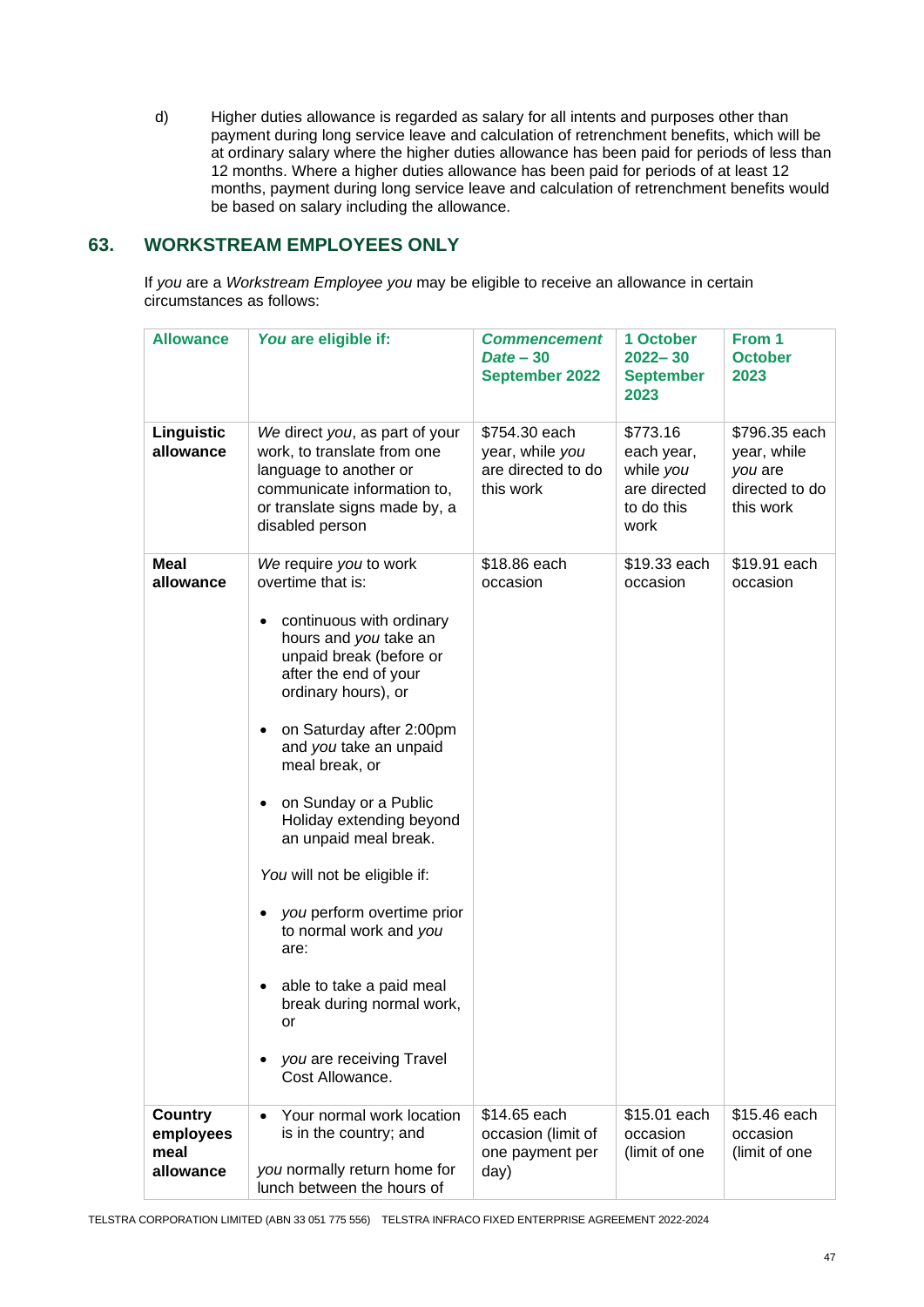| 12.00 noon and 2:00pm, are<br>sent away from your usual<br>work location without notice<br>prior to leaving home and<br>without an opportunity of<br>returning home to arrange<br>lunch; and | payment per<br>day) | payment per<br>day) |
|----------------------------------------------------------------------------------------------------------------------------------------------------------------------------------------------|---------------------|---------------------|
| you are not within 6.4kms<br>of your usual work<br>location between these<br>hours.                                                                                                          |                     |                     |
| Eligibility for a normal meal<br>allowance continues to apply.                                                                                                                               |                     |                     |
| If you are receiving Travel<br>Cost Allowance you will not<br>be eligible for this allowance.                                                                                                |                     |                     |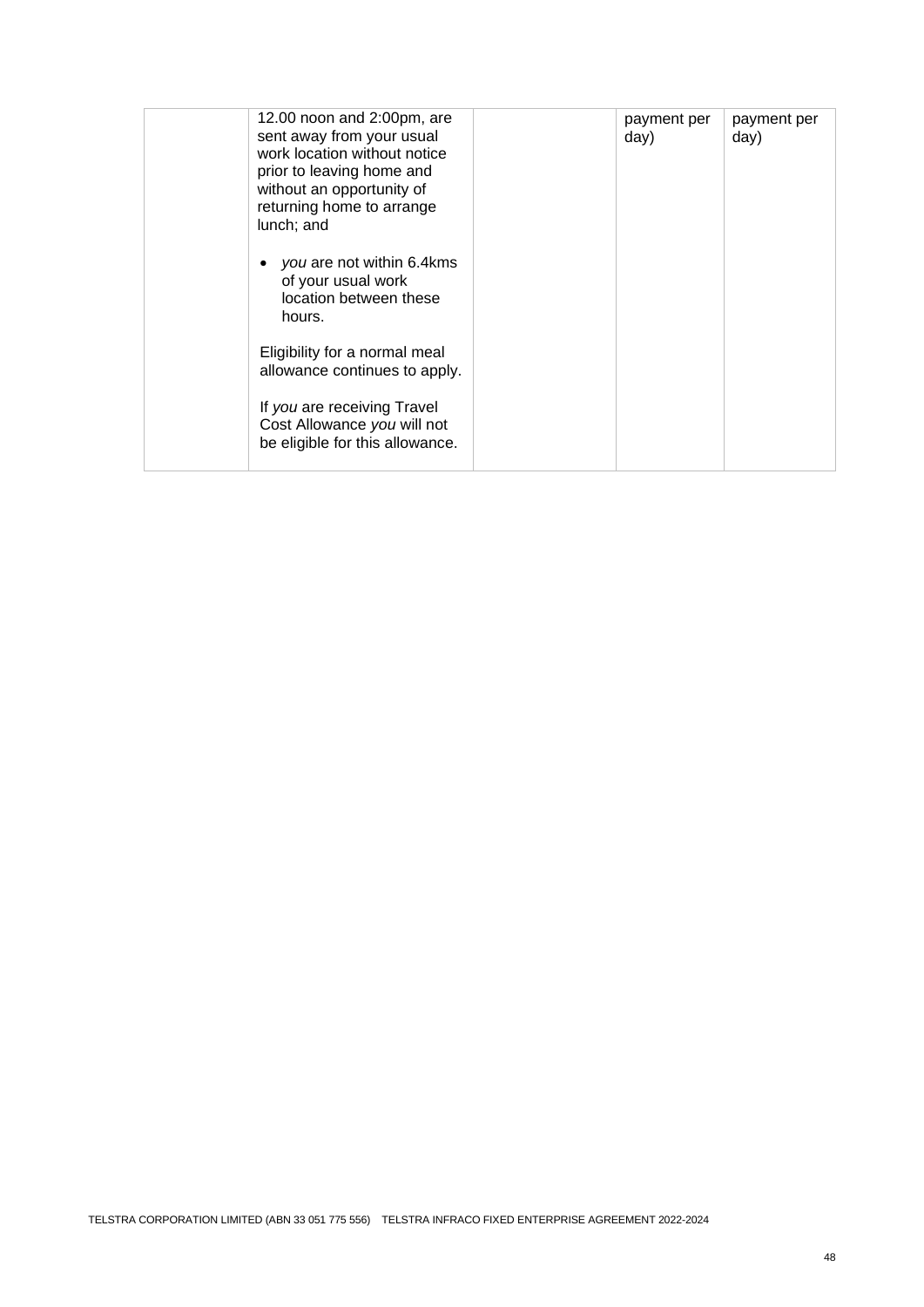## SECTION 13: MISCELLANEOUS PROVISIONS

## **64. CALCULATION OF BENEFITS UNDER THIS AGREEMENT**

These rules apply to the calculation of salary related benefits under this *Agreement* (including your retrenchment benefit, superannuation and leave entitlements):

- a) All salary related benefits, except retrenchment, will be calculated by reference to your *Fixed Remuneration* not including *our* superannuation contribution.
- b) Retrenchment benefits will be calculated by reference to your *Fixed Remuneration*  including *our* superannuation contribution.

## **65. EXEMPT EMPLOYEES**

**65.1.** The following groups of employees are exempt from conditions where it is noted throughout this *Agreement.*

#### **65.2. Workstream Employees**

a) Workstream employees whose *Fixed Remuneration* exceeds the following, and are not Technical Specialists:

| <b>Commencement Date to</b><br>30 September 2022 | 1 October 2022 to 30<br><b>September 2023</b> | From 1 October 2023 |
|--------------------------------------------------|-----------------------------------------------|---------------------|
| \$125,000                                        | \$128,125.00                                  | \$131,968.75        |

#### **65.3. Job Family Employees**

Employees whose *Fixed Remuneration* exceeds the following:

|                                                              | <b>Commencement</b><br>Date<br>- 30 September 2022 | <b>From 1 October</b><br>2022 -30 September<br>2023 | <b>From 1 October</b><br>2023 |
|--------------------------------------------------------------|----------------------------------------------------|-----------------------------------------------------|-------------------------------|
| <b>Customer</b><br><b>Support</b><br>(Technical)             |                                                    |                                                     |                               |
| People<br><b>Manager roles</b>                               | \$101,389.65                                       | \$103,924.40                                        | \$107,042.13                  |
| <b>Customer</b><br><b>Support (Non-</b><br><b>Technical)</b> | \$101,389.65                                       | \$103,924.40                                        | \$107,042.13                  |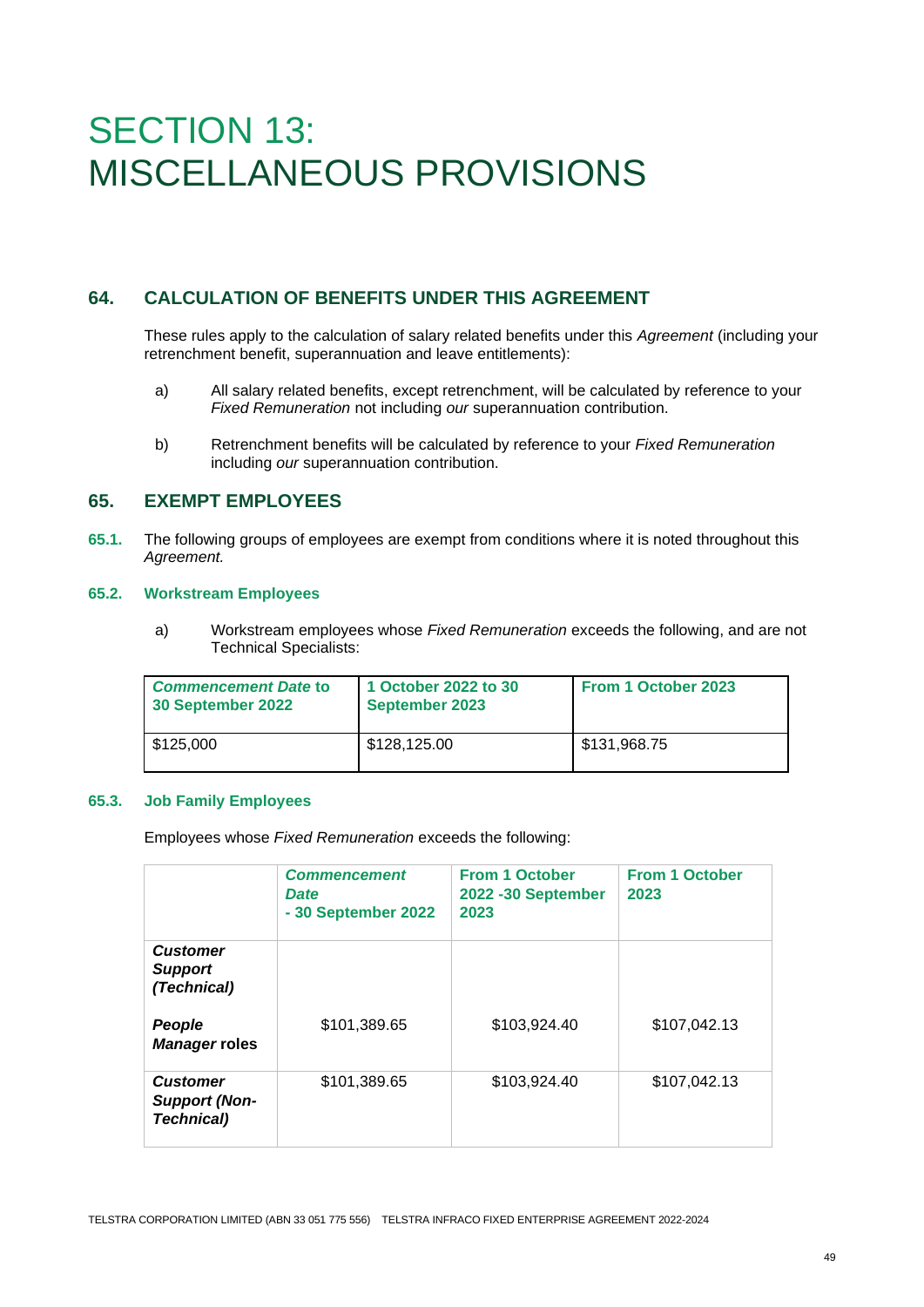| <b>Professional</b><br><b>Technical</b><br><b>Services</b> |              |              |              |
|------------------------------------------------------------|--------------|--------------|--------------|
| <i><b>Individual</b></i><br><b>Contributor</b><br>roles    | \$116,918.80 | \$119,841.77 | \$123,437.02 |
| People<br><b>Manager roles</b>                             | \$101,389.65 | \$103,924.40 | \$107,042.13 |
| Corporate<br><b>Support</b><br><b>Services</b>             | \$101,389.65 | \$103,924.40 | \$107,042.13 |
| Sales (Office or<br><b>Field Based)</b>                    | \$101,389.65 | \$103,924.40 | \$107,042.13 |

## **66.** *COMPANY* **POLICIES**

- **66.1.** The application of this *Agreement* is supported by *Company* policies. This *Agreement* prevails over policies to the extent of any inconsistency.
- **66.2.** Whilst *Company* policies are not incorporated as terms of this *Agreement, we* will consult with employees and *The Unions* about any changes to *Company* policy which may have a demonstrable effect on employees' pay and conditions.

## **67. ESSENTIAL CUSTOMER SERVICING**

- **67.1.** These provisions do not apply to *Exempt Employees,* or employees scheduled under clause 19.4 "Scheduled additional hours worked from home".
- **67.2.** If *you* are a *Sales* (Field Based) *Job Family Employee* classified at *Band* 3i or *Band* 2 *you* will be ineligible to receive payment for the allowances referred to in the table below. However, the remainder of the essential customer servicing provisions will apply, unless *you* are an *Exempt Employee*.
- **67.3.** *We* may schedule *you* to be available to work outside ordinary hours. Your manager will decide whether to schedule *you* for the purposes of these provisions, having regard to business needs and your ability to be at a worksite (or remotely access a worksite).
- **67.4.** *You* may be eligible to receive an allowance in certain circumstances if your manager schedules *you* under these provisions, as follows:

| <b>Allowance</b>        | You are eligible if:                                                                                      | <b>Commencement</b><br>$Date - 30$<br><b>September 2022</b> | 1 October 2022 -<br><b>30 September</b><br>2023     | <b>From 1 October</b><br>2023                           |
|-------------------------|-----------------------------------------------------------------------------------------------------------|-------------------------------------------------------------|-----------------------------------------------------|---------------------------------------------------------|
| On call                 | We require you to<br>remain contactable<br>and available within a<br>reasonable time to<br>return to work | \$10.65 each night<br>\$24.59 each day<br>and night         | \$10.92 each night<br>\$25.21 each day<br>and night | \$11.24 each<br>night<br>$$25.96$ each day<br>and night |
| <b>Emergent</b><br>call | We require you to be<br>available and ready                                                               | \$21.29 each night                                          | \$21.82 each night                                  | \$22.47 each<br>night                                   |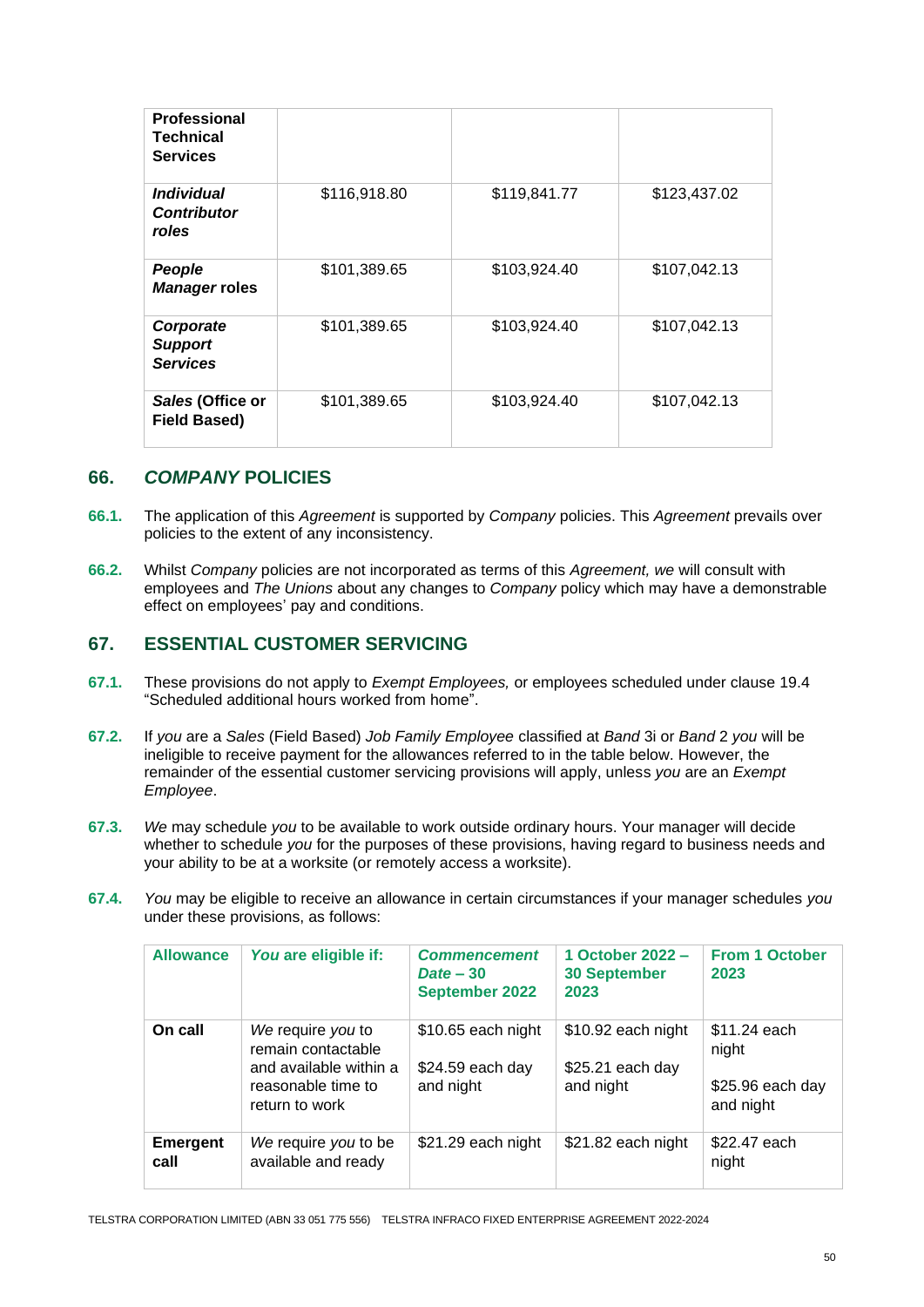|                          | to work within 30                                                                      | \$48.97 each day | \$50.19 each day | \$51.70 each day |
|--------------------------|----------------------------------------------------------------------------------------|------------------|------------------|------------------|
|                          | minutes                                                                                | and night        | and night        | and night        |
| <b>Immediate</b><br>call | We require you to<br>remain at home and<br>be ready for<br>immediate recall to<br>work | \$9.01 each hour | \$9.23 each hour | \$9.51 each hour |

- **67.5.** In addition, *we* will pay *you* at overtime rates for any time worked. Overtime rates are set out in Section 4. *We* will not pay *you* overtime or any allowance if *you* cannot or do not respond to a call for duty to the required degree of readiness.
- **67.6.** If *you* perform work at home, the minimum payment will be 1 hour. If *you* choose to go to a worksite and *you* could have performed the work at home, *we* will only pay *you* as if *you* had worked at home.
- **67.7.** If *you* perform work at home for a period which is less than one hour, clause 14.3 f) will not apply. However, *we* may, at *our* discretion, decide that *you* are not required to work a period of ordinary hours, without loss of pay, provided this period isn't longer than the number of hours of work performed, and does not extend into a second ordinary hours period of work.
- **67.8.** If *we* require *you* to go to a worksite or a customer's premises, *you* will be paid for actual hours worked including travel time. If *you* are a *Workstream Employee* this will be subject to a minimum payment of 3 hours.

In this case, if *you* are required to attend more than once, the minimum overtime payment will (subject to the minimum payment) not exceed the overtime payment that *you* would have received had *you* remained on duty for the entire time. This does not apply to work covered by the emergency work provisions below.

**67.9.** If *you* are a *Workstream Employee,* when overtime attendance not continuous with ordinary work involves work both before and after midnight, the minimum payment for the whole of the attendance will be at least equal to the minimum payment applicable to one day. Where a higher overtime rate applies on one of the days, the minimum payment will be calculated at the higher rate.

## **68. EXCESS TRAVEL TIME**

**68.1.** These provisions do not apply if *you* are a *Job Family Employee* or an *Exempt Employee.*

#### **68.2. Eligibility**

- a) *You* are eligible for excess travel time payment in accordance with these provisions if:
	- i) *you* work in a part of the business where log on and travel arrangements do not apply, and
	- ii) *you* are required to travel or work away from your normal designated day by day location, and
	- iii) *you* are not able to travel within your ordinary hours of work, and
	- iv) the time in excess of your usual hours of work and your normal travelling time to and from your normal place of work or designated location is more than:
		- A) 30 minutes in any day; or
		- B) 2½ hours in any fortnightly pay period.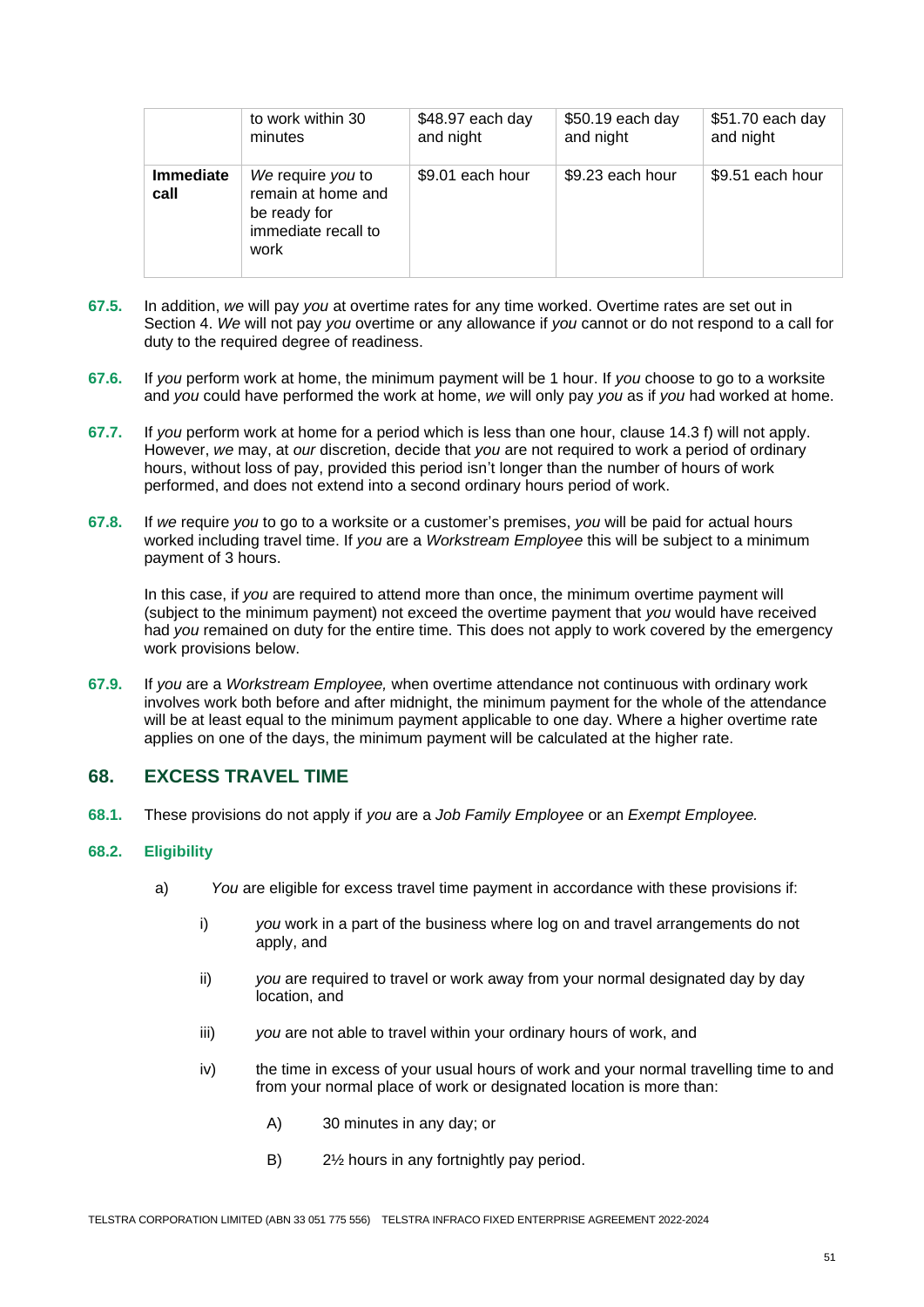- b) In these circumstances, calculation of excess travel time payment is calculated by subtracting the travelling time to the usual work location from travelling time to the temporary work location.
- c) Payment will not be made for more than 5 hours in any one day.
- d) Calculation of travelling time will be based on the type of transport chosen and used by the employee. This mode should be the most effective means, with consideration given to the excess travel time and cost incurred.
- e) The eligibility rules for excess travel time at a temporary location are set out in *Company*  policy.

#### **68.3. Payment**

*We* will pay *you* at your normal ordinary hours pay rate from Monday to Saturday and at 150% of that rate on Sundays and public holidays.

### **69. EMERGENCY WORK**

- **69.1.** *We* may require an employee to perform work beyond their ordinary hours in emergency situations. However, this clause does not apply if *we* provide *you* with notice during ordinary work hours that *we*  require *you* to work additional hours.
- **69.2.** If *we* do not provide notice of the requirement to perform emergency work to the employee during ordinary work hours, *we* will pay employees at the rate of 200%, or on a public holiday at the rate of 300%. These rates are the total rates of pay for emergency work and apply in place of normal ordinary hours, overtime and/or public holiday rates. For this purpose, work includes necessary travel time to and from work. A minimum payment of 3 hours will apply for *Workstream Employees.*
- **69.3.** If *you* perform work at home, the minimum payment will be 1 hour for *Workstream Employees.* If *you* choose to go to a worksite and *you* could have performed the work at home, *we* will only pay *you* as if *you* had worked at home.
- **69.4.** Emergency work does not apply where *we* change the time when *you* start your ordinary hours work to meet an emergency.
- **69.5.** Clause 14.3 f) does not apply unless *you* work more than 3 hours under this clause. However, *we*  may, at *our* discretion, decide that an employee who has performed work under this clause is not required to work a period of ordinary hours, without loss of pay, provided this period isn't longer than the number of hours of emergency work performed, and does not extend into a second ordinary hours period of work.

## **70. WORKING IN REMOTE LOCALITIES**

Working in remote localities will continue to be governed by *Company* policy. However, *we* agree that these arrangements will be no less generous than those in the Telstra Award 2015.

## **71. WORKING AT SEA**

Schedule D of the Telstra Enterprise Agreement 2010-2012 is incorporated as a term of this *Agreement*.

## **72. RECOGNITION OF PRIOR LEARNING**

**72.1.** *You* may apply to the Registered Training Organisation nominated by *the Company* for recognition of prior learning for a qualification or competency listed on the scope of its registration. *We* will give *you* reasonable assistance to gain the recognition *you* are entitled to based on your prior learning with *us*.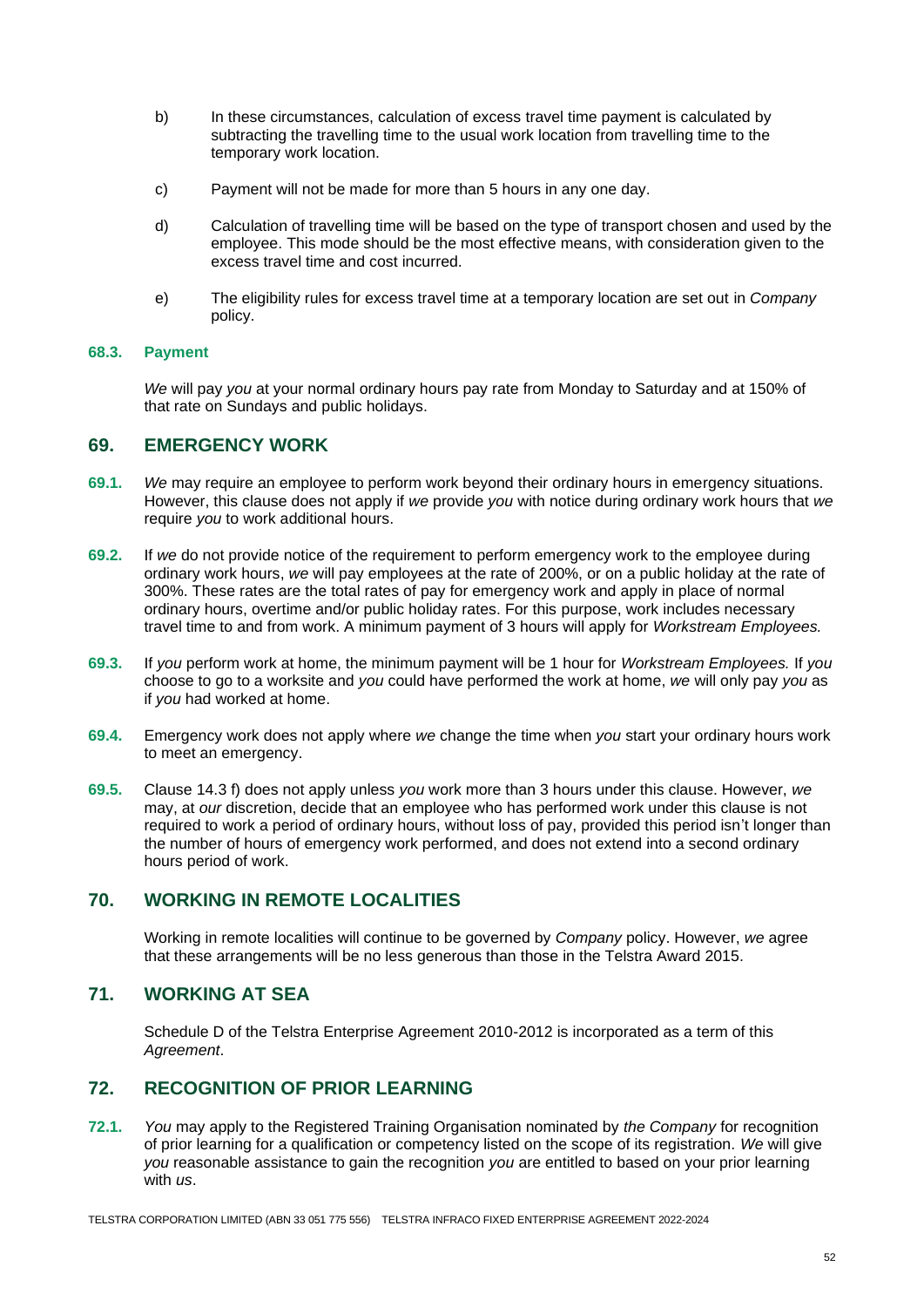**72.2.** If *you* are retrenched, this assistance may extend beyond your date of retrenchment to ensure a reasonable period has been provided to attain appropriate recognition.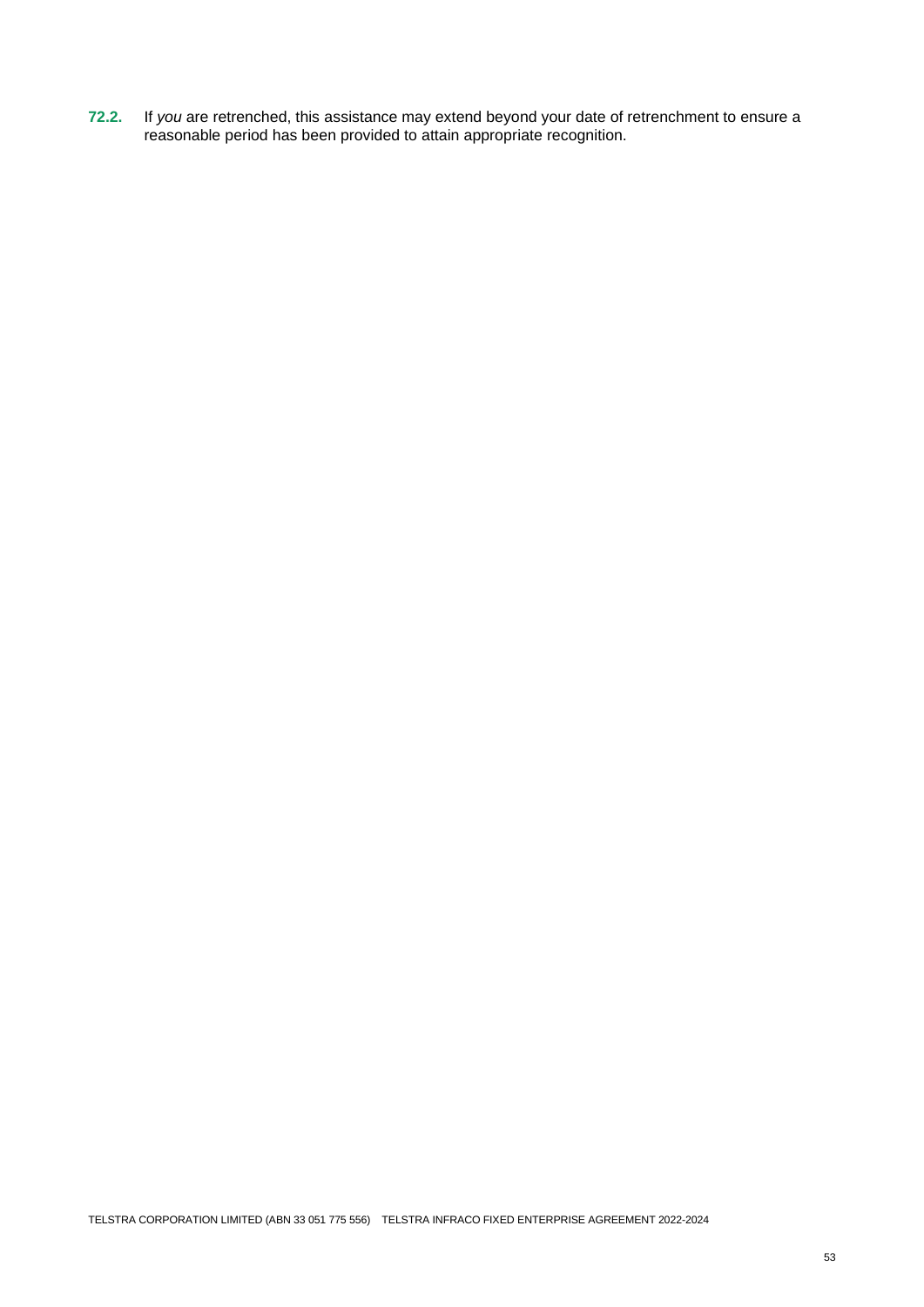## SECTION 14: **DICTIONARY**

The Dictionary sets out the meanings of certain words or phrases used in this *Agreement*. *You* can identify a word or phrase that has a dictionary definition as it will be in italics.

| <b>Word/phrase</b>                        | <b>Meaning</b>                                                                                                                                                                                                                                                                                                                                                                                    |  |
|-------------------------------------------|---------------------------------------------------------------------------------------------------------------------------------------------------------------------------------------------------------------------------------------------------------------------------------------------------------------------------------------------------------------------------------------------------|--|
| <b>Actual Salary</b>                      | The salary you actually receive. For employees who receive a<br>Grandfathered Allowance it includes that allowance.                                                                                                                                                                                                                                                                               |  |
| Agreement                                 | Telstra InfraCo Enterprise Agreement 2022-2024                                                                                                                                                                                                                                                                                                                                                    |  |
| Amplitel                                  | Amplitel Pty Ltd (ABN 15 648 133 073)                                                                                                                                                                                                                                                                                                                                                             |  |
| <b>Associated Entity</b>                  | Has the meaning given by section 50AAA of the Corporations Act 2001<br>(Cth), as amended or replaced.                                                                                                                                                                                                                                                                                             |  |
| Band                                      | Where it relates to Workstream Employees, Band refers to the level of a<br>job within the relevant Workstream.                                                                                                                                                                                                                                                                                    |  |
|                                           | Where it relates to Job Family Employees, Band refers to the level that<br>the job is classified in accordance with the Company's classification<br>system and Company policy for Job Family Employees. The highest<br>classification level covered by this Agreement is Band 2 whilst the entry<br>classification level is Band 4ii. The system is based on the Hay system of<br>job evaluation. |  |
| <b>Commencement Date</b>                  | The Commencement Date is 7 days after the Fair Work Commission<br>approves the Agreement.                                                                                                                                                                                                                                                                                                         |  |
| Company / the Company<br>(also we/us/our) | Your employer being Telstra.                                                                                                                                                                                                                                                                                                                                                                      |  |
| <b>Continuous Service</b>                 | Continuous Service has the meaning given to it in Part 1-2 of the Fair<br>Work Act 2009 (Cth) except as amended by clause 52.4 e).                                                                                                                                                                                                                                                                |  |
| <b>Continuous Shiftworker</b>             | An employee who:<br>is a 7 day shiftworker, and<br>is rostered to and regularly works shift on Sundays and public<br>holidays.                                                                                                                                                                                                                                                                    |  |
| Core Jobs Descriptions                    | Job descriptions that underpin the classification of Workstream jobs.<br>These have been graded and placed into Bands by the Company's Job<br>Evaluation and Classification System using agreed job descriptions.<br>Core Jobs align particular job duties with Bands for the life of this<br>Agreement, are subject to a review (see Appendix C), and guide                                      |  |

TELSTRA CORPORATION LIMITED (ABN 33 051 775 556) TELSTRA INFRACO FIXED ENTERPRISE AGREEMENT 2022-2024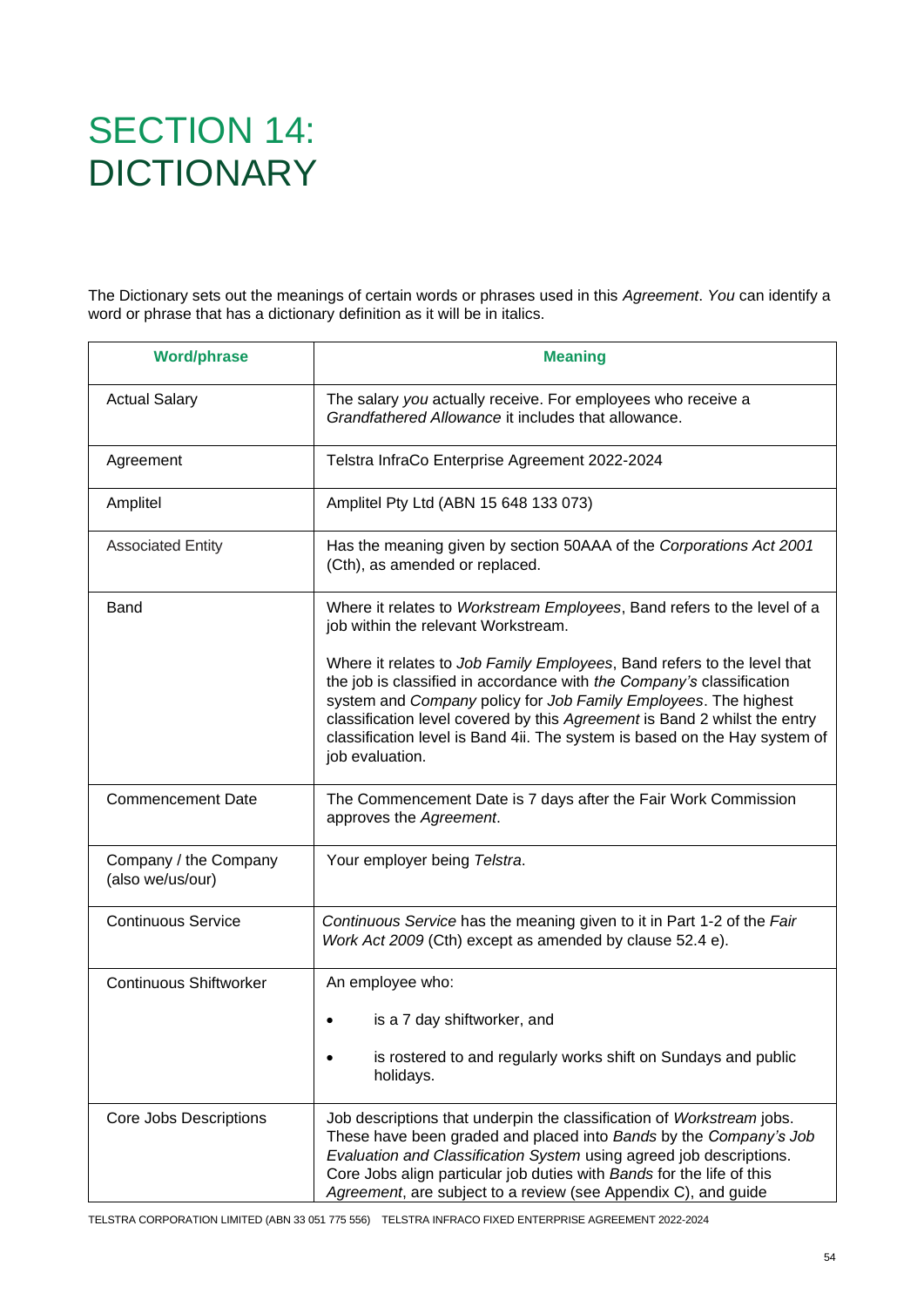|                                                        | evaluators in determining the appropriate Band for new or substantially<br>altered jobs.                                                                                                                                                                                                                                                                                                                                         |  |
|--------------------------------------------------------|----------------------------------------------------------------------------------------------------------------------------------------------------------------------------------------------------------------------------------------------------------------------------------------------------------------------------------------------------------------------------------------------------------------------------------|--|
| <b>Corporate Support Services</b>                      | Jobs in this family are predominantly occupied in the delivery and<br>administration of a broad range of human resources, public relations,<br>accounting, marketing, procurement, administration and other<br>professional and semi-professional services to ensure the related<br>strategies, programs, processes in the business are aligned to corporate<br>goals.                                                           |  |
| <b>Customer Field Workstream</b><br>(CFW)              | Employees engaged in Customer Access Network (CAN) construction<br>and/or in the end to end installation, operation, maintenance and repair<br>of all services for customers and/or in the supervision and/or direct<br>operational support of such employees and the testers in the service<br>assurance call centres.                                                                                                          |  |
| <b>Customer Sales and Service</b><br>Workstream (CSSW) | Employees engaged principally in: the sale of products and services;<br>managing of enquiries for our customers; fault reporting - who are not<br>covered in the Customer Field Workstream or Technical Workstream;<br>telesales; billing and credit management; and the direct supervision and<br>direct support of employees employed in these functions.                                                                      |  |
| <b>Customer Support (Non-</b><br>Technical)            | Jobs in this family are predominantly occupied in managing or<br>undertaking customer enquiries typically relating to billing, scheduling of<br>network faults, provisioning/order management, credit management,<br>complaints management or directly in support of the field workforce.                                                                                                                                        |  |
| <b>Customer Support</b><br>(Technical)                 | Jobs in this family include managing or undertaking activities such as<br>network construction, maintenance, operation, performance monitoring<br>and equipment installation into the network or customer premises. Jobs<br>also include fault identification, isolation, testing and/or repair, basic<br>design within existing infrastructure, product support and advice to other<br>employees that is of a technical nature. |  |
|                                                        | Employees are expected to apply practical skills and knowledge to the<br>technical aspects of Telecommunication and Information Technology.<br>The work is focused, either directly or in coaching others, on applying<br>practical technical know-how and judgement within a specific discipline<br>or area of technical work to undertake job tasks.                                                                           |  |
| ECA 2011 increase                                      | A discretionary payment made to ex-ECA Part A employees pursuant to<br>Telstra policy in 2011.                                                                                                                                                                                                                                                                                                                                   |  |
| Eligible casual employee                               | An employee who has been employed by the Company on a regular and<br>systematic basis for a sequence of periods of employment during a<br>period of at least 12 months and who has a reasonable expectation of<br>continuing employment with us on a regular and systematic basis.                                                                                                                                               |  |
| Eligible Child                                         | a newborn child of the employee or employee's spouse or de facto<br>partner; or                                                                                                                                                                                                                                                                                                                                                  |  |
|                                                        | a child of the employee or employee's spouse or de facto partner<br>who is stillborn; or                                                                                                                                                                                                                                                                                                                                         |  |
|                                                        | a child of the employee or employee's spouse or de facto partner<br>that dies within 24 months of being born being born; or                                                                                                                                                                                                                                                                                                      |  |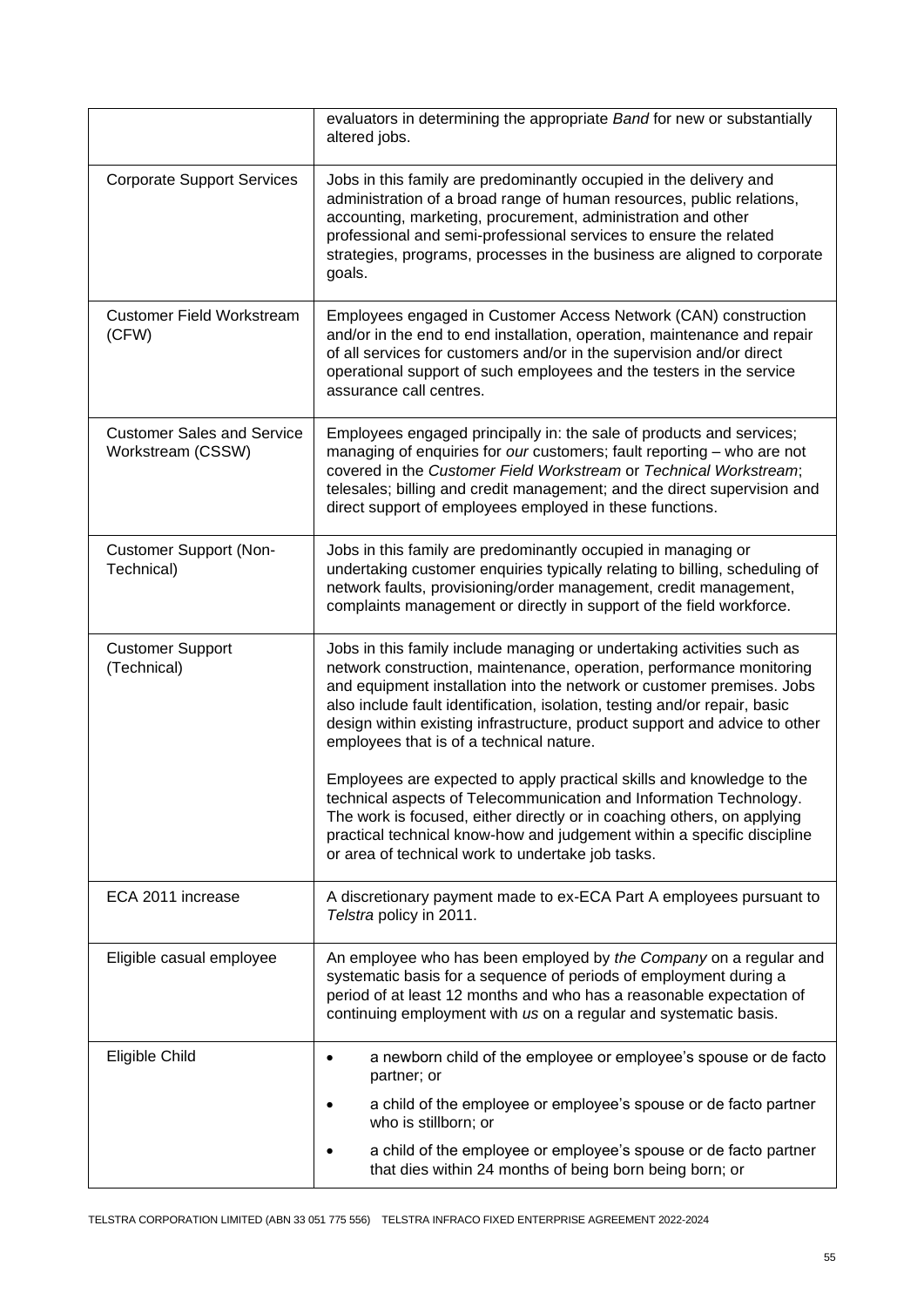|                                 | in the case of adoption:                                                                                                                                                                                                                                                                                                                               |  |
|---------------------------------|--------------------------------------------------------------------------------------------------------------------------------------------------------------------------------------------------------------------------------------------------------------------------------------------------------------------------------------------------------|--|
|                                 | a child under the age of 16 as at the day of Placement who<br>has not, or will not have lived continuously with the<br>employee for a period of 6 months or more as at the day of<br>Placement and who is not (otherwise than because of the<br>adoption) a child of the employee or the employee's partner<br>(an employee's spouse or de facto); or, |  |
|                                 | a child with a disability under the age of 18 as at the day of<br>Placement.                                                                                                                                                                                                                                                                           |  |
| <b>Exempt Employee</b>          | An employee who meets the criteria set out in Section 13, clause 65 of<br>this Agreement.                                                                                                                                                                                                                                                              |  |
| <b>Fixed Remuneration</b>       | A component of remuneration which includes an employee's base<br>salary, annual leave loading and our contribution (or notional<br>contribution) to superannuation, including any Grandfathered Allowance<br>and ECA 2011 increase.                                                                                                                    |  |
| <b>Grandfathered Allowance</b>  | An annualised allowance which is treated as ordinary time earnings and<br>paid fortnightly.                                                                                                                                                                                                                                                            |  |
| <b>Grandfathered Employee</b>   | An employee who, just before 1 October 2018, subject to the conditions<br>of Appendix C4.2, was in receipt of a Grandfathered Allowance.                                                                                                                                                                                                               |  |
| <b>Group Restructure Entity</b> | Telstra Corporation Limited (as renamed from time to time), Telstra<br>Limited, Amplitel Pty Ltd.                                                                                                                                                                                                                                                      |  |
| Individual Contributor role     | Individual contributor roles are those where the majority of duties are of<br>an operational, specialised or technical nature as opposed to managing<br>people.                                                                                                                                                                                        |  |
| Insolvent/Insolvency            | For the purposes of Appendix E, insolvent or insolvency has the<br>meaning set out in section 95A of the Corporations Act 2001 (Cth), as<br>amended or replaced.                                                                                                                                                                                       |  |
| Job Family Employee             | You are a Job Family Employee if you are not a Workstream Employee.                                                                                                                                                                                                                                                                                    |  |
| <b>NES</b>                      | The National Employment Standards as contained in the Fair Work Act<br>2009, as amended or replaced from time to time.                                                                                                                                                                                                                                 |  |
| Parent/s                        | For the purposes of this Agreement, the concept of parenthood is to be<br>liberally construed encompassing legal parents, same-sex parents, and<br>step-parents.                                                                                                                                                                                       |  |
| Parties                         | The Company, The Unions and the employees covered by the<br>Agreement.                                                                                                                                                                                                                                                                                 |  |
| People Manager                  | People Manager roles are those which involve duties in the management<br>of employees, which (among other things) would typically involve<br>conducting formal performance reviews, and approving timesheets and<br>leave applications.                                                                                                                |  |
| Performance Year                | The period from 1 July in one year through to 30 June in the next year.                                                                                                                                                                                                                                                                                |  |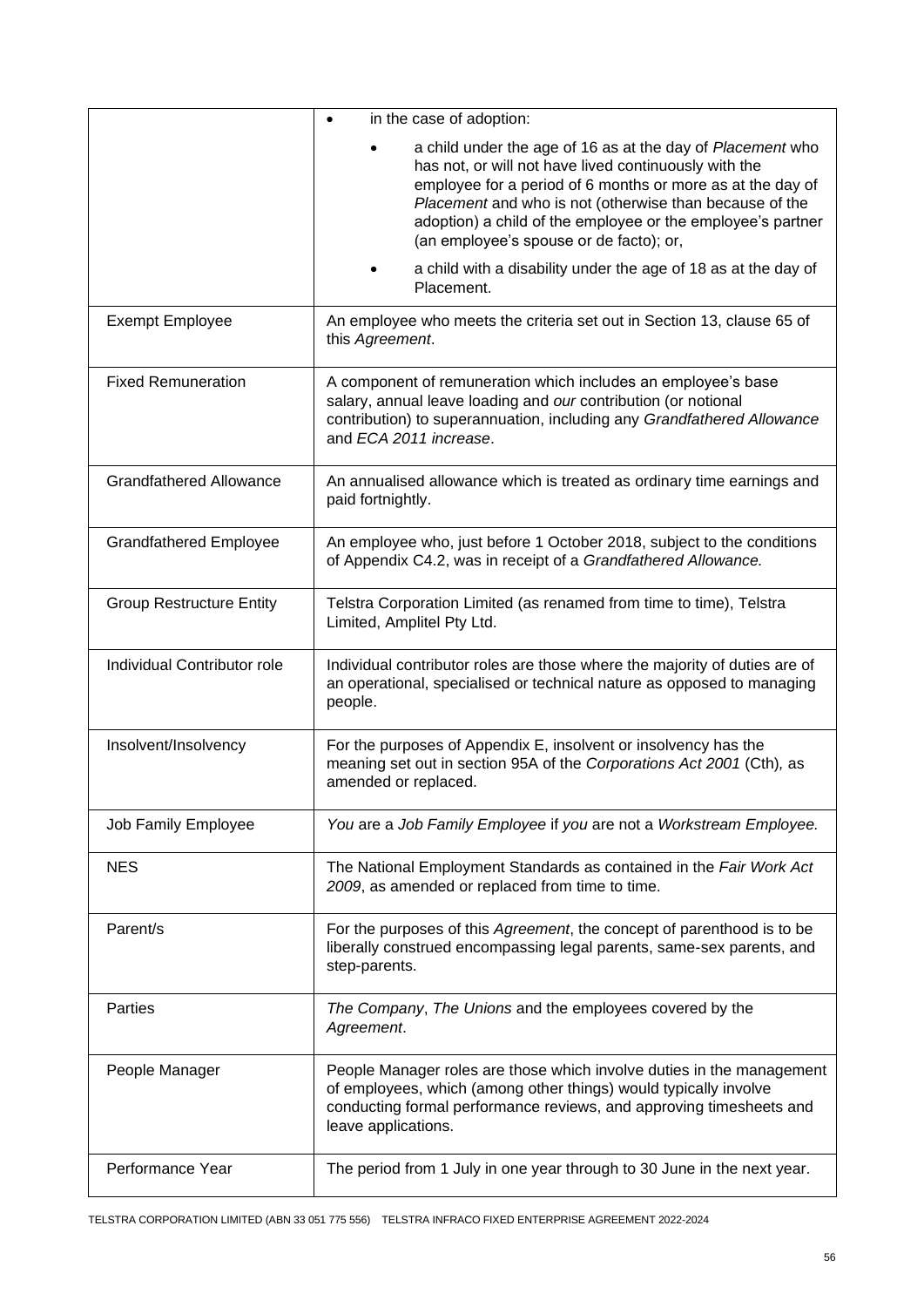| Placement (in relation to<br>parental leave)     | The day of placement, in relation to the adoption of an eligible child by<br>an employee, means the earlier of the following days:                                                                                                                                                                                                                                                                                                              |  |
|--------------------------------------------------|-------------------------------------------------------------------------------------------------------------------------------------------------------------------------------------------------------------------------------------------------------------------------------------------------------------------------------------------------------------------------------------------------------------------------------------------------|--|
|                                                  | the day on which the employee first takes custody of the<br>child for the adoption;                                                                                                                                                                                                                                                                                                                                                             |  |
|                                                  | the day on which the employee starts any travel that is<br>reasonably necessary to take custody of the child for the<br>adoption.                                                                                                                                                                                                                                                                                                               |  |
|                                                  | Placement in relation to surrogacy is the date of birth or a date otherwise<br>specified in the court order transferring parentage as part of a surrogacy<br>arrangement.                                                                                                                                                                                                                                                                       |  |
| <b>Professional Technical</b><br><b>Services</b> | Jobs in this family are predominantly occupied in the design and delivery<br>of products and networks, working to design and implement new<br>systems, products, network infrastructure or integrating existing systems<br>or products. Incumbents will typically have tertiary technical qualifications<br>or relevant deep technical experience, enabling the application of<br>theoretical principles in solving complex and novel problems. |  |
| Regular casual employee                          | You are a regular casual employee if you have been employed by the<br>Company for a period of at least 12 months, and in the period of 6<br>months before the request, you have worked a pattern of hours on an<br>ongoing basis which, without significant adjustment, you could continue<br>to perform as a full-time employee or part-time employee under the<br>Agreement.                                                                  |  |
| <b>Related Body Corporate</b>                    | Refers to any of the Company's related bodies corporate, which has the<br>meaning given to in section 50 of the Corporations Act 2001 (Cth), as<br>amended or replaced.                                                                                                                                                                                                                                                                         |  |
| <b>Remuneration Summary</b>                      | A document provided separately to an employee from time to time<br>setting out the employee's remuneration. Your Remuneration Summary<br>does not form part of this Agreement.                                                                                                                                                                                                                                                                  |  |
| Sales                                            | Jobs in this family are predominantly occupied in the selling process, in<br>active selling roles or supervising those that are in active selling jobs.<br>These jobs will be remunerated through Fixed Remuneration and<br>commission/incentive payments based on sales/performance.                                                                                                                                                           |  |
|                                                  | Field Based: those employees not operating predominantly from a<br>Company office based location (i.e. employees will have frequent on<br>location client visits).                                                                                                                                                                                                                                                                              |  |
|                                                  | Office Based: those employees operating predominantly from a<br>Company office based location (i.e. employees will not have frequent on<br>location client visits).                                                                                                                                                                                                                                                                             |  |
| <b>Site Function</b>                             | Work that is treated by us as a substantial, distinct and discrete activity<br>at a discrete geographical location.                                                                                                                                                                                                                                                                                                                             |  |
| Split shift(s)                                   | A shift worked by a shiftworker that includes one or more breaks (other<br>than a meal break) between segments of the shift. Each shift segment is<br>considered discrete for the purposes of applicable loadings or other<br>entitlements.                                                                                                                                                                                                     |  |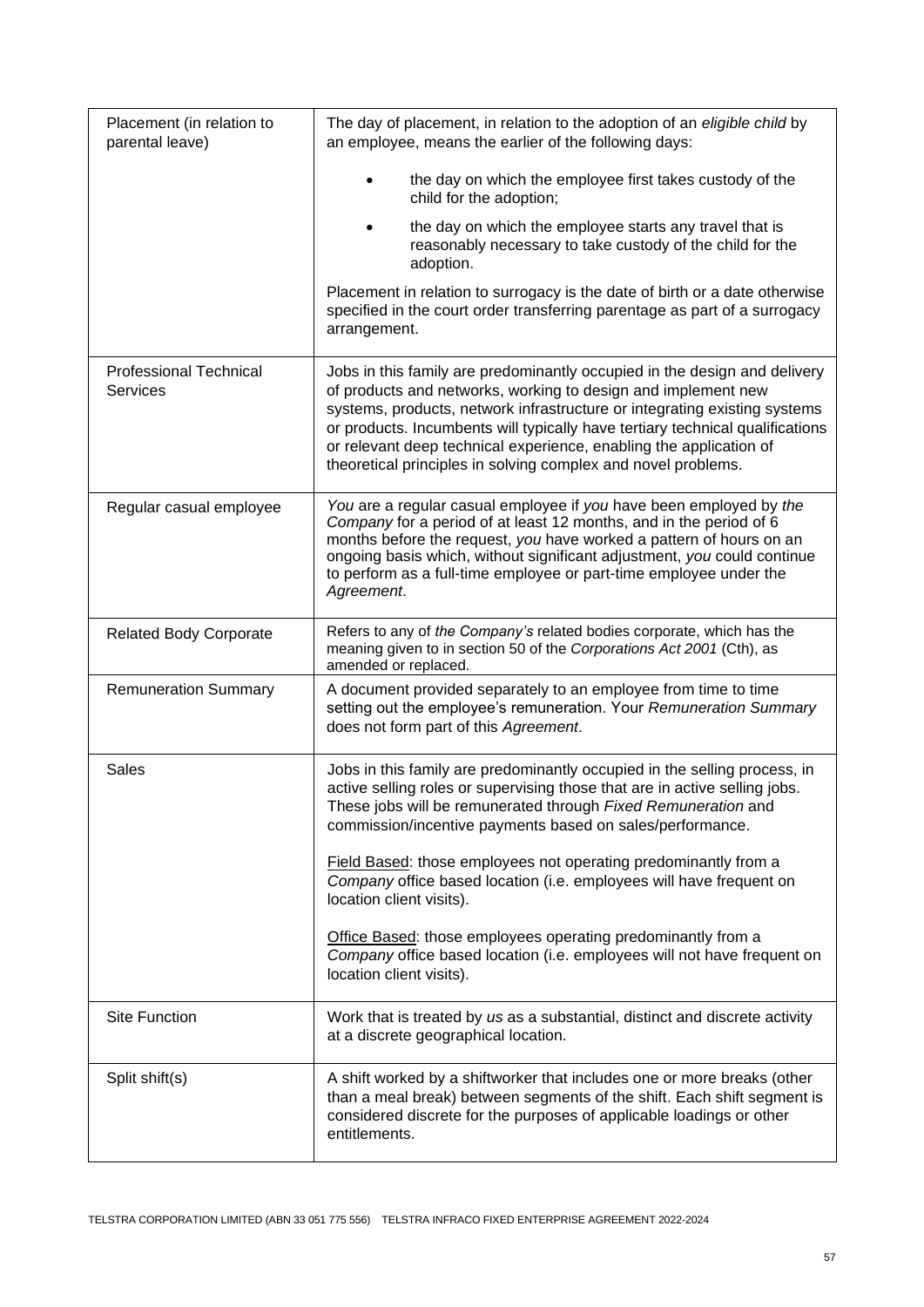| Suitable Offer                                                      | Is defined in clause 50.                                                                                                                                                                                                                                                                                                                                                                                                                                                                                                                                                                  |  |
|---------------------------------------------------------------------|-------------------------------------------------------------------------------------------------------------------------------------------------------------------------------------------------------------------------------------------------------------------------------------------------------------------------------------------------------------------------------------------------------------------------------------------------------------------------------------------------------------------------------------------------------------------------------------------|--|
| Support Workstream (SW)                                             | Employees engaged in work in Australia that is not in the Technical<br>Workstream, Customer Field Workstream, Technology Professional<br>Workstream or the Customer Sales and Service Workstream.                                                                                                                                                                                                                                                                                                                                                                                         |  |
| Technical Workstream (TW)                                           | Employees engaged in applying practical skills and knowledge to the<br>technical aspects of voice, data, video and information technology and<br>those engaged in the direct supervision of these employees. The work is<br>focused on applying, either directly or in coaching others, technical<br>know-how to solve problems around technical practices. It requires a<br>suitable practical background. The exercise of technical judgement is<br>required within a specific discipline or area of technical work.                                                                    |  |
| <b>Technology Professional</b><br>Workstream (TPW)                  | Employees engaged in applying theoretical skills and knowledge to<br>voice, data, video and information technologies and related architecture<br>and those engaged in the direct supervision of these employees. The<br>work is focused on applying, either directly or in coaching others, first<br>principles to solve problems of a conceptual or novel nature in relation to<br>the above technologies and architecture. It is characterised by longer<br>term planning horizons. The work is undertaken within higher degrees of<br>autonomy in determining the conceptual approach. |  |
| Telstra                                                             | Telstra Corporation Limited (ABN 33 051 775 556)                                                                                                                                                                                                                                                                                                                                                                                                                                                                                                                                          |  |
| The Company's Job<br><b>Evaluation and Classification</b><br>System | The grading system that will apply to all jobs of Workstream Employees.<br>It will involve the agreed Company Core Job Descriptions, as well as a<br>system to grade jobs from scratch using a new job description. The<br>system is based on the Hay system of job evaluation.                                                                                                                                                                                                                                                                                                           |  |
| The Unions                                                          | Association of Professional Engineers, Scientists and Managers<br>Australia (APESMA)                                                                                                                                                                                                                                                                                                                                                                                                                                                                                                      |  |
|                                                                     | Communication, Electrical and Plumbing Union of Australia<br>(CEPU)<br>Community and Public Sector Union (CPSU)                                                                                                                                                                                                                                                                                                                                                                                                                                                                           |  |
| Workstream                                                          | A defined group of employees working in jobs which are operationally<br>and organisationally associated with the Company.                                                                                                                                                                                                                                                                                                                                                                                                                                                                 |  |
| Workstream Employee                                                 | You are a Workstream Employee if just before the Commencement<br>Date, you were employed as a Workstream Employee under the Telstra<br>Enterprise Agreement 2019-2021.                                                                                                                                                                                                                                                                                                                                                                                                                    |  |
| You                                                                 | Employees to whom this Agreement applies. Sometimes, depending on<br>the context, it may mean a more limited group of these employees.                                                                                                                                                                                                                                                                                                                                                                                                                                                    |  |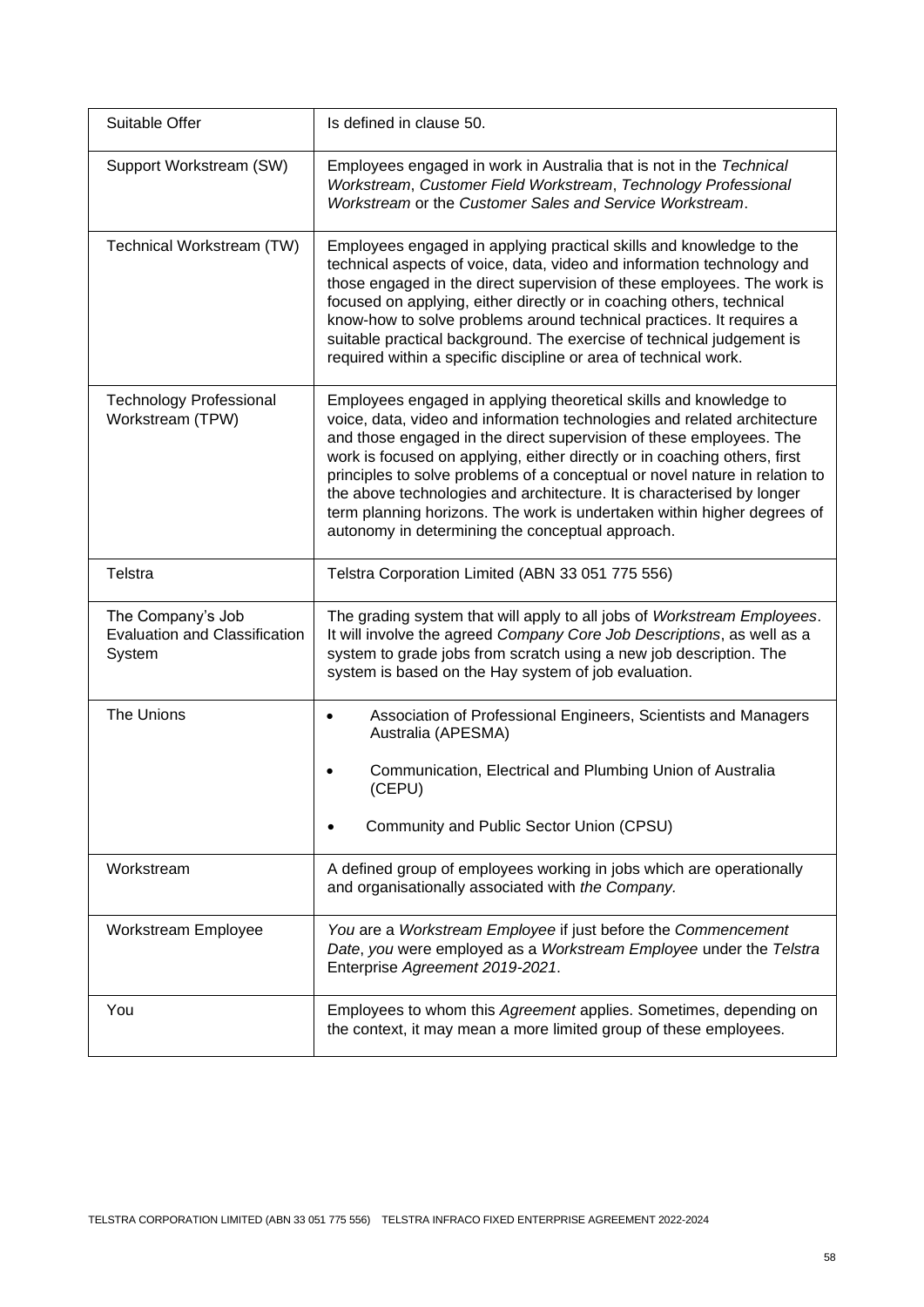## APPENDIX A: PAY FOR JOB FAMILY EMPLOYEES

## **A1. PAY INCREASES**

**A1.1.** *We* will guarantee an overall pay pool that will be distributed on an individual basis, as outlined in the table below. Your manager will review your *Fixed Remuneration* in line with this pay pool and your actual increase will depend on your individual performance and current remuneration. *We* will set out any change to your pay in a new *Remuneration Summary*. Any change is at *our* discretion. *You* will be notified of any change to your pay in around September each year and any increase will apply from 1 October each year.

| <b>Performance Year</b>  | <b>Guaranteed pay pool</b> | Increases effective |
|--------------------------|----------------------------|---------------------|
| 1 July 2021-30 June 2022 | 2.5%                       | 1 October 2022      |
| 1 July 2022-30 June 2023 | 3%                         | 1 October 2023      |

**A1.2.** Subject to item A3, provided that your performance was at a satisfactory level throughout the *performance year* (this being a rating '3' or higher based on the performance ratings applicable at the time of making this *Agreement*), *you* will receive at least a 1% increase in *Fixed Remuneration*.

## **A2. HOW THE PAY POOL IS CALCULATED AND DISTRIBUTED**

- **A2.1.** The following will apply for the 1 October 2022 and 1 October 2023 increases:
	- a) *We* are committed to ensuring that the remuneration review process is transparent and understood by *you*.
	- b) *We* will calculate the overall pay pool for *Job Family Employees* by totalling the *Fixed Remuneration* of all *Job Family Employees* and multiplying it by the percentage set out in A1.1.
	- c) *We* will publish on the intranet during the annual review period each year a pay increase matrix which guides managers on how the pay pool should be distributed. The matrix will set out guidance on the % increase that managers should apply, having regard to your current pay and your performance rating.
	- d) Your manager will be allocated a remuneration increase budget based on the overall pay pool, the pay increase matrix and the distribution of performance ratings and current remuneration in your manager's team. While your actual pay increase will be set by your manager, *we* expect managers broadly to follow the guidance in the pay increase matrix.
	- e) Before publishing the final matrix, *we* will consult about the matrix with *The Unions* (see Section 6).
	- f) Your manager will notify *you* of your performance rating and the outcome of your remuneration review in September each year. If *you* are unhappy with your rating or remuneration review, *you* can ask for either (or both) to be reviewed under *our* internal resolution process (which includes an independent review as its final stage).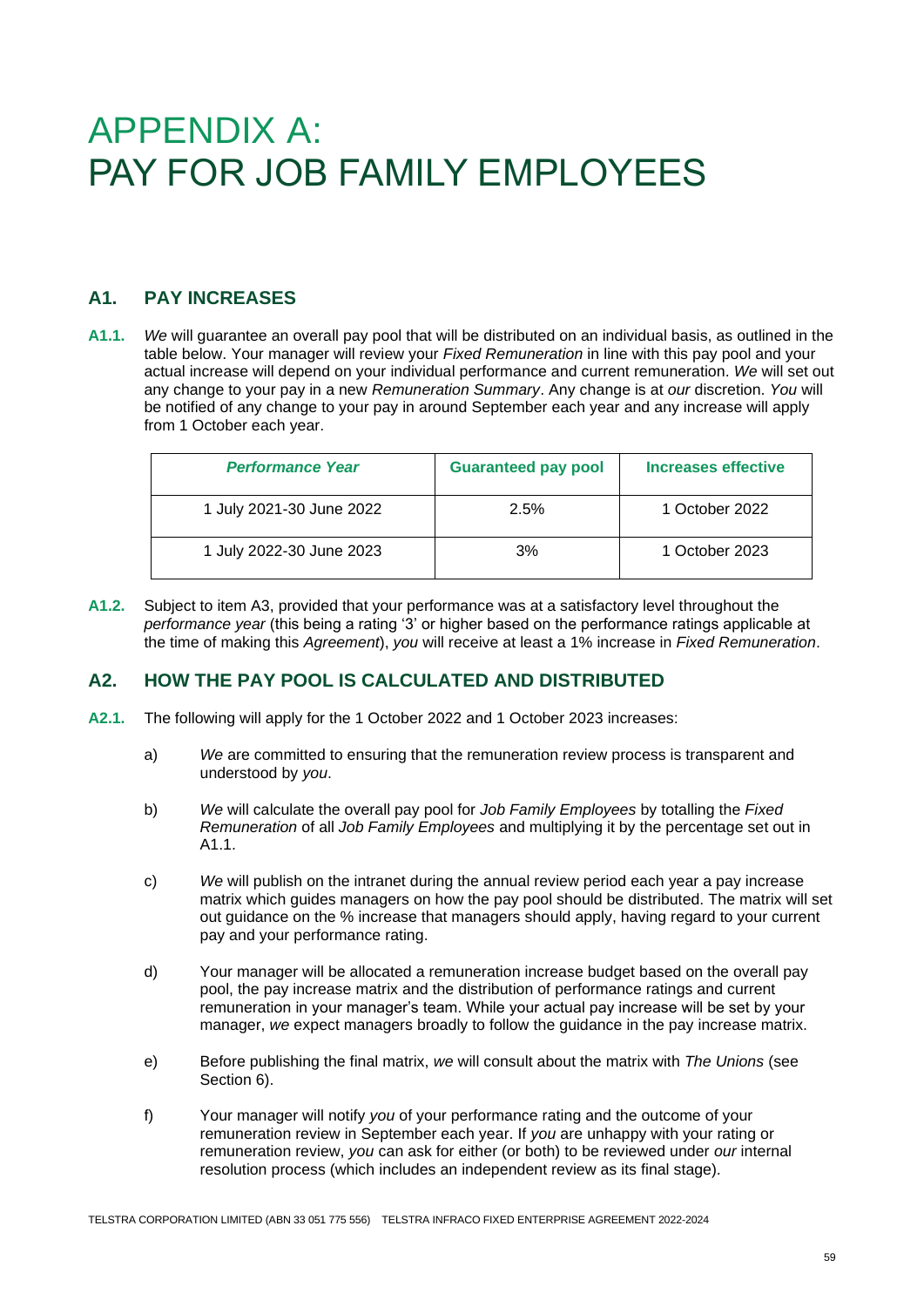g) Following the end of the remuneration review period (in around October each year) *we* will provide *The Unions* with a summary of the distribution of performance ratings and the way in which the pay pool was distributed.

### **A3. NEW EMPLOYEES AND NEWLY PROMOTED EMPLOYEES**

If *you* start employment or are promoted into a new role between 1 July and 30 September in any year *you* may not receive a pay increase on 1 October. Your remuneration will have been set at a level that takes account of the 1 October pay increase and, in the case of promotions, your performance in the previous year.

## **A4. VARIABLE REMUNERATION**

*We* also pay most *Job Family Employees* variable remuneration, which is a portion of your pay linked to performance. Variable remuneration is determined in accordance with rules set by *us* from time to time and is at *our* discretion. Variable remuneration is not governed by this *Agreement*. However, *you* will continue to receive your current variable remuneration after the *Commencement Date* – as set out in your *Remuneration Summary*.

## **A5. MINIMUM RATES**

The following table sets out the minimum salary rate for each Job Family and *Band*. These rates have been set taking into account market rates as well as the pay rates set out in the award that cover *our* employees (see clause 5.3 of this *Agreement*). These rates are included in the *Agreement*  to ensure that it passes the "better off overall test" under the Fair Work Act 2009.

|                                       | <b>Band</b>    | <b>Customer</b><br><b>Support</b> | <b>Customer</b><br><b>Support</b>               | <b>Professional</b><br><b>Technical</b> | <b>Corporate</b><br><b>Support</b><br><b>Services</b><br>Job<br>Family | <b>Sales Job Family</b>                                  |                              |
|---------------------------------------|----------------|-----------------------------------|-------------------------------------------------|-----------------------------------------|------------------------------------------------------------------------|----------------------------------------------------------|------------------------------|
|                                       |                | (Technical)<br><b>Job Family</b>  | (Non-<br><b>Technical)</b><br><b>Job Family</b> | <b>Services Job</b><br><b>Family</b>    |                                                                        | <b>Office</b><br><b>Based</b><br>(Non-<br><b>Retail)</b> | <b>Field</b><br><b>Based</b> |
| <b>Commencement</b><br>Date - 30 June | $\overline{2}$ | \$88,900                          | \$85,400                                        | \$90,200                                | \$86,100                                                               | \$68,900                                                 | \$73,900                     |
| 2023                                  | 3i             | \$74,100                          | \$64,400                                        | \$77,000                                | \$68,500                                                               | \$59,900                                                 | \$61,700                     |
|                                       | 3ii            | \$61,100                          | \$54,600                                        | \$67,200                                | \$59,600                                                               | \$54,900                                                 | \$52,000                     |
|                                       | 4i             | \$59,100                          | \$51,500                                        | N/A                                     | \$51,800                                                               | \$50,500                                                 | N/A                          |
|                                       | 4ii            | \$56,000                          | \$48,800                                        | N/A                                     | \$47,500                                                               | N/A                                                      | N/A                          |
| <b>Following 1 July</b><br>2023       | $\overline{2}$ | \$88,900                          | \$85,400                                        | \$90,200                                | \$86,100                                                               | \$68,900                                                 | \$73,900                     |
|                                       | 3i             | \$74,100                          | \$64,400                                        | \$79,300                                | \$68,500                                                               | \$59,900                                                 | \$61,700                     |
|                                       | 3ii            | \$62,900                          | \$55,700                                        | \$69,200                                | \$61,400                                                               | \$56,600                                                 | \$53,600                     |
|                                       | 4i             | \$60,900                          | \$53,000                                        | N/A                                     | \$53,300                                                               | \$52,000                                                 | N/A                          |
|                                       | 4ii            | \$57,700                          | \$50,300                                        | N/A                                     | \$48,900                                                               | N/A                                                      | N/A                          |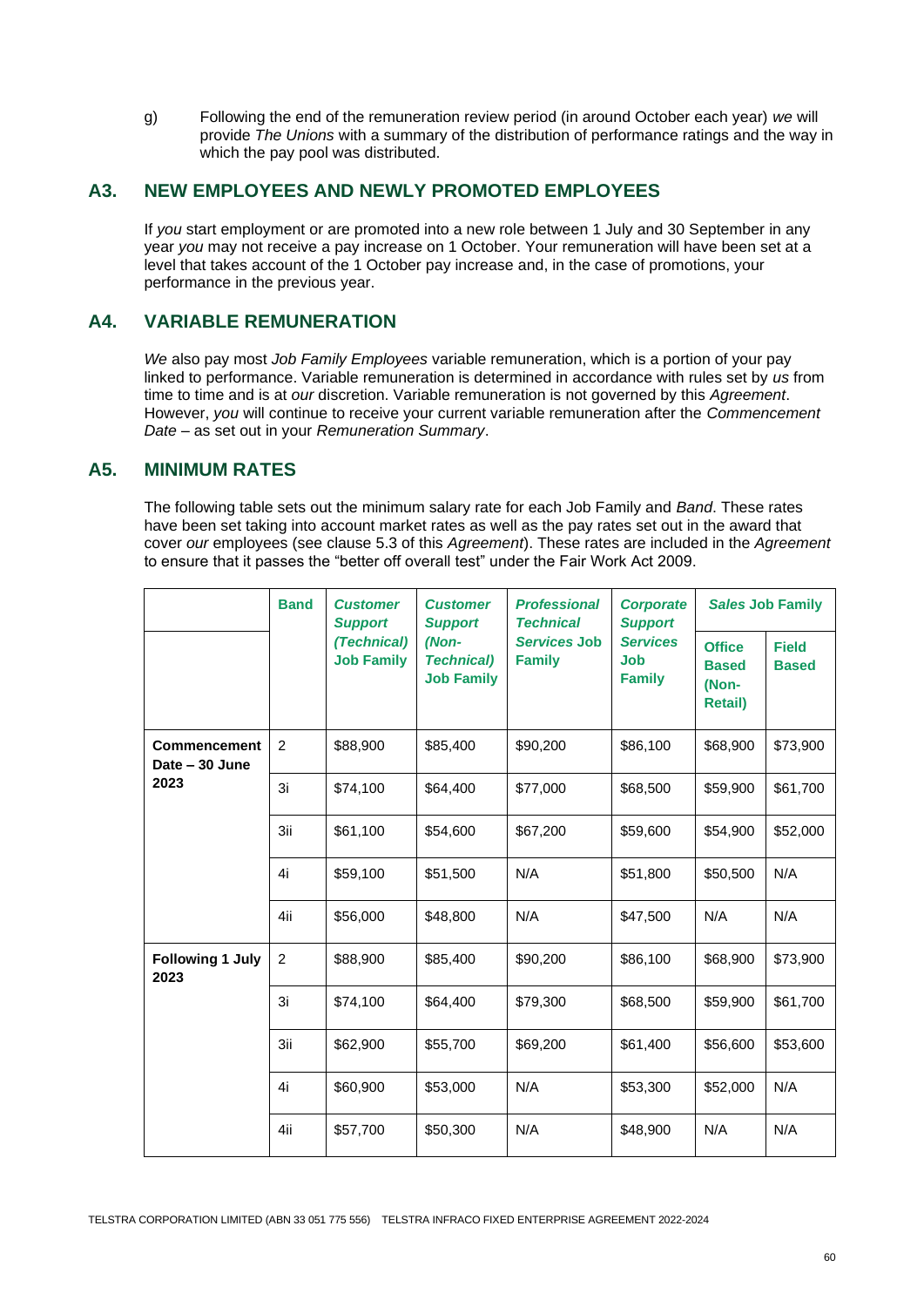## APPENDIX B: PAY FOR WORKSTREAM EMPLOYEES

## **B1. PAY INCREASES**

**B1.1.** *We* will increase your pay to at least the minimum *Fixed Remuneration* in the tables in item B2, subject to B1.2 and B1.3 below.

#### **B1.2.** If:

- a) *you* are a member of a defined benefits fund; and
- b) the percentage contribution *we* are required to make on your behalf decreases below the current contribution rate of 15%,

*We* will adjust down the minimum *Fixed Remuneration* in item B2.1 and *you* will forfeit the balance. A defined benefit member and a non-defined benefit member will earn the same *Actual Salary*.

**B1.3.** Following the *Commencement Date*, the minimum *Fixed Remuneration* rates in this Appendix will also be adjusted in accordance with clause 9. Any adjustments will be published on *the Company* intranet. The rates below do not incorporate any future legislated increases to the minimum superannuation contributions made by *the Company* on your behalf which are provided for in clause 9.

## **B2. MINIMUM RATES**

**B2.1.** The following minimum *Fixed Remuneration* rates apply to *Workstream Employees* who are not members of a defined benefits fund:

| <b>Effective Commencement Date</b> |             |           |           |            |            |  |
|------------------------------------|-------------|-----------|-----------|------------|------------|--|
| Workstream<br>Band                 | <b>CSSW</b> | <b>SW</b> | TW        | <b>TPW</b> | <b>CFW</b> |  |
| 1                                  | \$60,358    | \$61,725  | \$60,438  | N/A        | \$60,438   |  |
| 2                                  | \$63,373    | \$66,658  | \$72,866  | N/A        | \$72,866   |  |
| 3                                  | \$67,398    | \$69,185  | \$78,241  | N/A        | \$78,241   |  |
| 4                                  | \$69,406    | \$72,576  | \$85,452  | N/A        | \$85,452   |  |
| 5                                  | \$72,424    | \$78,659  | \$96,768  | N/A        | \$96,768   |  |
| 6                                  | \$88,521    | \$86,795  | \$101,046 | N/A        | \$101,046  |  |
| 7                                  | \$96,566    | \$95,197  | \$105,422 | N/A        | \$105,422  |  |
| 8                                  | \$104,611   | \$105,936 | \$116,522 | \$116,522  | \$116,522  |  |
| 9                                  | N/A         | \$116,439 | \$131,013 | \$131,013  | \$125,845  |  |
| 10                                 | N/A         | \$135,045 | \$140,562 | \$156,778  | \$133,165  |  |
| 11                                 | N/A         | \$142,271 | N/A       | \$164,721  | N/A        |  |
| 12                                 | N/A         | N/A       | N/A       | \$166,900  | N/A        |  |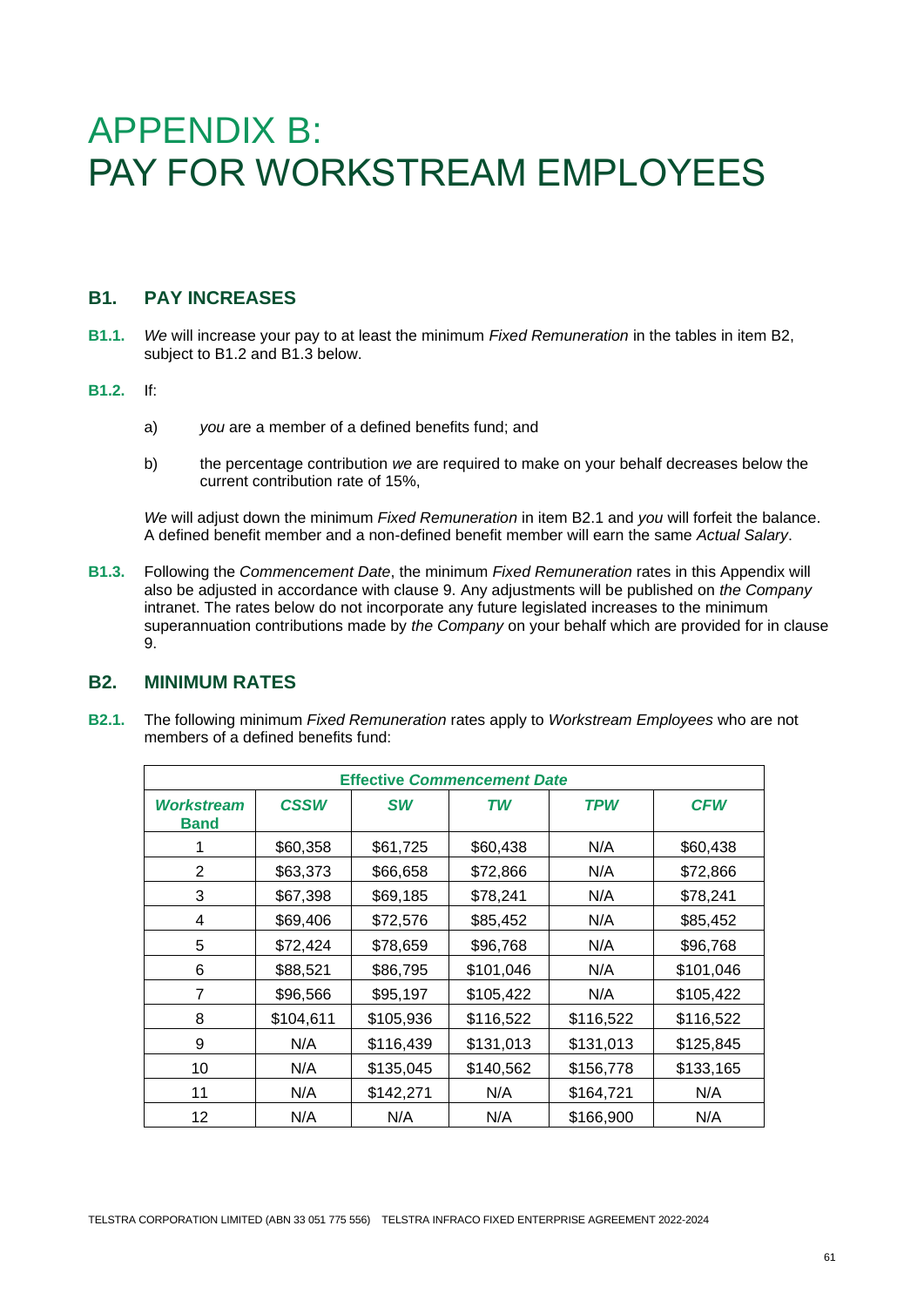| <b>Effective 1 October 2022</b>  |             |           |           |            |            |  |
|----------------------------------|-------------|-----------|-----------|------------|------------|--|
| <b>Workstream</b><br><b>Band</b> | <b>CSSW</b> | <b>SW</b> | TW        | <b>TPW</b> | <b>CFW</b> |  |
|                                  | \$61,867    | \$63,268  | \$61,949  | N/A        | \$61,949   |  |
| 2                                | \$64,957    | \$68,324  | \$74,688  | N/A        | \$74,688   |  |
| 3                                | \$69,083    | \$70,915  | \$80,197  | N/A        | \$80,197   |  |
| 4                                | \$71,141    | \$74,390  | \$87,588  | N/A        | \$87,588   |  |
| 5                                | \$74,235    | \$80,625  | \$99,187  | N/A        | \$99,187   |  |
| 6                                | \$90,734    | \$88,965  | \$103,572 | N/A        | \$103,572  |  |
| 7                                | \$98,980    | \$97,577  | \$108,058 | N/A        | \$108,058  |  |
| 8                                | \$107,226   | \$108,584 | \$119,435 | \$119,435  | \$119,435  |  |
| 9                                | N/A         | \$119,350 | \$134,288 | \$134,288  | \$128,991  |  |
| 10                               | N/A         | \$138,421 | \$144,076 | \$160,697  | \$136,494  |  |
| 11                               | N/A         | \$145,828 | N/A       | \$168,839  | N/A        |  |
| 12                               | N/A         | N/A       | N/A       | \$171,073  | N/A        |  |

| <b>Effective 1 October 2023</b> |             |           |           |            |            |  |
|---------------------------------|-------------|-----------|-----------|------------|------------|--|
| <b>Workstream</b><br>Band       | <b>CSSW</b> | <b>SW</b> | TW        | <b>TPW</b> | <b>CFW</b> |  |
| 1                               | \$63,723    | \$65,166  | \$63,807  | N/A        | \$63,807   |  |
| 2                               | \$66,906    | \$70,374  | \$76,928  | N/A        | \$76,928   |  |
| 3                               | \$71,155    | \$73,042  | \$82,603  | N/A        | \$82,603   |  |
| 4                               | \$73,275    | \$76,622  | \$90,216  | N/A        | \$90,216   |  |
| 5                               | \$76,462    | \$83,044  | \$102,163 | N/A        | \$102,163  |  |
| 6                               | \$93,456    | \$91,634  | \$106,679 | N/A        | \$106,679  |  |
| 7                               | \$101,950   | \$100,504 | \$111,299 | N/A        | \$111,299  |  |
| 8                               | \$110,443   | \$111,842 | \$123,018 | \$123,018  | \$123,018  |  |
| 9                               | N/A         | \$122,930 | \$138,317 | \$138,317  | \$132,861  |  |
| 10                              | N/A         | \$142,574 | \$148,398 | \$165,518  | \$140,589  |  |
| 11                              | N/A         | \$150,203 | N/A       | \$173,904  | N/A        |  |
| 12                              | N/A         | N/A       | N/A       | \$176,205  | N/A        |  |

**B2.2.** The following minimum *Fixed Remuneration* rates apply to *Workstream Employees* who are members of a defined benefits fund, subject to item B1.2:

| <b>Effective Commencement Date</b> |             |           |           |            |            |  |
|------------------------------------|-------------|-----------|-----------|------------|------------|--|
| <b>Workstream</b><br><b>Band</b>   | <b>CSSW</b> | <b>SW</b> | <b>TW</b> | <b>TPW</b> | <b>CFW</b> |  |
| 1                                  | \$63,571    | \$65,009  | \$63,656  | N/A        | \$63,656   |  |
| 2                                  | \$66,745    | \$70,204  | \$76,746  | N/A        | \$76,746   |  |
| 3                                  | \$70,980    | \$72,866  | \$82,403  | N/A        | \$82,403   |  |
| $\overline{4}$                     | \$73,099    | \$76,435  | \$90,000  | N/A        | \$90,000   |  |
| 5                                  | \$76,280    | \$82,843  | \$101,917 | N/A        | \$101,917  |  |
| 6                                  | \$93,231    | \$91,414  | \$106,426 | N/A        | \$106,426  |  |
| 7                                  | \$101,704   | \$100,263 | \$111,032 | N/A        | \$111,032  |  |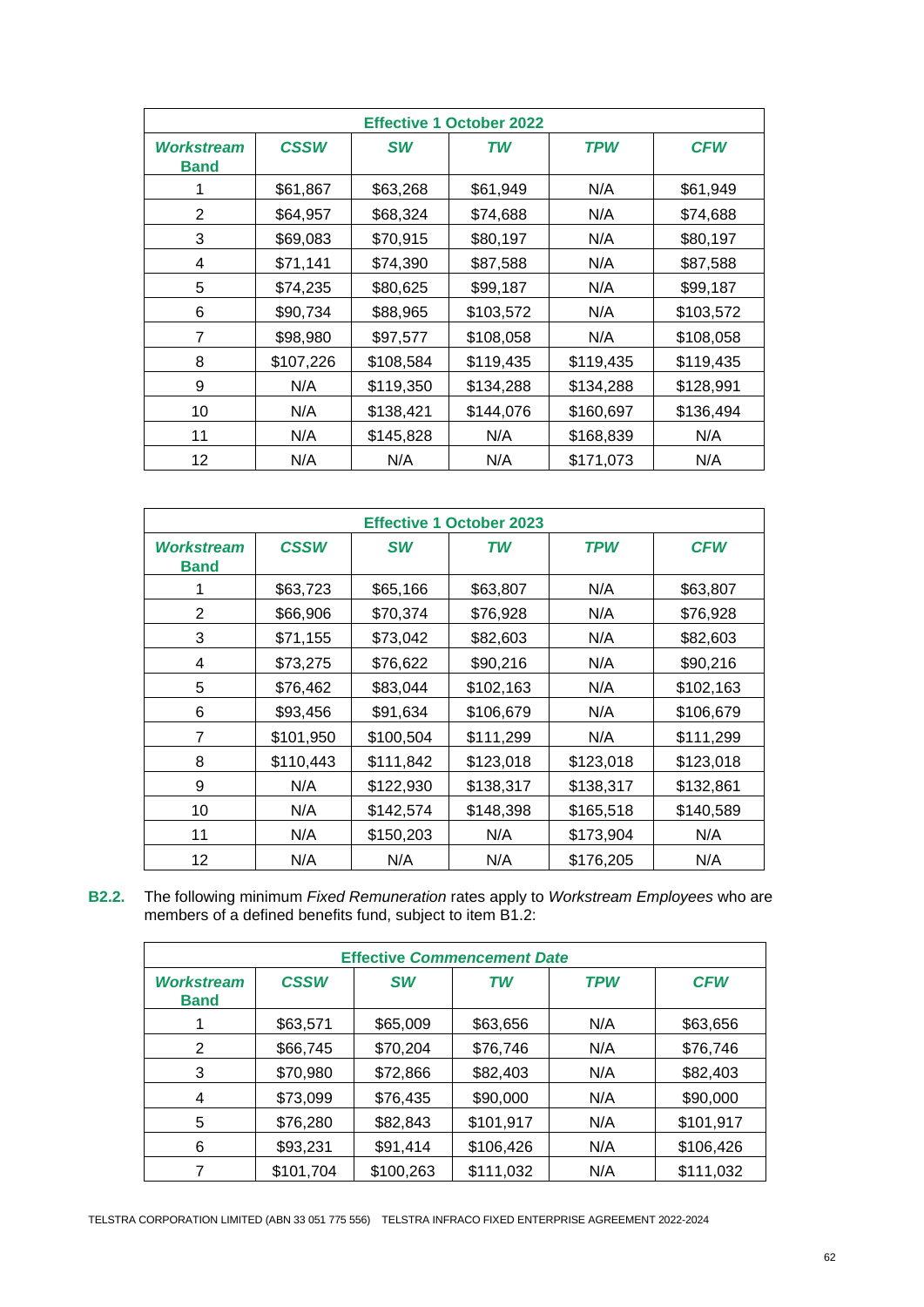| 8  | \$110,177 | \$111,573 | \$122,722 | \$122,722 | \$122,722 |
|----|-----------|-----------|-----------|-----------|-----------|
| 9  | N/A       | \$122,635 | \$137,986 | \$137,986 | \$132,541 |
| 10 | N/A       | \$142,230 | \$148,041 | \$165,139 | \$140,249 |
| 11 | N/A       | \$149,843 | N/A       | \$173,517 | N/A       |
| 12 | N/A       | N/A       | N/A       | \$175,819 | N/A       |

| <b>Effective 1 October 2022</b> |             |           |           |            |            |  |
|---------------------------------|-------------|-----------|-----------|------------|------------|--|
| <b>Workstream</b><br>Band       | <b>CSSW</b> | <b>SW</b> | TW        | <b>TPW</b> | <b>CFW</b> |  |
| 1                               | \$65,160    | \$66,634  | \$65,247  | N/A        | \$65,247   |  |
| 2                               | \$68,414    | \$71,959  | \$78,665  | N/A        | \$78,665   |  |
| 3                               | \$72,755    | \$74,688  | \$84,463  | N/A        | \$84,463   |  |
| 4                               | \$74,926    | \$78,346  | \$92,250  | N/A        | \$92,250   |  |
| 5                               | \$78,187    | \$84,914  | \$104,465 | N/A        | \$104,465  |  |
| 6                               | \$95,562    | \$93,699  | \$109,087 | N/A        | \$109,087  |  |
| $\overline{7}$                  | \$104,247   | \$102,770 | \$113,808 | N/A        | \$113,808  |  |
| 8                               | \$112,931   | \$114,362 | \$125,790 | \$125,790  | \$125,790  |  |
| 9                               | N/A         | \$125,701 | \$141,436 | \$141,436  | \$135,855  |  |
| 10                              | N/A         | \$145,786 | \$151,742 | \$169,267  | \$143,755  |  |
| 11                              | N/A         | \$153,589 | N/A       | \$177,855  | N/A        |  |
| 12                              | N/A         | N/A       | N/A       | \$180,214  | N/A        |  |

| <b>Effective 1 October 2023</b> |             |           |           |            |            |  |
|---------------------------------|-------------|-----------|-----------|------------|------------|--|
| Workstream<br>Band              | <b>CSSW</b> | <b>SW</b> | TW        | <b>TPW</b> | <b>CFW</b> |  |
| 1                               | \$67,115    | \$68,633  | \$67,205  | N/A        | \$67,205   |  |
| 2                               | \$70,466    | \$74,118  | \$81,025  | N/A        | \$81,025   |  |
| 3                               | \$74,937    | \$76,928  | \$86,997  | N/A        | \$86,997   |  |
| 4                               | \$77,174    | \$80,696  | \$95,018  | N/A        | \$95,018   |  |
| 5                               | \$80,533    | \$87,461  | \$107,599 | N/A        | \$107,599  |  |
| 6                               | \$98,429    | \$96,510  | \$112,359 | N/A        | \$112,359  |  |
| $\overline{7}$                  | \$107,374   | \$105,853 | \$117,222 | N/A        | \$117,222  |  |
| 8                               | \$116,319   | \$117,793 | \$129,564 | \$129,564  | \$129,564  |  |
| 9                               | N/A         | \$129,472 | \$145,679 | \$145,679  | \$139,930  |  |
| 10                              | N/A         | \$150,159 | \$156,294 | \$174,345  | \$148,068  |  |
| 11                              | N/A         | \$158,197 | N/A       | \$183,191  | N/A        |  |
| 12                              | N/A         | N/A       | N/A       | \$185,621  | N/A        |  |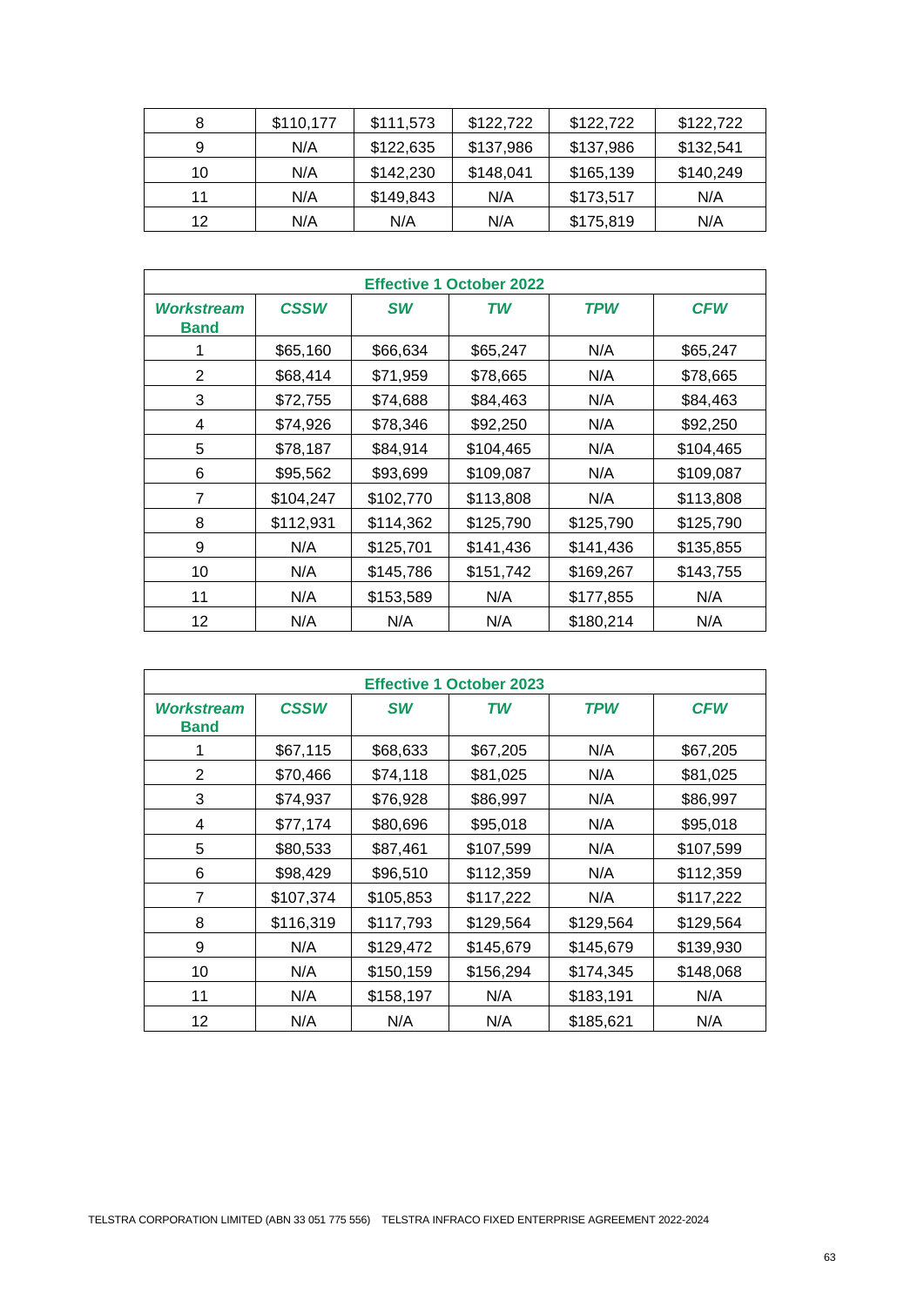## APPENDIX C: WORKSTREAM ARRANGEMENTS

## **C1. WORKSTREAM PRINCIPLES**

- **C1.1.** *We* will allocate a *Workstream Employee* to a *Workstream* (see the Dictionary for *Workstream*  definitions).
- **C1.2.** The *following* principles apply:
	- a) Work in each *Workstream* will be evaluated in accordance with *the Company's Job Evaluation and Classification System* and these principles.
	- b) Each *Band*, within a *Workstream*, will have agreed representative *Core Job Descriptions* which form part of this *Agreement*. There may be more than one *Core Job Description* for each *Band*.
	- c) As part of *the Company's* Job Evaluation and Classification process, managers will design any new jobs that will go into a *Workstream*. If *the Company* and any new employee to whom the new job applies cannot reach agreement on the grading of the new job, the matter will be referred to a review team comprising:
		- i) an external consultant expert in the Company's Job Evaluation and Classification System;
		- ii) a *Company* representative;
		- iii) the employee (who may be represented, including by a union).
	- d) A majority of the three person team will determine the outcome and this outcome will be binding on the *Parties* to this *Agreement* without recourse to further review or appeal.
	- e) *The Company* and *The Unions* may agree to change the current *Core Job Descriptions* during the life of the *Agreement*. However, they will not be changed without such agreement.

## **C2. CUSTOMER FIELD WORKSTREAM**

- **C2.1.** In the *CFW*, the basic field workforce structure is a team. A team will:
	- a) cover either a geographic area or an overlaying specialist activity for a number of geographic team areas; and
	- b) be headed by a team leader and comprise a variable number of generalist and/or specialist employees.

### **C3. MULTIFUNCTIONAL WORK PROVISIONS**

**C3.1.** *We* may ask a *CFW*, *TW* or *TPW* employee to perform any function in their *Workstream* at or below the employee's work *Band*. If they have the necessary tool set (i.e: training, competency, tools, required equipment, vehicle etc), the employee will use their skills and ability to complete the job competently.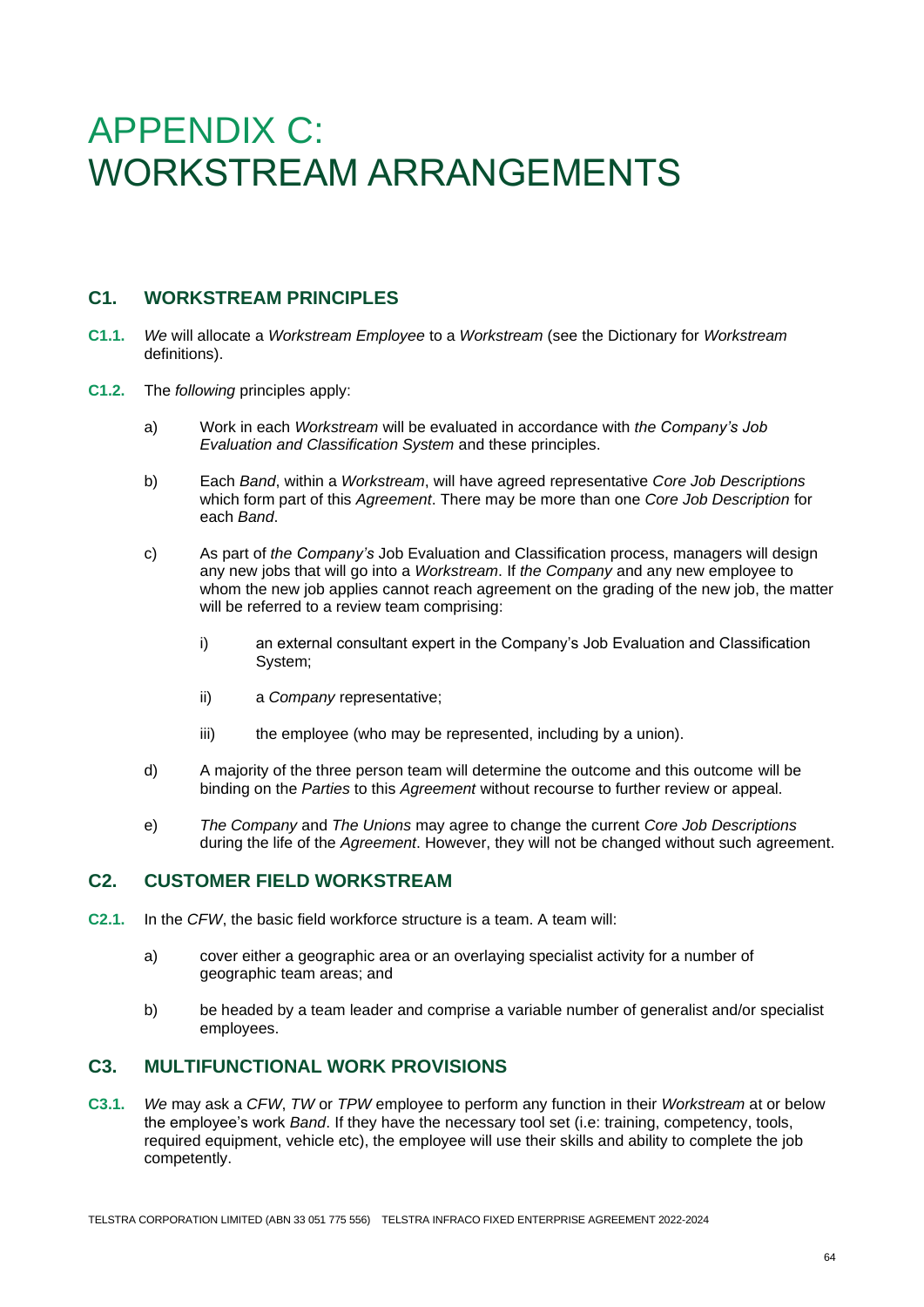- **C3.2.** *We* may ask an employee to perform higher level functions, typical of higher *Bands* in their *Workstream*, in a temporary capacity in times of peak work load or for employee development purposes, where the employee has the appropriate tool set. These requests would be the exception, rather than the rule, in work allocation and would usually result from jeopardy avoidance or an urgent, first-in response requirement. Employees are expected to use their skills and abilities to complete the job competently. If an employee is required to work frequently at a higher *Band*, *we* will consider whether there is an ongoing requirement for a higher *Band* job.
- **C3.3.** Where there is an inconsistency between the multifunctional work provisions and the higher duties allowance provisions in Section 12, the multifunctional work provisions will prevail.

## **C4. GRANDFATHERED EMPLOYEES**

#### **C4.1. Continuation of grandfathering arrangements**

- a) If *we* were paying *you* a *Grandfathered Allowance* just before 1 October 2018, subject to the conditions of Appendix C4.2, *you* will continue to be regarded as a *Grandfathered Employee*.
- b) Your *Fixed Remuneration* includes your *Grandfathered Allowance* and superannuation contributions related to your *Grandfathered Allowance*.
- c) To avoid doubt, pay increases under this *Agreement* will apply to your *Fixed Remuneration*  which is inclusive of your *Grandfathered Allowance*.

#### **C4.2. Moving between jobs - special rules for** *Grandfathered Employees*

- a) These rules vary the rules set out under 'Moving between jobs' in clause 12.
- b) *We* will only continue to pay *you* at your current *Fixed Remuneration* if:
	- i) You are a Grandfathered Employee; and
	- ii) *You* choose to move, or are reassigned, to a new job where the minimum *Fixed Remuneration* rate at Appendix B for the new job is less than your current *Fixed Remuneration*.
- c) *You* will no longer be considered a *Grandfathered Employee* where *you* choose to move, or are reassigned, to a new job where the minimum *Fixed Remuneration* rate at Appendix B for the new job is greater than your current *Fixed Remuneration*.

## **C5. SALARY MAINTENANCE**

- **C5.1.** *We* will continue to pay *you* at your current *Fixed Remuneration* if:
	- a) *you* are appointed to a new job in the same *Workstream* as your previous job, and
	- b) the new job is classified either one or two *Bands* lower than your previous job.
- **C5.2.** If this happens, *you* will not be entitled to any increase in your *Fixed Remuneration* until your *Fixed Remuneration* is less than the applicable minimum *Fixed Remuneration* rate at Appendix B for your new job.
- **C5.3.** These salary maintenance rules do not apply where *you* initiate a move to another role within *the Company*.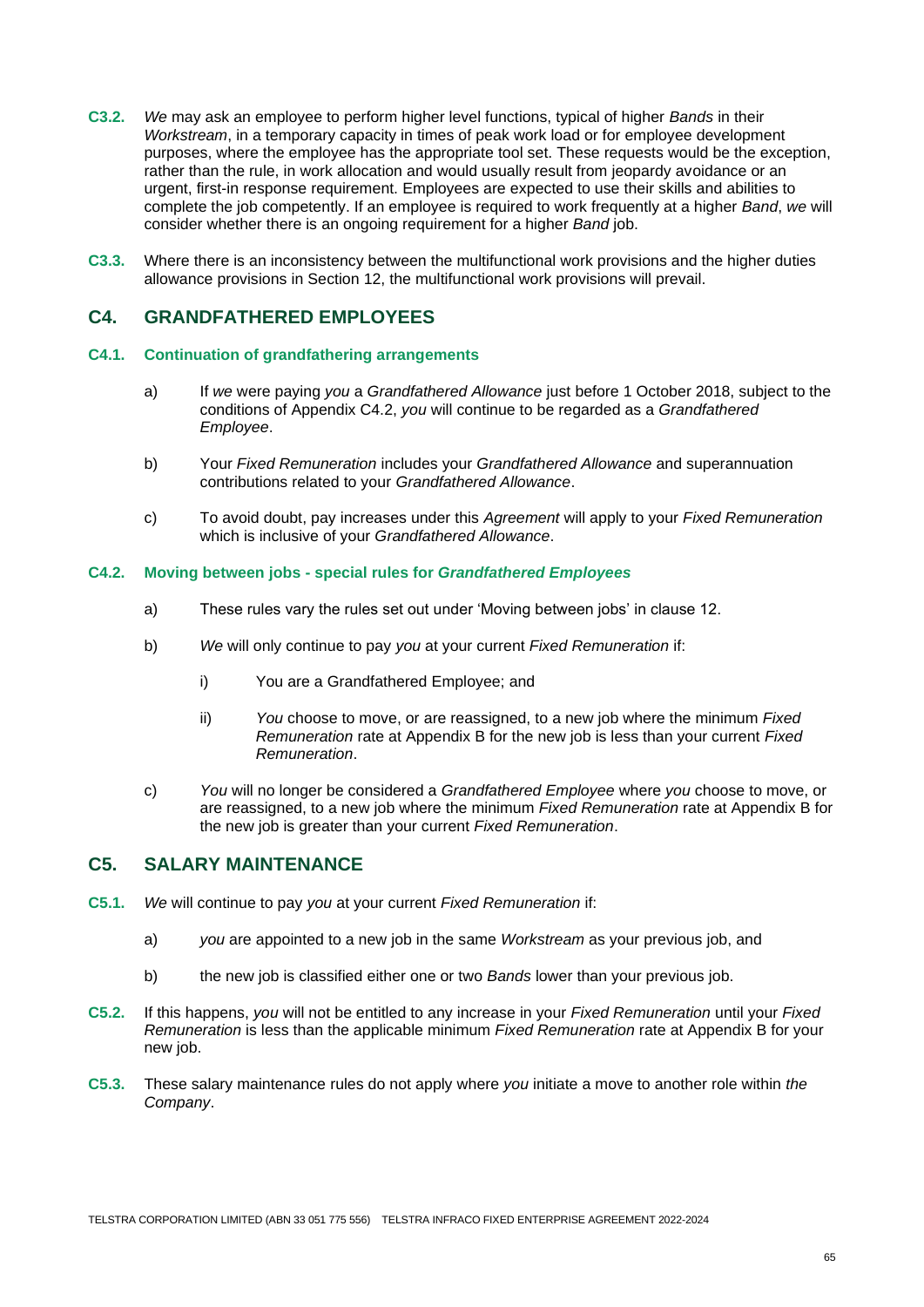## APPENDIX D: EXTENDED SHIFT ARRANGEMENT GUIDELINES

## **D1. PRINCIPLES**

- **D1.1.** Extended shifts are shifts that are more than 10 hours and up to 12 hours in length (excluding breaks).
- **D1.2.** Extended shifts for existing employees may only be introduced by *us* following consultation with employees and *The Unions*, with input from a health and safety expert where requested.
- **D1.3.** *We* may ask but not require an employee who regularly performs shifts of up to 10 hours in length to perform extended shifts.
- **D1.4.** Extended shifts will be subject to review within four months after their commencement. If adverse indicators in performance or employee health are evident, extended shifts will be either discontinued or modified by *us*.
- **D1.5.** To the extent that a provision in these Guidelines is inconsistent with the *Agreement*, the Guidelines prevail.

## **D2. ROSTERING, REST AND BREAKS**

- **D2.1.** If extended shifts are in operation, the maximum number of consecutive night shifts an employee will be rostered to perform is two, unless otherwise mutually agreed. In exceptional circumstances, the maximum may be three.
- **D2.2.** Swaps on the roster should be avoided as far as possible and must be approved by *us*. Swaps will only be approved by *us* where adequate periods of rest can be provided
- **D2.3.** Employees may rest on site for a reasonable period at the end of their period of duty where they don't feel able to make an immediate departure from the workplace.
- **D2.4.** Extended shifts will commence no earlier than 6.00 am.
- **D2.5.** Meal breaks entitled under clause 16 of the *Agreement* will be paid for the first 30 minutes of each entitled meal break. Employees may be required to remain onsite during these meal breaks but will not be paid any penalties in situations where they are required to work for any or all of the break periods.
- **D2.6.** Extended shifts are not appropriate:
	- a) to functions requiring heavy physical involvement or where an inappropriate working environment exists (e.g: high levels of heat, noise, etc);
	- b) where a constant high level of physical or mental commitment is required;
	- c) where short cycle repetitive roles are involved.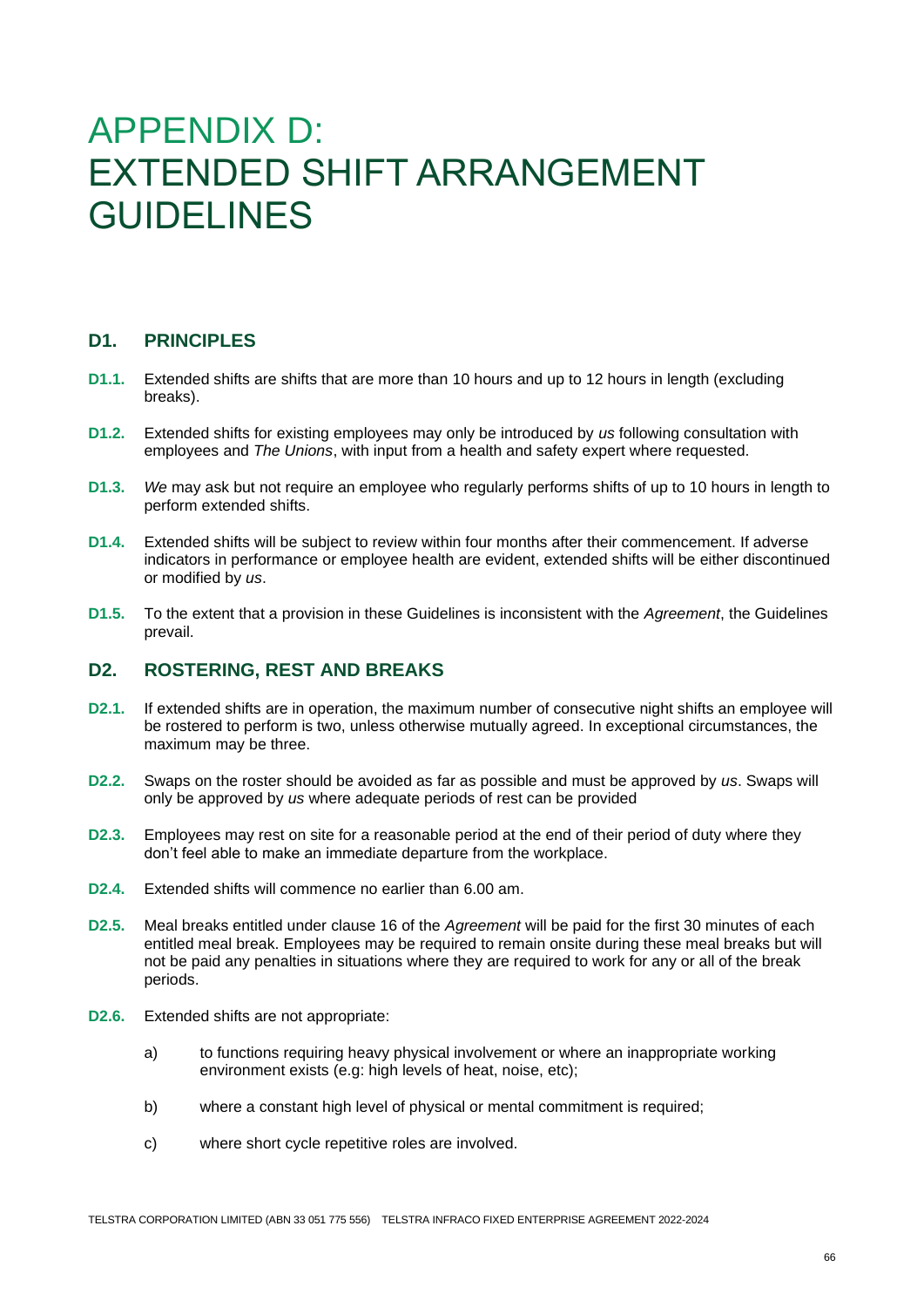## **D3. ADDITIONAL HOURS**

- **D3.1.** Additional hours will not be performed within the length of the shift or either side of an extended shift, except in emergency situations. For example, if an extended shift is 11 hours in length, additional hours will not be performed within 11 hours either side of the shift. In emergency situations, overtime should be restricted to a maximum of two hours.
- **D3.2.** Emergency Work (under clause 69 of the *Agreement*) will apply where an employee:
	- a) is not told of an additional shift while on duty, or
	- b) is not provided with 12 hours' notice of an additional shift.

## **D4. LEAVE**

- **D4.1.** Leave accruals are calculated on an hourly basis.
- **D4.2.** Leave is deducted on an hourly basis.
- **D4.3.** For the purposes of accruing additional annual leave (under clause 29 of the *Agreement*), two extended shifts are equivalent to three ordinary shifts.
- **D4.4.** For the purposes of taking personal leave (under clause 31 of the *Agreement*), the number of hours allowed without providing medical evidence in any personal leave year is to be regarded as 36¾ hours.
- **D4.5.** Personal leave on a public holiday where an employee is rostered will result in no debit from personal leave accruals, and no payment of penalty rates or time in lieu for the shift not worked. Where an employee and *the Company* agrees to a substitute day instead of the 26 January public holiday, this clause will apply to the substitute day only, and not the 26 January public holiday.
- **D4.6.** Payment in lieu for an employee not rostered on a public holiday will be 8 hours 10 minutes.
- **D4.7.** Employees on extended shifts who take their Additional Day (under clause 39 of the *Agreement*) will be entitled to remain off work for 8 hours 10 minutes, and be paid for this time. Following this, they will be required to return to work, or take other forms of leave.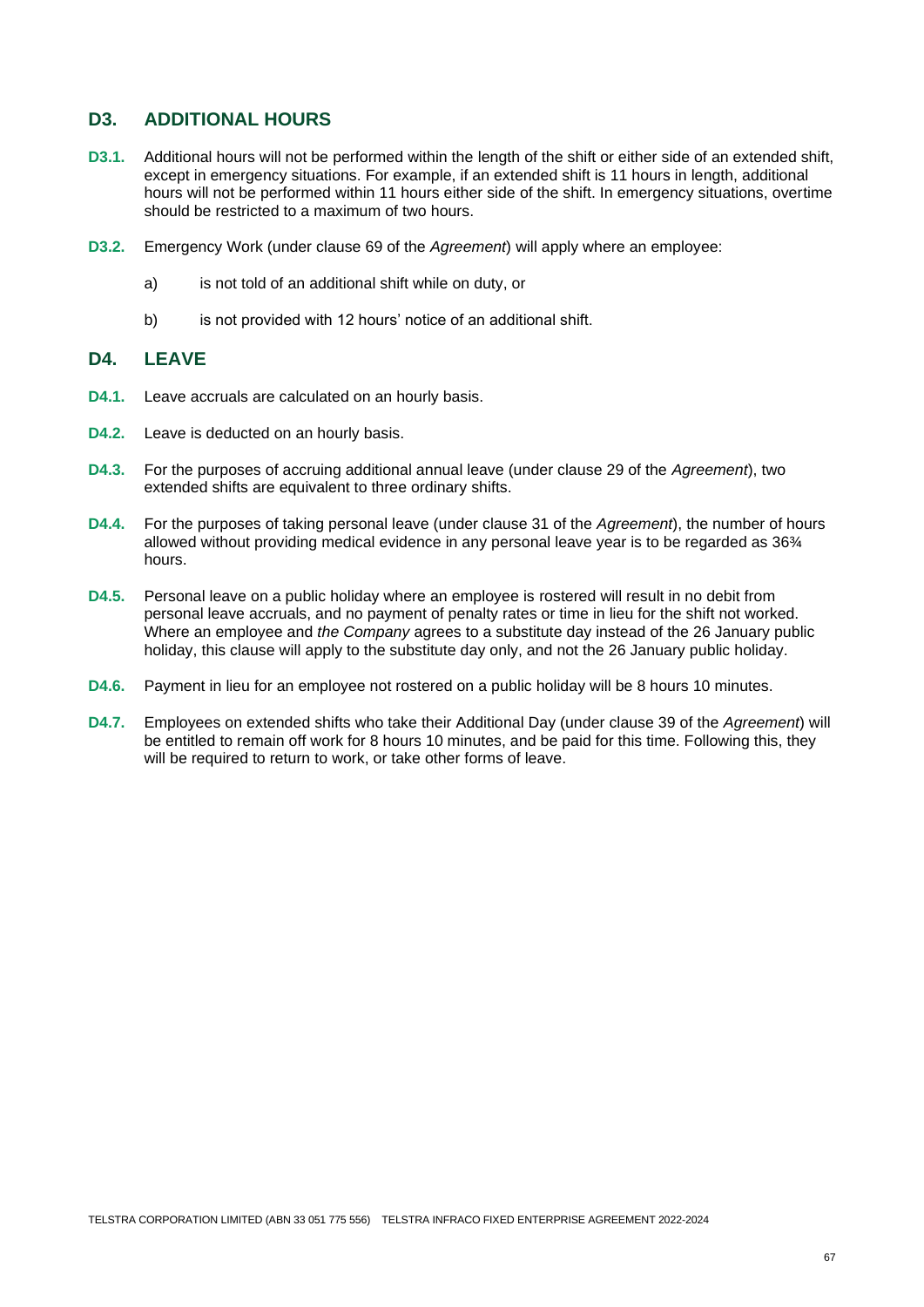## APPENDIX E: GUARANTEE OF EMPLOYEE ENTITLEMENTS

*We* guarantee that:

- **E1.1.** If an employee's employment is transferred to a *Related Body Corporate* of *the Company* in accordance with clause 50; and
- **E1.2.** The transferring employee receives and accepts a *Suitable Offer* with the *Related Body Corporate* of *the Company* in accordance with clause 50 of the *Agreement*; and
- **E1.3.** That *Related Body Corporate* of *the Company* subsequently becomes *insolvent*, enters into administration, or becomes defunct for any reason whatsoever; then
- **E1.4.** *The Company* will pay, to the extent any are outstanding, the following entitlements due to the employee within 28 days of the termination of the employee's employment with the *Related Body Corporate* of *the Company*:
	- a) any accrued but untaken annual leave;
	- b) any accrued but untaken long service leave;
	- c) any unpaid superannuation contributions. These contributions are to be made to the superannuation fund to which the employee is a member as at the date of termination of their employment;
	- d) if the employee's position is made redundant and the employee is retrenched, any retrenchment benefits due to the employee pursuant to the terms of the *Suitable Offer*.